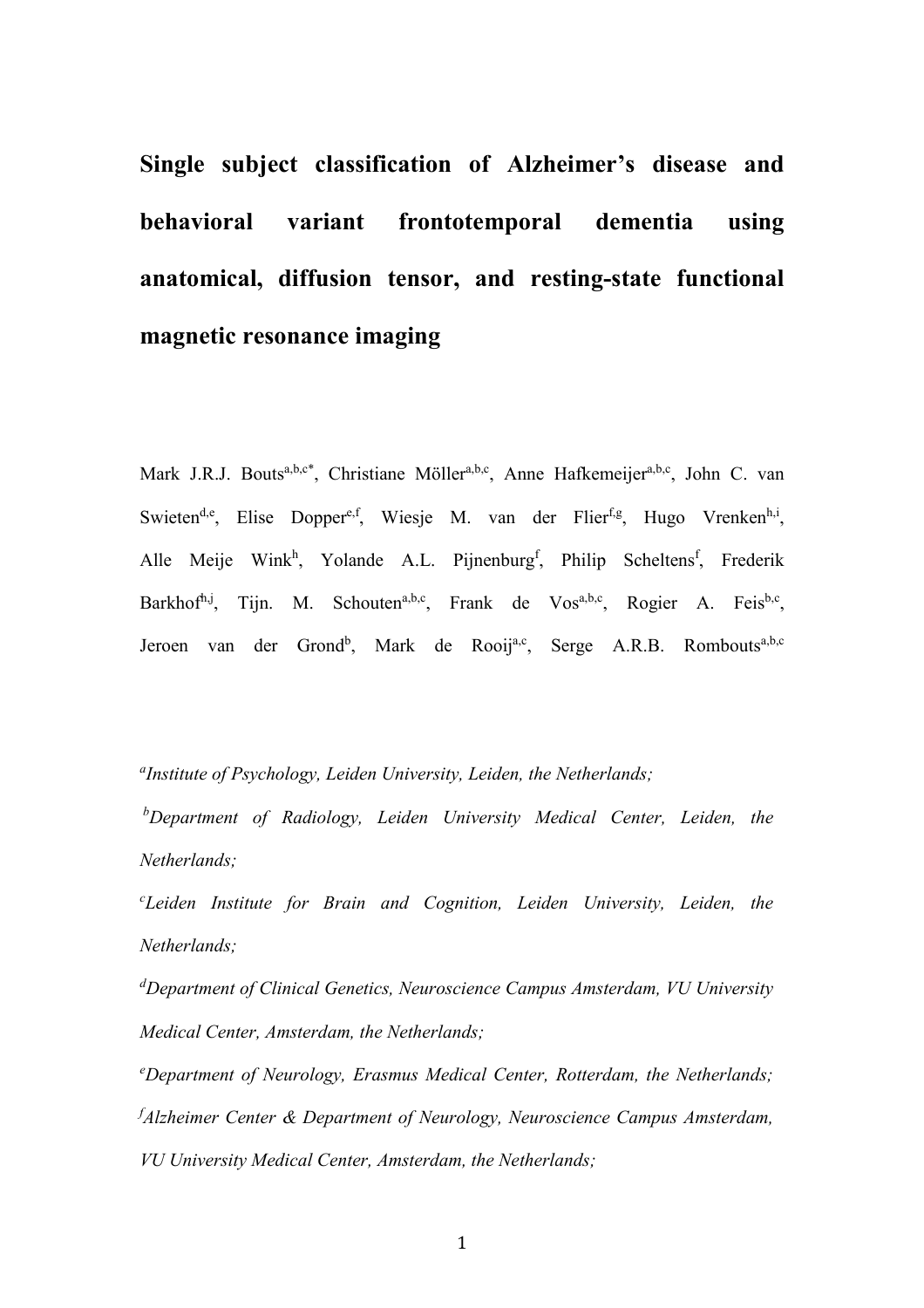*<sup>g</sup>Department of Epidemiology & Biostatistics, Neuroscience Campus Amsterdam, VU University Medical Center, Amsterdam, the Netherlands;*

*<sup>h</sup>Department of Radiology & Nuclear Medicine, Neuroscience Campus Amsterdam, VU University Medical Center, Amsterdam, the Netherlands,*

*<sup>i</sup>Department of Physics & Medical Technology, Neuroscience Campus Amsterdam, VU University Medical Center, Amsterdam, the Netherlands.*

*j Institute of Neurology & Healthcare Engineering, University College London, London, United Kingdom.*

**Running title:** MRI-based differentiation of bvFTD and AD

\*Corresponding author: Mark Bouts, PhD Leiden University, Institute of Psychology PO Box 9555 2300 RB Leiden, The Netherlands Phone: +31 71 5276911 Email: m.j.r.j.bouts@fsw.leidenuniv.nl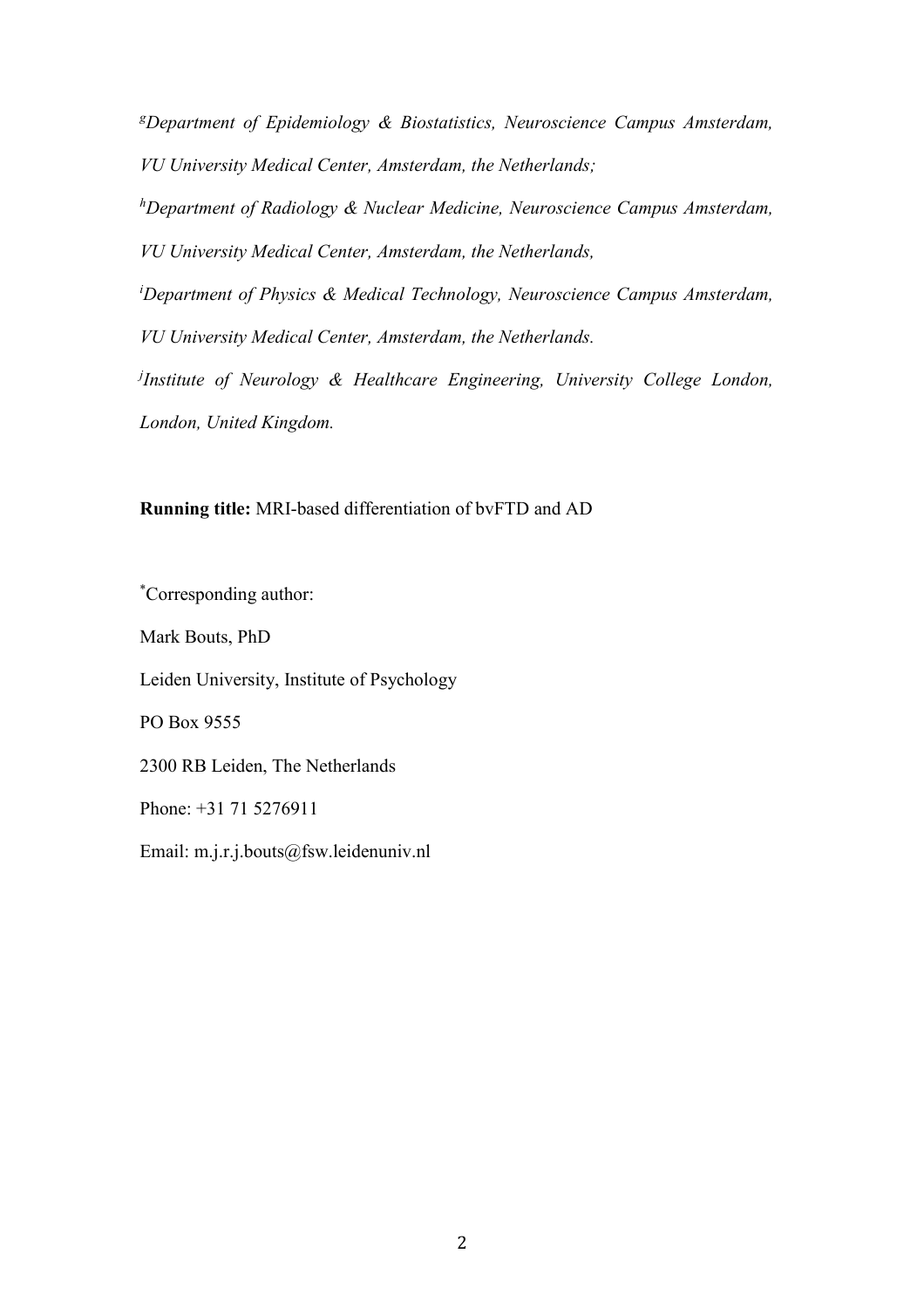## **Abstract**

#### **Background / Objective:**

Overlapping clinical symptoms often complicate differential diagnosis between patients with Alzheimer's disease (AD) and behavioral variant frontotemporal dementia (bvFTD). Magnetic resonance imaging (MRI) reveals disease specific structural and functional differences that aid in differentiating AD from bvFTD patients. However, the benefit of combining structural and functional connectivity measures to – on a subject-basis - differentiate these dementia-types is not yet known.

## **Methods:**

Anatomical, diffusion tensor (DTI), and resting-state functional MRI (rs-fMRI) of 30 patients with early stage AD, 23 with bvFTD, and 35 control subjects were collected and used to calculate measures of structural and functional tissue status. All measures were used separately or selectively combined as predictors for training an elastic net regression classifier. Each classifier's ability to accurately distinguish dementia-types was quantified by calculating the area under the receiver operating characteristic curves (AUC).

#### **Results:**

Highest AUC values for AD and bvFTD discrimination were obtained when mean diffusivity, full correlations between rs-fMRI-derived independent components, and fractional anisotropy (FA) were combined (0.811). Similarly, combining gray matter density (GMD), FA, and rs-fMRI correlations resulted in highest AUC of 0.922 for control and bvFTD classifications. This was however not observed for control and AD differentiations. Classifications with GMD (0.940) and a GMD and DTI combination (0.941) resulted in similar AUC values (P=0.41).

#### **Conclusion:**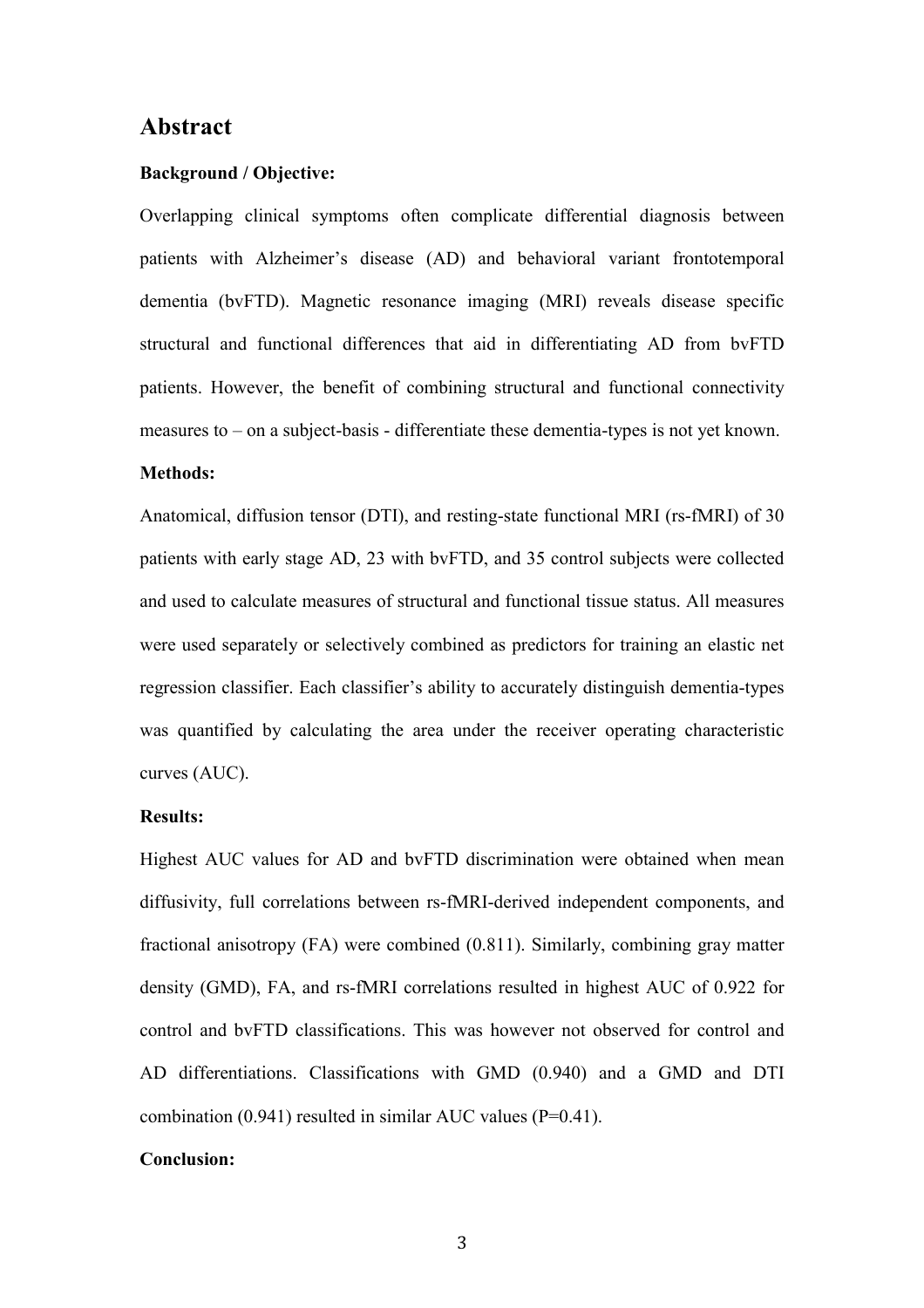Combining functional and structural connectivity measures improve dementia-type differentiations and may contribute to more accurate and substantiated differential diagnosis of AD and bvFTD patients. Imaging protocols for differential diagnosis may benefit from also including DTI and rs-fMRI.

**Key words:** Alzheimer's disease, behavioral variant frontotemporal dementia, machine learning, classification, differential diagnosis, diffusion tensor imaging, fMRI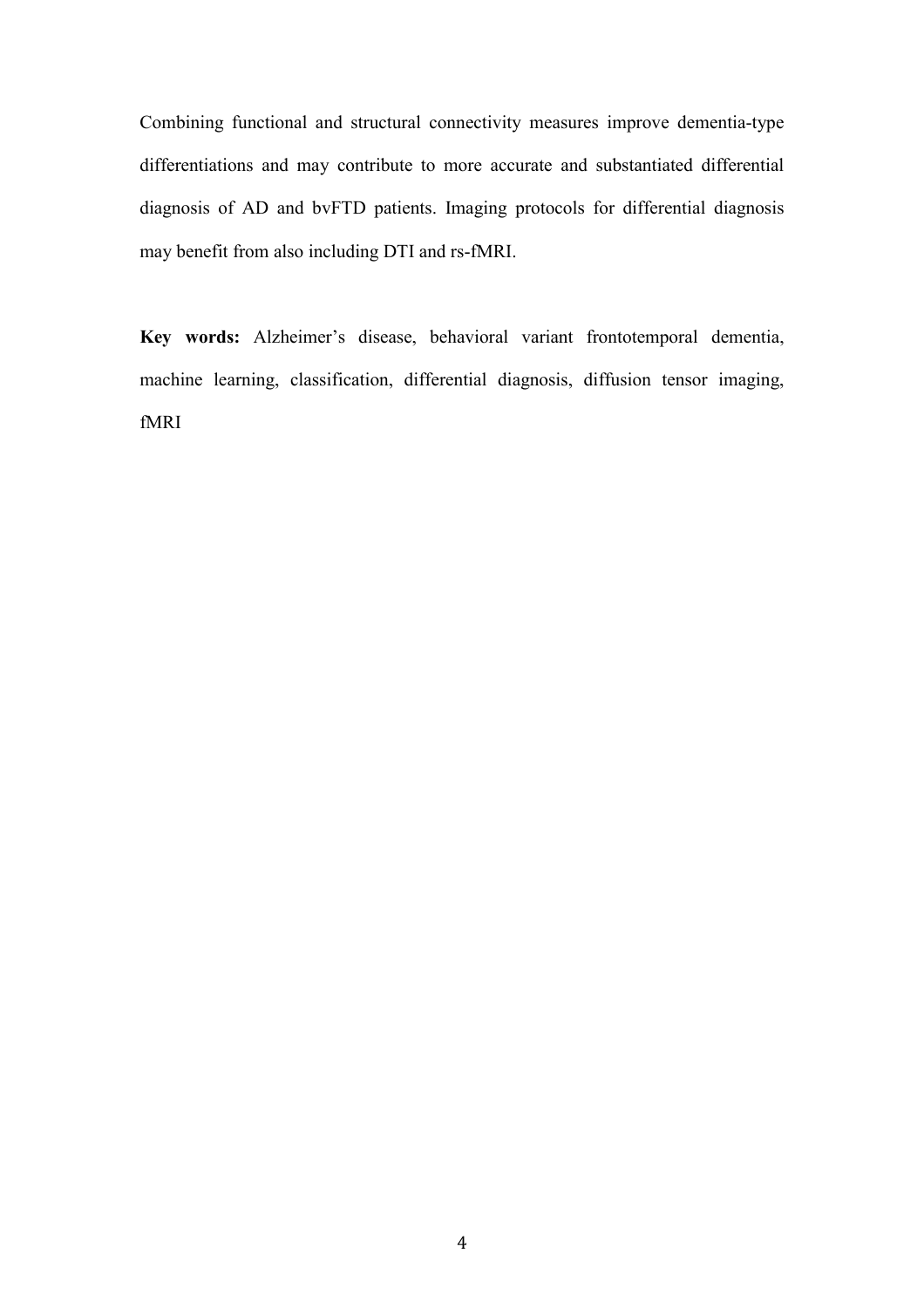# **Introduction**

Alzheimer's disease (AD) and behavioral variant frontotemporal dementia (bvFTD) are the most common causes of young onset dementia [1–3]. Accurate and confident differentiation between these disease types is crucial for the proper management, prognosis, and potential treatment of patients with dementia [4–6]. Yet, despite distinct clinical diagnostic criteria [1,7], heterogeneity and overlap of clinical manifestations often complicate differential diagnosis [8].

Complementary to clinically derived correlates, magnetic resonance imaging (MRI) has shown to reveal important disease-specific brain changes that may corroborate differential diagnosis on an individual basis [9]. Differences in the extent and location of gray matter (GM) and white matter (WM) atrophy have been recognized as important markers that distinguish each dementia-type [10–14]. Additionally, varying levels of diffusion tensor imaging (DTI)-derived measures elucidate regional differences in WM integrity impairment that are specific to AD or bvFTD patients [15–17]. It even has been suggested that these integrity impairments may precede or facilitate cortical degeneration [18]. However, despite these detectable group differences, MRI-based single subject classifications remain challenging. Per subject analyses are affected more by between subject variations than group-based analyses and it is still unclear which MRI measure contributes most to MRI-based dementiatype classifications [18–20]. Particularly in the earlier disease stages, accurate dementia-type classifications based on structural neuroimaging alone may be hampered by atrophy and tract specific deficit patterns that overlap or are hardly distinguishable [17,21,22].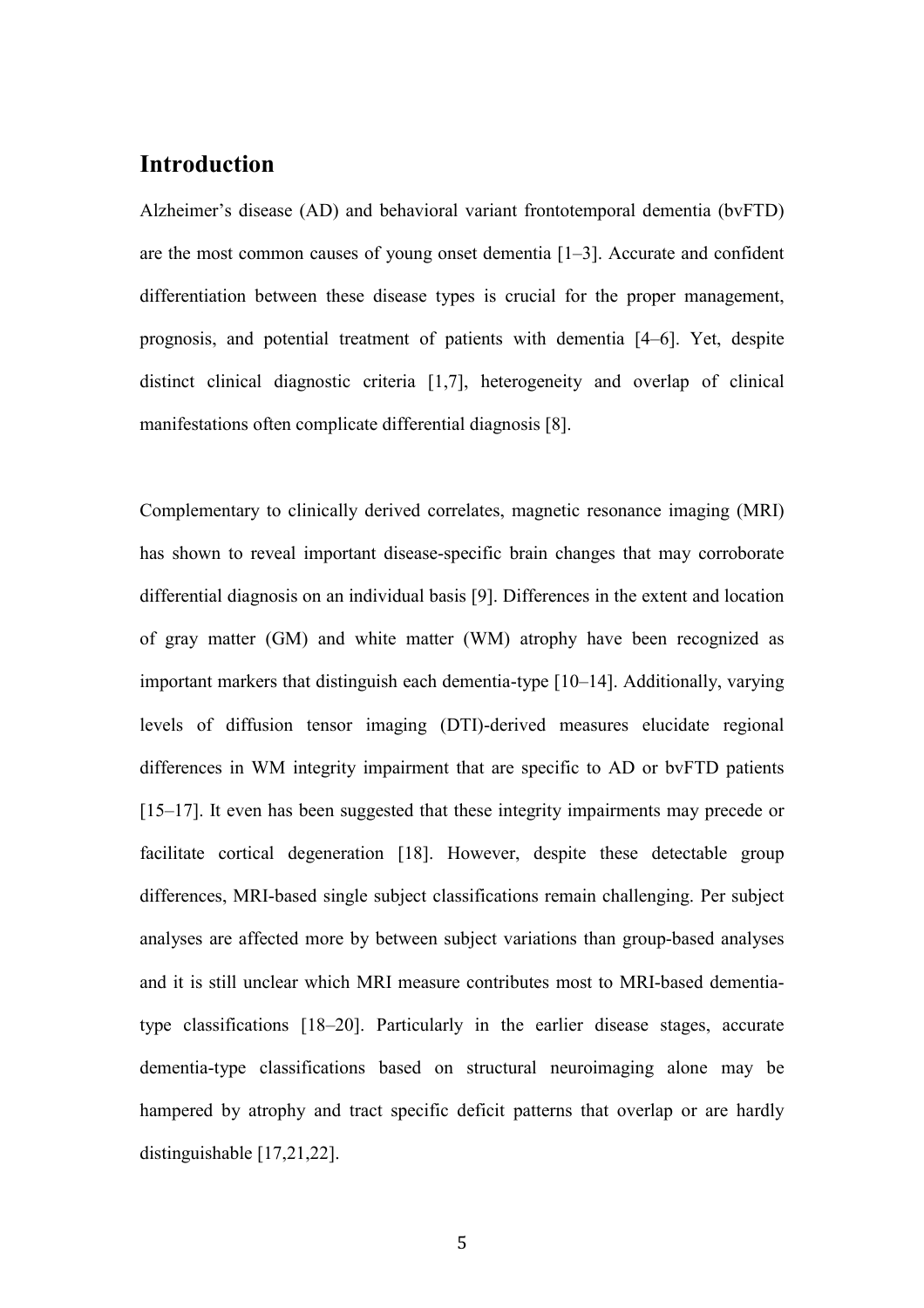Functional connectivity measures may inform on dementia state [23–25] or dementia progression [23–25] even well before clinical or structural differences can be detected [25,26]. Differences in functional connectivity strengths as measured with restingstate functional MRI (rs-fMRI) have been heralded as early and useful markers to differentiate AD and bvFTD patients [27,28]. However, the contribution of rs-fMRI measures as a (complementary) measure to differentiate dementia-types on an individual basis is still largely unclear [27,29,30].

It may be argued that one single MRI-derived measure may not sufficiently capture the complex pathophysiological processes that underlie dementia development. Multiparametric MRI-based statistical algorithms integrate various MRI measures to compute a single, quantitative probabilistic index and have shown to be more accurate in differentiating cognitively healthy from demented patients than single MRI measure-based algorithms alone [18,19,29,31,32]. We speculate that MRI-based classification algorithms that differentiate dementia-types benefit from integrating structural and functional connectivity measures. In this study we therefore aimed to determine the diagnostic accuracy of MRI-based classification algorithms to, on a subject basis, differentiate between AD and bvFTD patients, when combining measures derived from anatomical MRI, DTI, and rs-fMRI.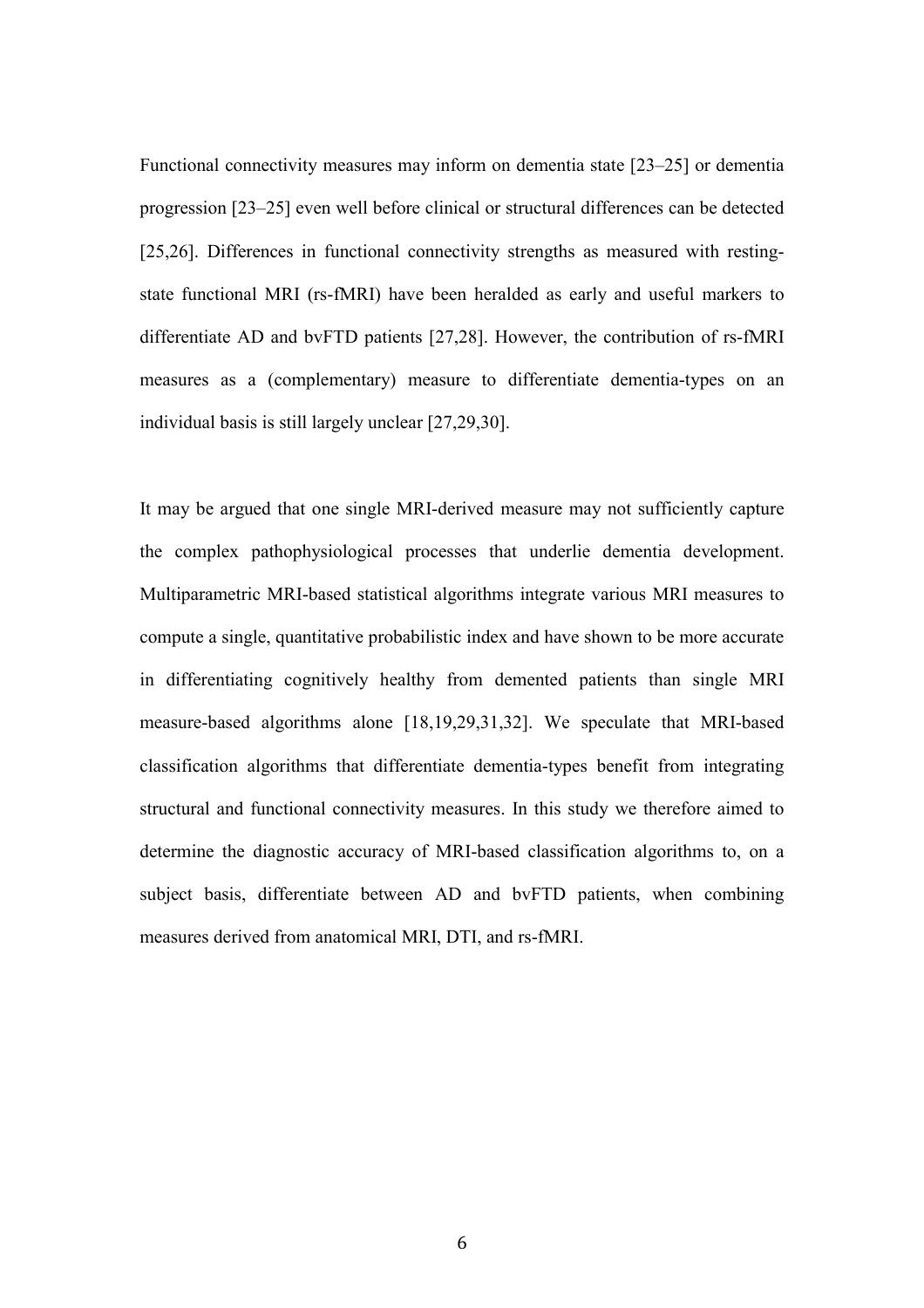## **Methods**

#### *Participants*

This two-center study involved a retrospective analysis of data previously published [18,28] and was conducted in accordance with regional research regulations and conformed to the Declaration of Helsinki. Local medical ethics committees of both centers approved the study and all patients gave written informed consent for their clinical and biological data to be used for research purposes.

For this study, we selected 37 patients with probable AD and 28 patients with bvFTD, who visited either the Alzheimer Center of the VU University Medical center (VUmc) (AD: n=22, bvFTD: n=19) or the Alzheimer Center of the Erasmus University Medical Center Rotterdam (EMC) (AD: n=15, bvFTD: n=9). In addition, we included 40 cognitively normal controls that were recruited by local newspaper advertisements (VUmc: n=22; EMC: n=18).

Patients underwent a standardized one-day assessment including medical and informant-based history, medical history (dementia, psychiatry, cardiovascular) of first-degree relatives, physical and neurological examination, blood tests, neuropsychological assessment, and brain MRI. Diagnoses were made in a multidisciplinary consensus meeting according to the core clinical criteria of the National Institute on Aging and the Alzheimer's Association workgroup for probable AD [7] and according to the clinical diagnostic criteria of FTD for bvFTD [1]. To minimize center effects, all diagnoses were re-evaluated in a panel that included clinicians from both centers. Controls were screened for memory complaints, family history of dementia, drugs- or alcohol abuse, major psychiatric disorder, and neurological or cerebrovascular diseases. They underwent an assessment that included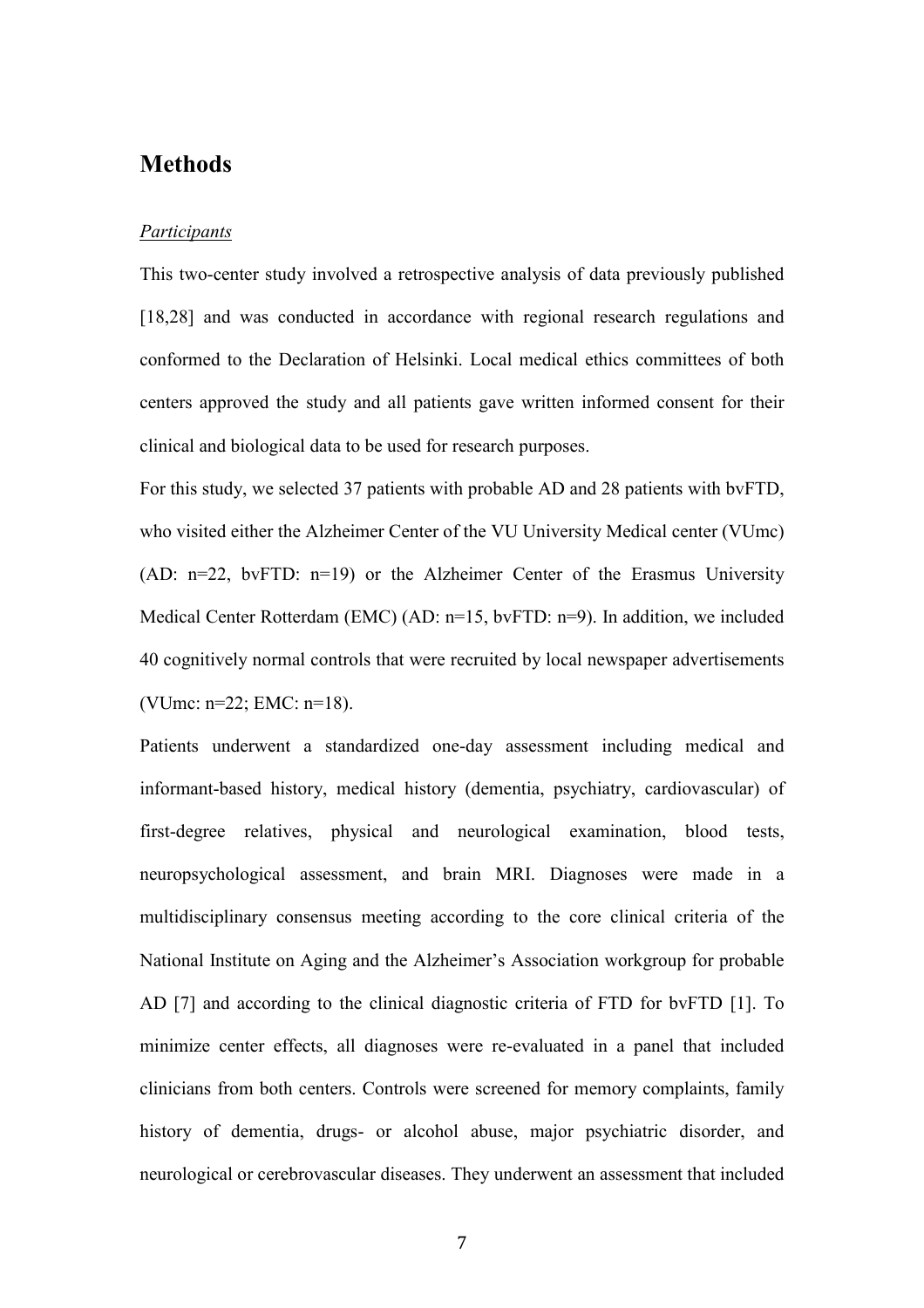medical history, physical examination, neuropsychological assessment, and brain MRI comparable to the patient work-up.

For both cohorts inclusion criteria were: (1) age between 40 and 80 years and (2) availability of a T<sub>1</sub>-weighted 3-dimensional MRI (3DT<sub>1</sub>w) scan, a diffusion tensor imaging (DTI) dataset, and a rs-fMRI  $T_2^*$ -weighted scan. Exclusion criteria were: (1) large image artifacts  $(n=7)$ ; (2) failure of imaging analyzing software to process MR scans (n=10); and (3) gross brain pathology other than atrophy, including severe white matter hyperintensities and/or lacunar infarctions in deep gray matter structures.

#### *MRI acquisition and review*

Patients and controls of the VUmc cohort were scanned at the VUmc Amsterdam using a 3T MRI scanner (Signa HDxt, GE Healthcare, Milwaukee, WI, USA) with an 8-channel head coil with foam padding to restrict head motion. Patients and controls of the EMC cohort were scanned at the Leiden University Medical Center (LUMC) using a 3T MRI scanner (Achieva, Philips Medical Systems, Best, The Netherlands) with an 8-channel SENSE head coil. MRI sequence parameter settings are detailed in Supplementary Table 1. In brief, the imaging protocol included a whole-brain nearisotropic 3D  $T_1$ -weighted (3D $T_1$ w) sequence for cortical and subcortical tissue-type segmentation, a diffusion tensor imaging (DTI) sequence for assessments of white matter integrity, and a resting state functional MRI  $T_2^*$ -weighted MRI for the calculation of functional connectivity measures. Participants were instructed to lie still with their eyes closed and not to fall asleep during rs-fMRI. Additionally, a 3D fluid attenuated inversion recovery, dual-echo T2-weighted, and susceptibility weighted imaging datasets were acquired to allow for review of brain pathology other than atrophy by an experienced radiologist.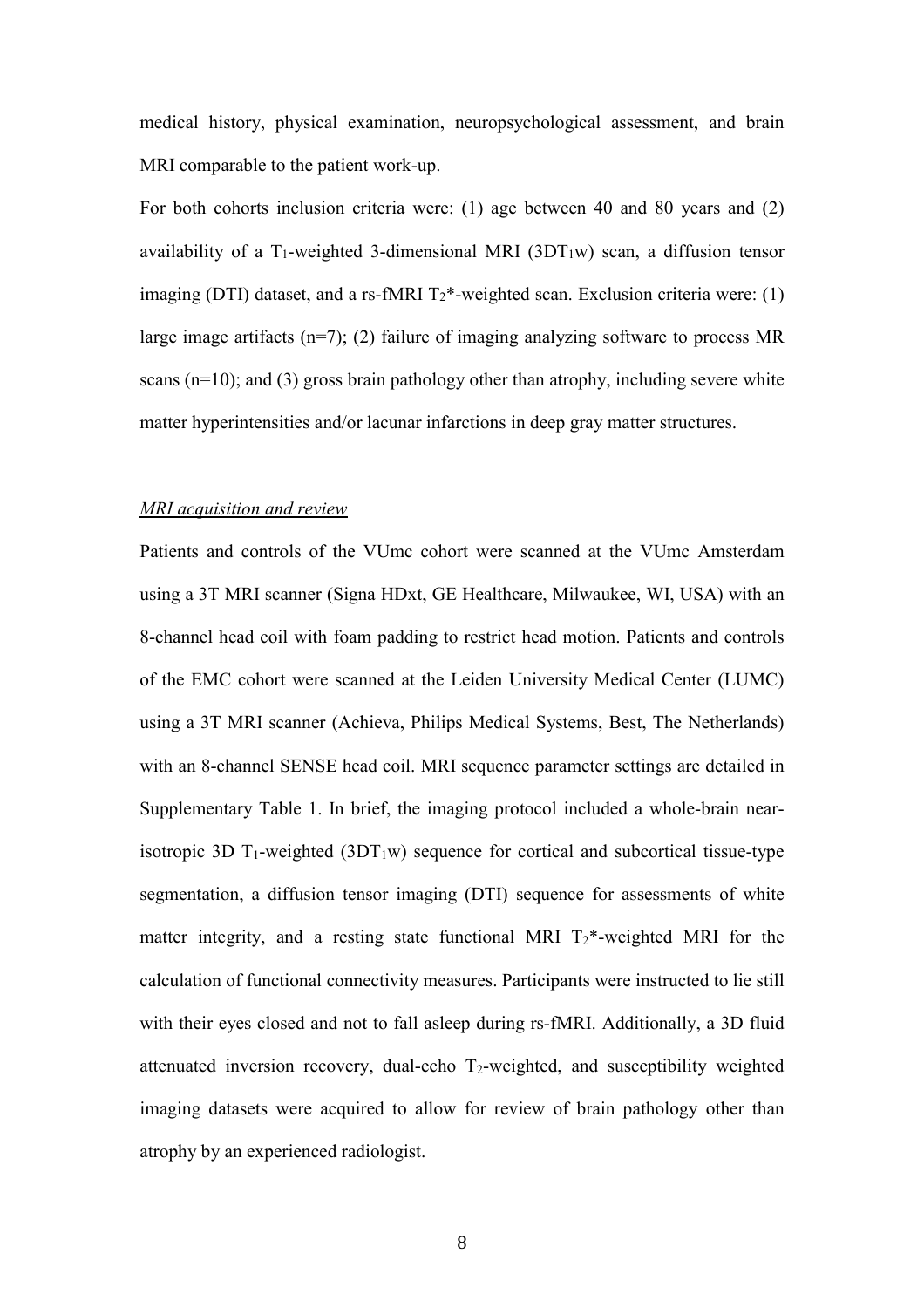#### *MRI preprocessing*

Preprocessing of  $3DT_1w$  images involved non-uniformity correction [33] and segmentation of parenchymal tissue signal from surrounding tissue [34]. Images were then spatially aligned to the MNI152  $2x2x2$  mm  $T_1$  template (Montreal Neurological Institute, Canada) using a non-linear registration procedure with a warp resolution of 10 mm [35]. Voxel-wise densities GM, WM, and cerebrospinal fluid (CSF) were determined with the initial steps of the voxel-based morphometry pipeline of the Statistical Parametric Mapping toolbox (SPM12; Functional Imaging Laboratory, University College London, London, UK)[36] implemented in MATLAB R2015b (MathWorks, Natick, MA). Except for manual placement of the image's origin approximately on the anterior commissure and applying the light cleanup option to remove any remaining non-brain tissue, default settings were used for tissue-type segmentations. Deep gray matter (DGM) structures including the bilateral thalamus, caudate nucleus, putamen, globus pallidus, nucleus accumbens, amygdala, and left and right hippocampus were separately identified using a dedicated registration and segmentation procedure with default settings [37].

For DTI, preprocessing included motion and eddy-current induced distortion correction and gradient vector direction correction [38]. The corrected DTIs were subsequently used to voxel-wise calculate measures of fractional anisotropy (FA), mean diffusivity (MD), axial diffusivity  $(A \square \square)$ ; largest eigenvalue), and radial diffusivity ( $\square \square$ ; average of the two eigenvalues  $\lambda$ 2 and  $\lambda$ 3) using weighted least square fitting [39]. The tract-based spatial statistics (TBSS) pipeline was used to create a study-specific TBSS-skeleton, by non-linearly aligning all FA maps to the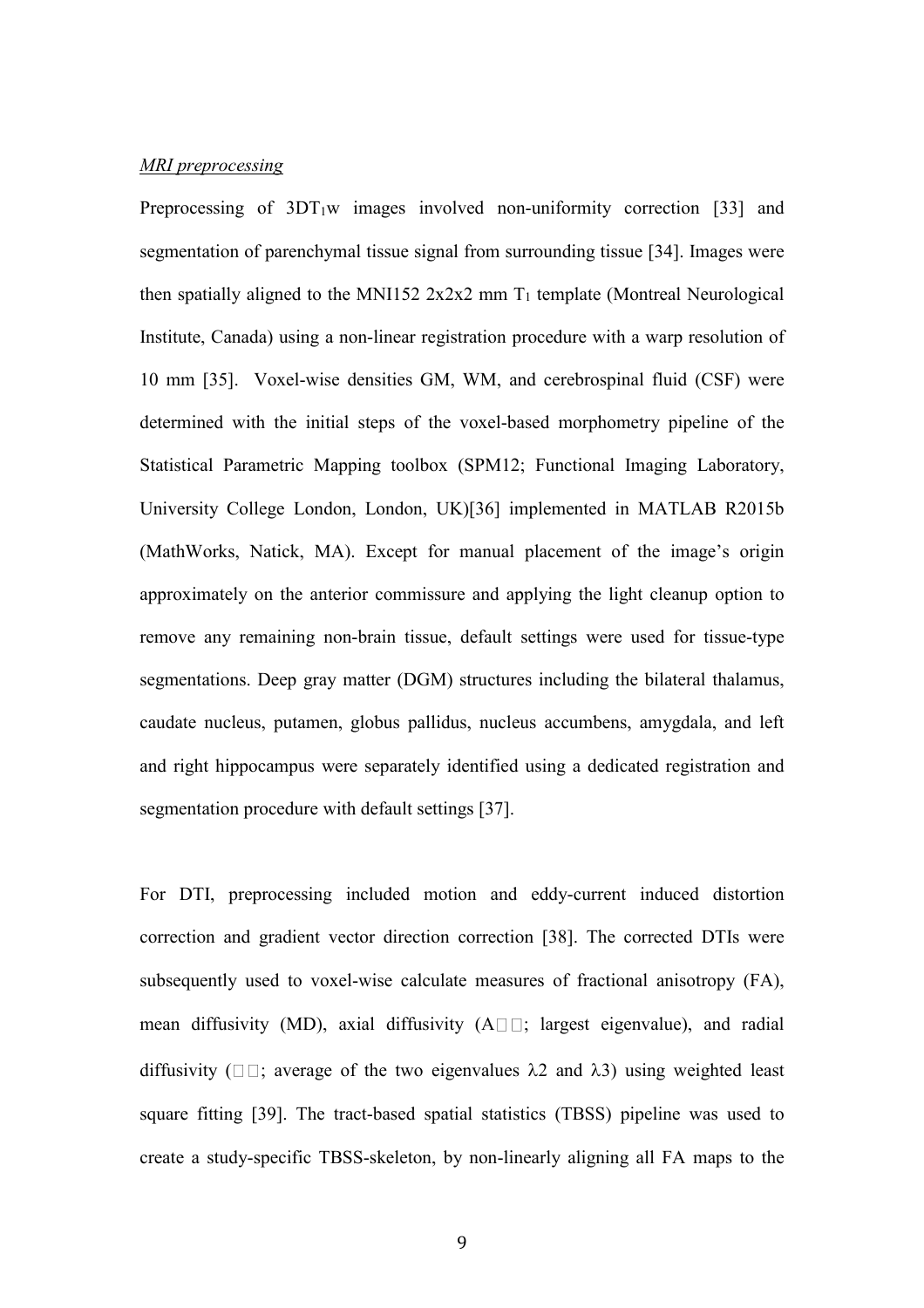FMRIB58 FA template [40]. The derived skeleton was thresholded at 0.2 to ensure values originated from WM tissue (see below).

For rs-fMRI, preprocessing included motion correction [41], brain extraction, spatial smoothing using a Gaussian kernel with a full width half maximum of 3 mm, grand mean intensity normalization, motion artifact removal, and high-pass temporal filtering (cutoff frequency  $= 0.01$ Hz). Motion artifacts were removed from the data using the ICA-based automatic removal of motion artifacts (ICA-AROMA (vs0.3 beta)) procedure [42]. Subsequently, the rs-fMRI volumes were linearly aligned to the corresponding  $3DT_1w$  [43]. Spatial alignments to the MNI152 template were achieved by concatenating the registration parameters of the previous step with the nonlinear parameters from the  $3DT_1w$  to the MNI152 template.

All registration and segmentation steps were critically reviewed and errors were corrected accordingly.

#### *Feature extraction*

Two anatomical atlases were used to parcellate the entire brain. These atlases were used to extract, in each subject's native space, cortical and subcortical GM and WM features from the structural  $3DT_1w$ -images. The 48 cortical regions of the Harvard– Oxford (HO) probabilistic anatomical brain atlas were split into left and right hemisphere regions, resulting in 96 distinct cortical regions that covered the complete cortical GM [44]. For WM regional analysis, we selected 20 WM tract regions from the probabilistic Johns-Hopkins-University (JHU) white-matter tractography atlas [45]. Voxel probability values less than 25% were excluded. The remaining values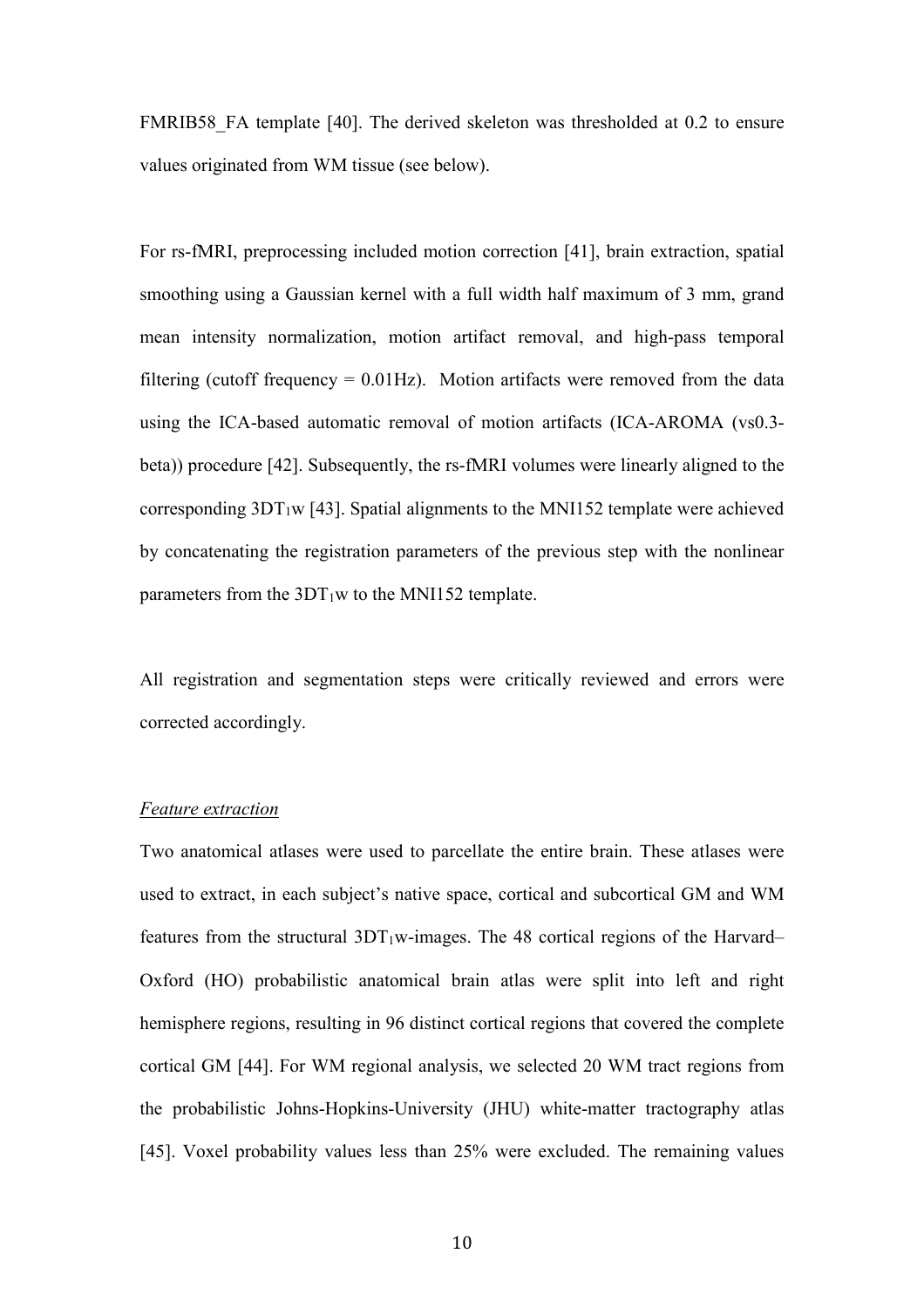were used to weight the WM or GM densities. Weighted GM densities were calculated by weighting the GM segmentations by the probability of a voxel being part of that specific HO brain atlas-derived region. Weighted WM densities were calculated by weighting the WM segmentations by the probability of a voxel being part of that specific JHU brain atlas-derived tract. This way we emphasized the regions' likelihood of being GM or WM without introducing bias resulting from conservatively selecting brain regions. For DGM regions, the dedicated segmentations of DGM, hippocampus, and amygdala were used to calculate the regional volumes normalized by intracranial volume to compensate for individual differences in brain volume [46]. This resulted in a feature vector of 110 GMD values (96 cortical GMD values and 14 DGM volumes), and a feature vector of 20 average WMD values per subject.

DTI-based features were calculated by, on a voxel-wise basis, projecting each subject's FA, MD, AxD, or RD values on to the TBSS group skeleton. Analogous to the anatomical WMD features, the 20 WM tracts of the probabilistic JHU whitematter tractography atlas were used to calculate a weighted mean FA, MD, AxD, and RD per tract per subject. This resulted in 4\*20 feature vectors of mean FA, MD, AxD, and RD values per subject.

The functional connectivity features were calculated by combining all processed rsfMRI datasets in a temporally concatenated independent component analysis (ICA) [47], with dimensionality fixed at 70 components and an ICA threshold of 0.99 [48]. This meant that each voxel included in the ICA map was 99 times more likely to be part of that component than to be caused by Gaussian background noise. For each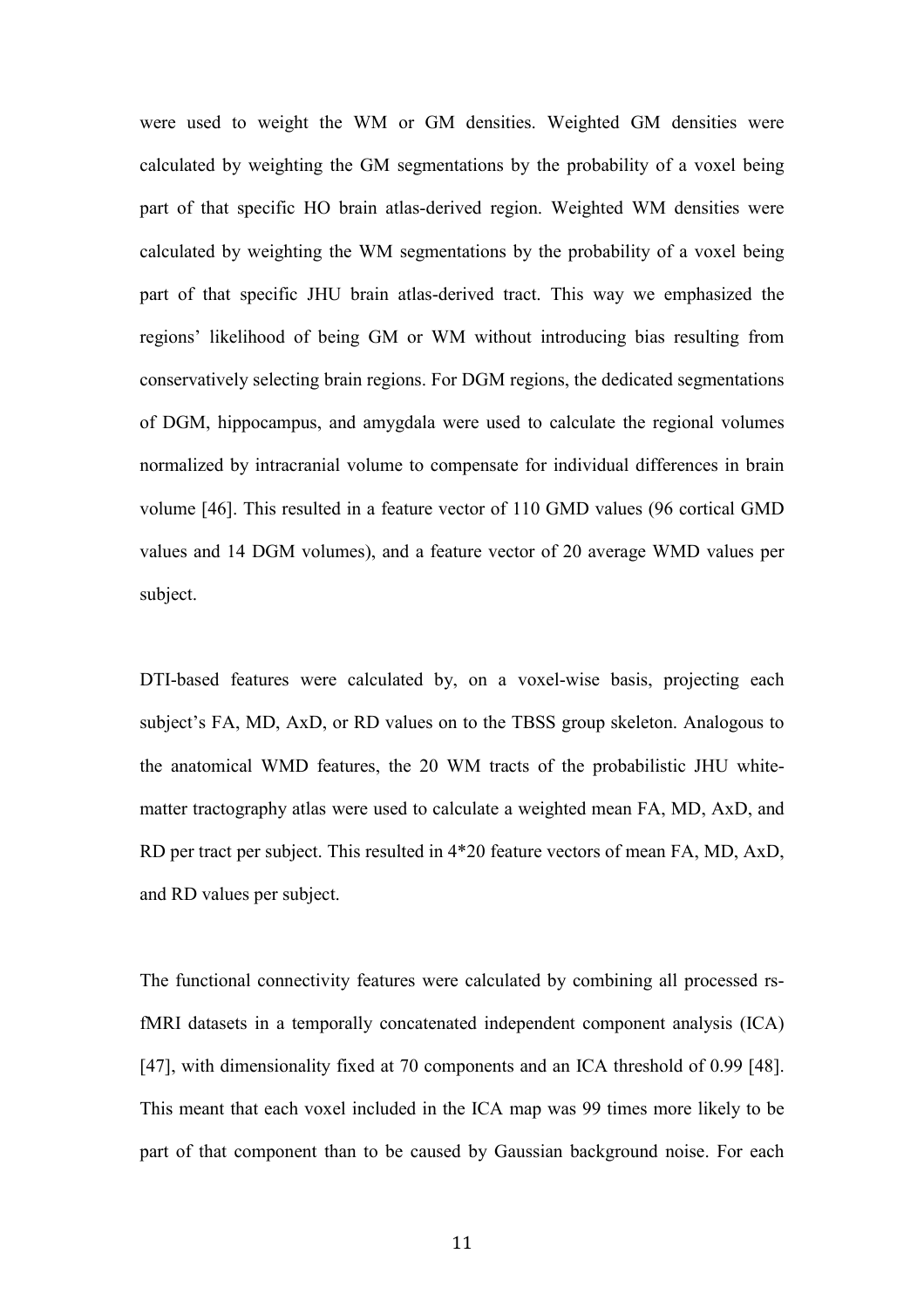subject, we calculated the mean time course for each component, weighted by the ICA weight map and GM probability of that component's region. These mean time courses were subsequently used to determine the functional connectivity of a component with the 69 other components. Functional connectivity was either expressed as full correlations (corr) or as sparse L1-regularized partial correlations (pcor) between the components' time courses. Partial correlations were calculated using the graphical lasso algorithm [49]. Both functional connectivity measures resulted in two feature vectors of each (70\*69)/2=2415 (partial) correlations per subject.

### *Differential classification*

These feature vectors were subsequently used to train an elastic net regression algorithm with default settings to provide a statistically sound solution for the imbalance between a large number of features and a small number of subjects. An elastic net regression model estimates a sparse regression model that selects a subset of all the features provided as input by imposing feature selection and feature weight penalties during regression, effectively selecting only those features relevant for classification [50–52]. A cross validation procedure was used to determine the optimal set of penalty parameters and generalized classification performance of the elastic net classifiers. Cross-validation reduces classification bias by iteratively subdividing the data in separate test and training sets. In this study we used two nested, 10-fold cross validation loops. The first, outer, loop was used to determine the overall classification performance, while the second, inner, loop subdivided the training set further to determine the lowest binomial deviance that corresponded with the best operational parameters for the penalty terms (including the optimal number of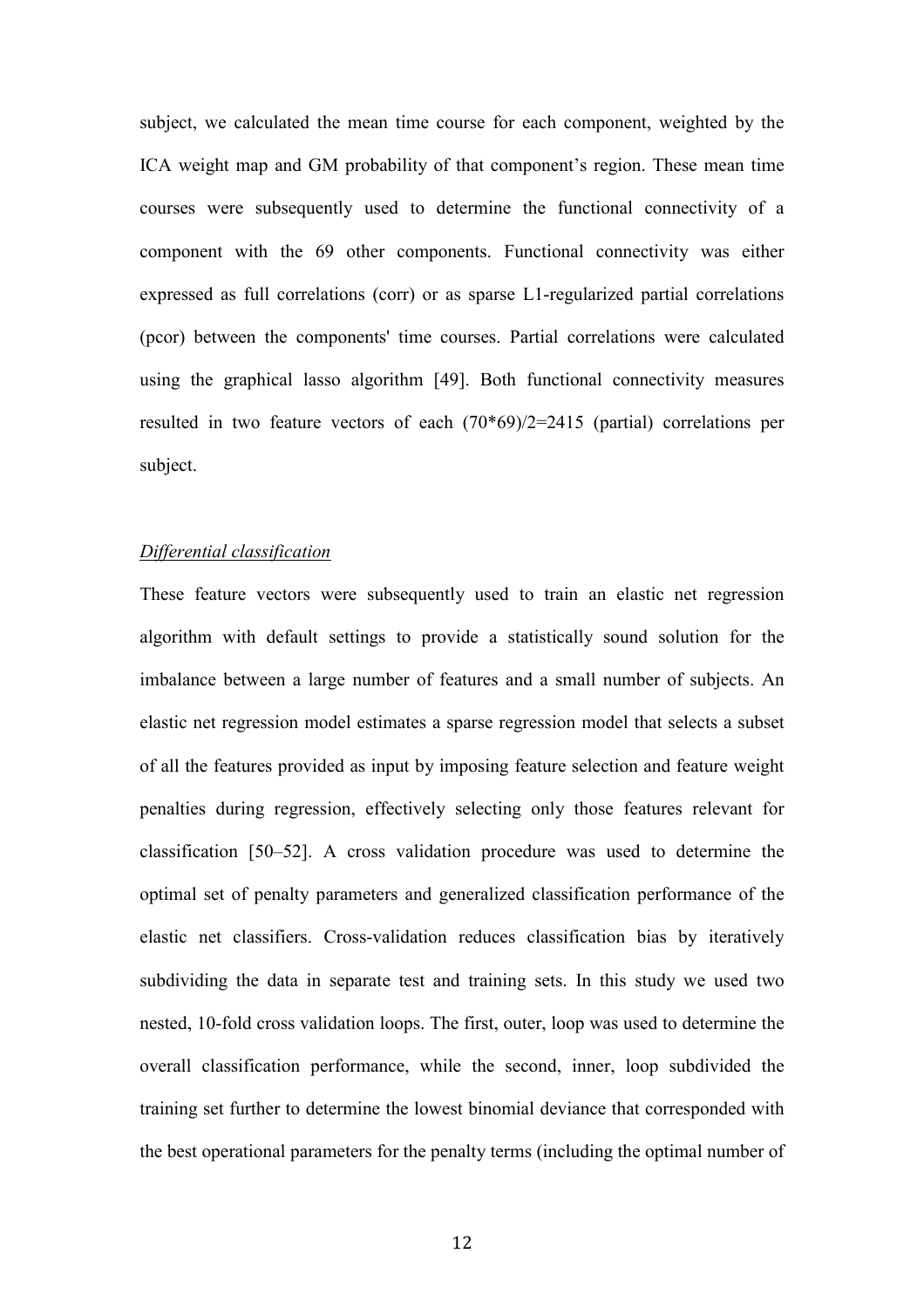features) without overestimating classification performance [53,54]. This process was repeated 10 times to ascertain that each subject was part of the test set exactly once. To ensure that estimated feature regression coefficients were conditional on subject age and gender and to adjust for scanner effects, age, gender, and center were included into the model without any penalty. For AD and bvFTD differentiations, models were furthermore made conditional on disease severity by also including disease duration (in months). The entire classification procedure was repeated 50 times to reduce variance resulting from random partitioning in training and test folds, and to report the range of observed outcomes under different train and test conditions.

We trained three types of classification models following the above-described procedures. One model aimed to differentiate AD from bvFTD patients. To contextualize the classification performance values of this model, we also trained two additional models. A second model aimed to differentiate control subjects from bvFTD patients, and a third model to differentiate control subjects from AD patients For each subject, these models produced a predicted value between 0 and 1. The higher the predicted value the more likely this subject belongs to the bvFTD- group or AD group in case of the control versus AD model.

#### *Classification performance*

Classification performances were quantified using a threshold-independent measure based on receiver-operating characteristic (ROC) analyses. After each 10-fold nested cross-validation, the predictions were used to calculate ROC curves by continuously increasing a threshold between 0 and 1 and for each threshold classifying a subject either as control, AD, or bvFTD patient, depending on the model being evaluated.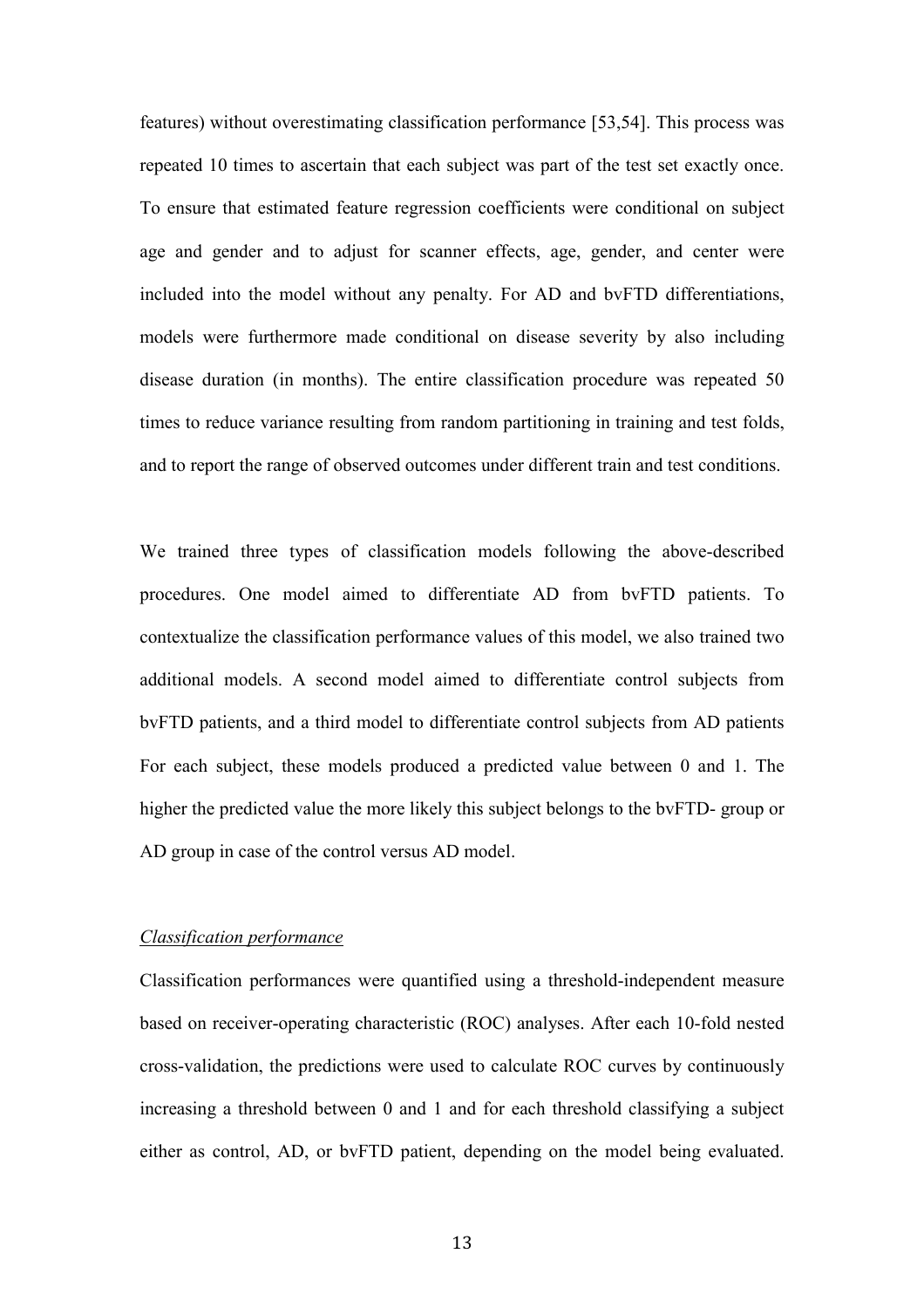These classifications were then compared with the subject's actual differential diagnosis. The area under this ROC curve (AUC) was calculated as a measure of classification performance insensitive to the distribution of each patient group [55]. Additionally, we calculated the optimal operating point on each curve to calculate the model's accuracy, sensitivity, and specificity given equal class distribution and equal penalty for false positive and false negative predictions. Reported AUC, accuracy, sensitivity, and specificity values are averages obtained from repeating the crossvalidation 50 times.

#### *Multiparametric classifications*

To determine whether combining multiple MRI measures improved classification, we first assessed classification performance for each single measure separately by alternately providing all features of that specific measure (i.e. 110 GMD, 20 WMD, 20 FA, 20 MD, 20 AxD, 20 RD, 2514 corr, or 2514 pcor features) as input for crossvalidation. Subsequently, we step-wise concatenated measures each time adding all features of a new measure to the best performing measure combination (i.e. highest AUC) of the previous step till all measures and thus all features were included into the model. The model subsequently determined the importance of each feature by assigning the proper weight.

All classification analyses and evaluations were implemented in R (R core 2010, GLMnet package) [51].

#### *Statistical analysis*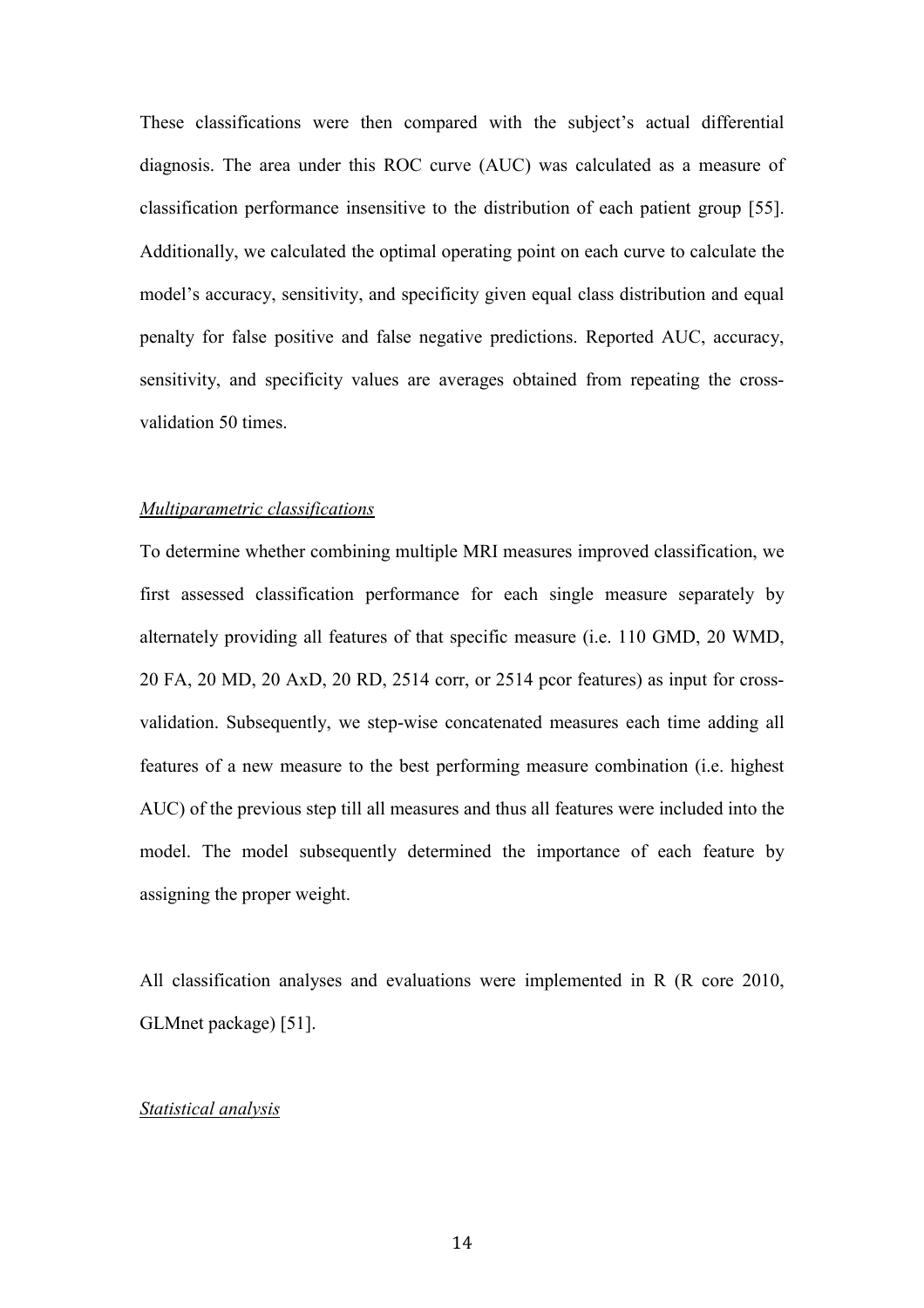Statistical analyses of between-group differences were performed using SPSS (IBM SPSS Versions 22.0, IBM, Amonk, NY). Demographic group differences between age, MMSE, and disease duration were assessed using analysis of variance (ANOVA). Sex and center distributions were assessed with  $\chi^2$  tests. Permutation testing was used to determine whether single or multiparametric models performed above-chance level (one-tailed, N=5000). The maximum statistic method was used for family-wise error correction [56]. A bootstrap percentile method was used to compare ROC curves of single measures (two-tailed, N=5000), and between single measures and the best performing multiparametric combination (one-tailed, N=5000) [57,58]. False discovery rate correction within each patient-group was used to correct for multiple comparisons. P<0.05 was considered statistically different.

## **Results**

#### *Demographics*

For this study, 88 subjects met the inclusion criteria. Thirty AD subjects were diagnosed with probable AD, 23 patients with bvFTD. Thirty-five control subjects were included for classification performance evaluation of the classification models involving control subjects. MMSE values of control subjects were higher than those of patients. MMSE values of AD patients were comparable to those of bvFTD patients (Table 1).

#### *Classification performance: AD versus bvFTD*

For AD and bvFTD differentiations, combining multiple MRI measures within a multiparametric classification model resulted in higher mean AUC values than those with models that were based on single MRI-based measures only (Figure 1; Table 2).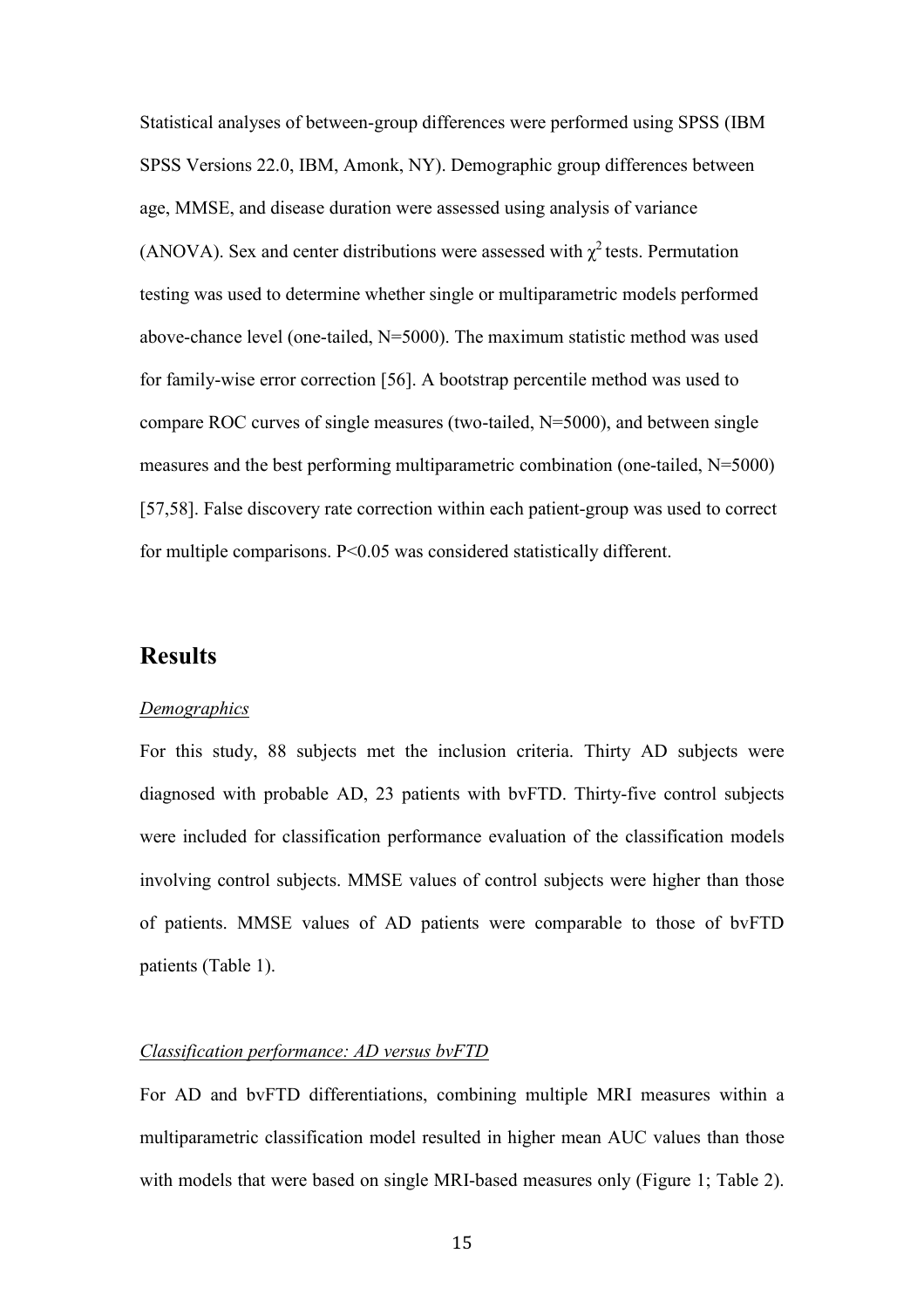The level of AUC values was however conditional on the combination being considered. After step-wise adding multiple MRI-derived measures to the best performing single MRI measure model (i.e. MD: 0.708 [0.625-0.775] (mean AUC [min-max]); Table 2 underlined), highest AUC, sensitivity, and specificity values were obtained for a classification model that included MD, full correlations, and FA  $(0.811 \; [0.755 - 0.862]$ ; Table 2: bold; Table 3: bold). When comparing the single measure-based classifications, AUC values of the single measure-based classifications were not significantly different. However, AUC values obtained with the multiparametric model were significantly higher compared with those obtained with single MRI measure-based models (Table 3), except for MD-based classifications  $(P=0.06)$ .

## *Classification performance: control versus dementia*

MRI measures that resulted in highest classification performance rates for control versus dementia classifications (i.e. control versus bvFTD or control versus AD) were different from those obtained with AD versus bvFTD classifications. For control and bvFTD classifications highest AUC, sensitivity, and specificity values were found for a multiparametric model that included measurements of FA, GMD, and full correlations (0.922 [0.877-0.954]; Table 4: bold; Supplementary Table 2: bold). AUC values of this multiparametric model were significantly higher than those obtained with single MRI measure-based models, except for FA- $(0.862 \, 10.810 - 0.903$ , P=0.08) and GMD-based (0.858 [0.827-0.896], P=0.11) classifications (Table 4). For classifications between control subjects and AD patients on the other hand, classification performance values of a combination of GMD and DTI measures (0.941 [0.910-0.966]) were not better than classifications based on GM measurements only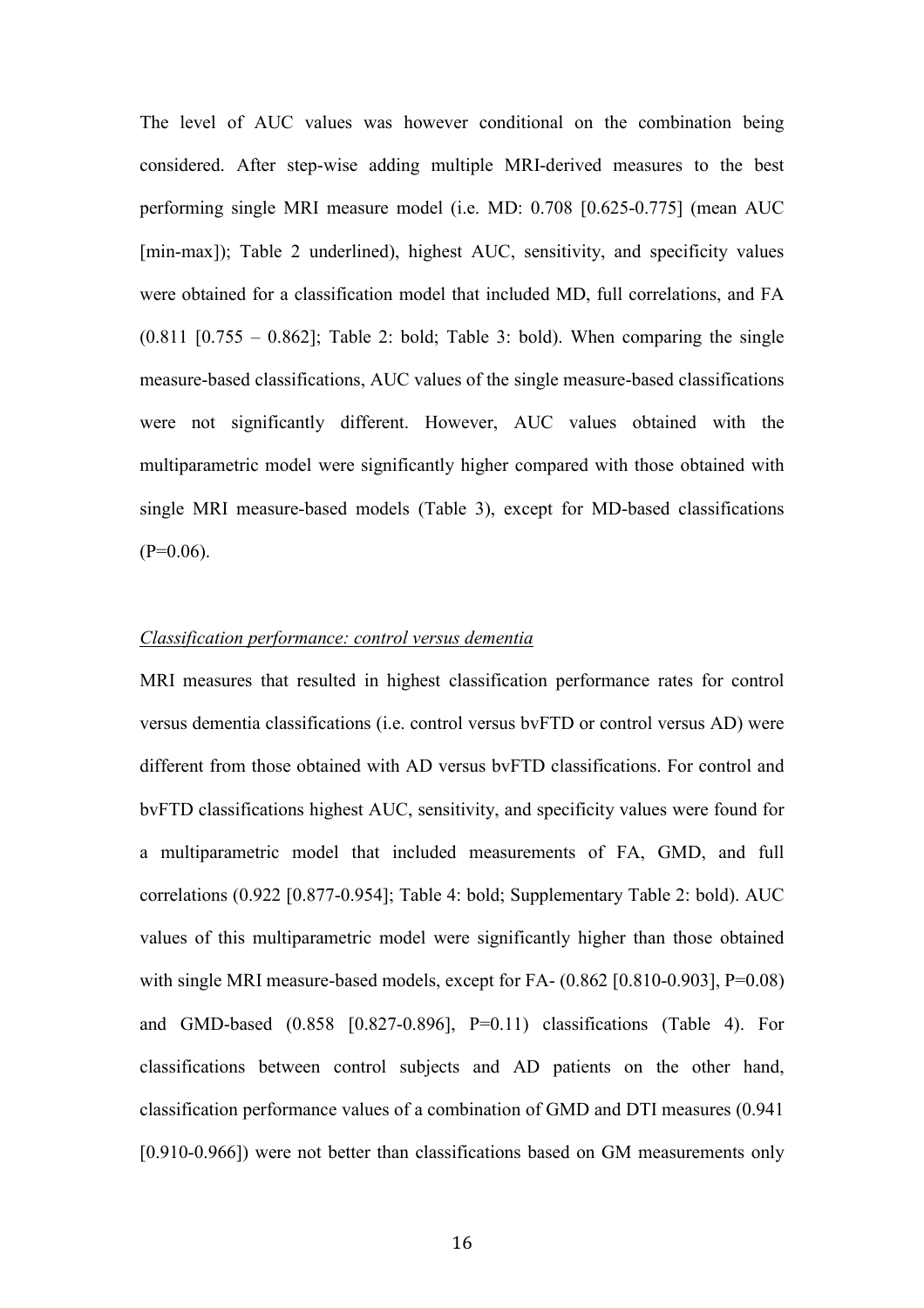(0.940 [0.913-0.962] P=0.41) (Table 5, Supplementary Table 3). While the combination outperformed the other single measure-based classifications, GMDbased classifications were also better than all other single MRI measure classification except for RD-based classifications (0.832 [0.784-0.865], P=0.10).

#### *Features selected*

MRI-derived measures outweighed the contribution of gender, age, and center to the classification. AD and bvFTD differentiations using gender, age, and center distributions only did not outperform random chance (AUC=0.596, P=0.12). AUC values of the best performing AD versus bvFTD model (i.e. combination of MD, full correlations, and FA) were similar to classifications where age (P=0.89), gender  $(P=0.70)$ , or center  $(P=0.14)$  was excluded as a covariate. Identical AUC values were also obtained when these covariates were excluded from the best performing control versus bvFTD model (i.e. combination of FA, GMD, and full correlations: age P=0.10, gender P=0.65, center P=0.50) or control versus AD model (i.e. combination of GMD, AxD, FA, RD, MD: age P=0.60, gender P=0.64, center P=0.79).

Nested cross-validation resulted in models that selected a subset of all the MRI features provided as input for classification. The best performing AD versus bvFTD model selected 5% of all the MD, full correlations, and FA features provided for classification. This model focused on differences in uncinate fasciculus, forceps minor, cingulum bundle, cortical spinal tracts, and altered functional connectivity with the dorsal default mode-network. In contrast, the control versus dementia models also included GM regions for classification. The best performing control versus bvFTD model selected 3% of all provided features and considered anterior thalamic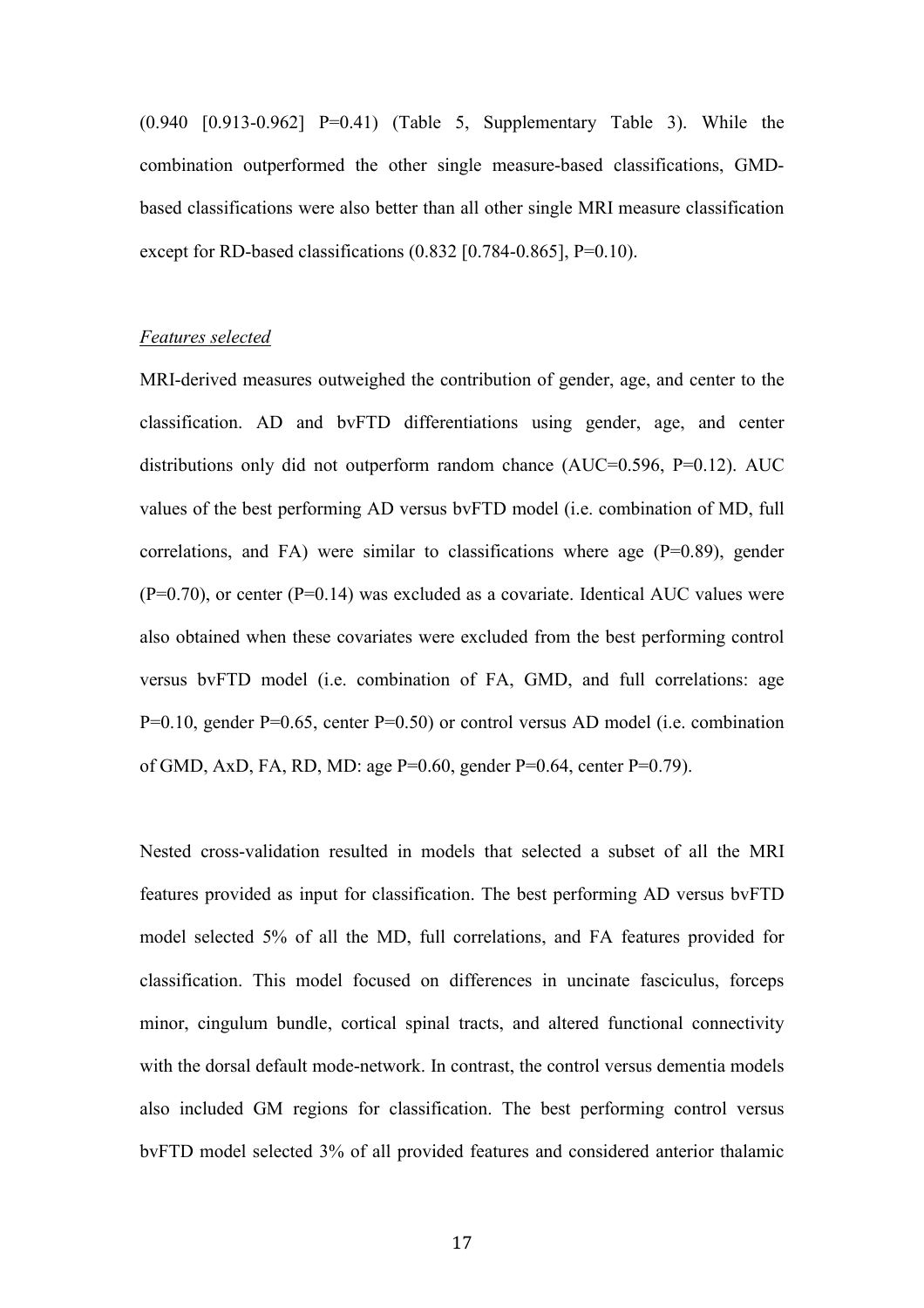radiation, cortical spinal tract, inferior longitudinal fasciculus, and hippocampal regions as key regions for classification. The best performing control versus AD model selected 37% of all the features provided and primarily focused on volume differences in DGM structures including the hippocampus, nucleus accumbens, pallidum, and thalamus.

# **Discussion**

This study investigated the diagnostic accuracy of MRI-based classification algorithms to - on a subject basis – differentiate between AD and bvFTD patients using anatomical MRI, DTI, and rs-fMRI. Our study showed that, classification algorithms that combine measures of DTI and rs-fMRI are more effective in discriminating AD from bvFTD patients than algorithms that use DTI, GMD, or rsfMRI measures separately. Furthermore, when compared with classification models that aim to differentiate patients from controls we found that the level of improvement was conditional on MRI measure and dementia-type differentiation being considered.

GM- and DTI-derived measures have been heralded as important corroborating measures for differentiating AD and bvFTD patients [15,18,19,31]. Classification methods that combined these measures invariably showed improvement of classification accuracy over models that used these measures separately [15,18,31]. We also found that combining measures improves classification accuracy. However, we found highest classification rates when DTI and rs-fMRI measures were combined. GM-based values contributed - either as a single (for AD) or complementary measure (for bvFTD) - to the differentiation of dementia versus control subjects, but not to the discrimination of AD and bvFTD patients. Differential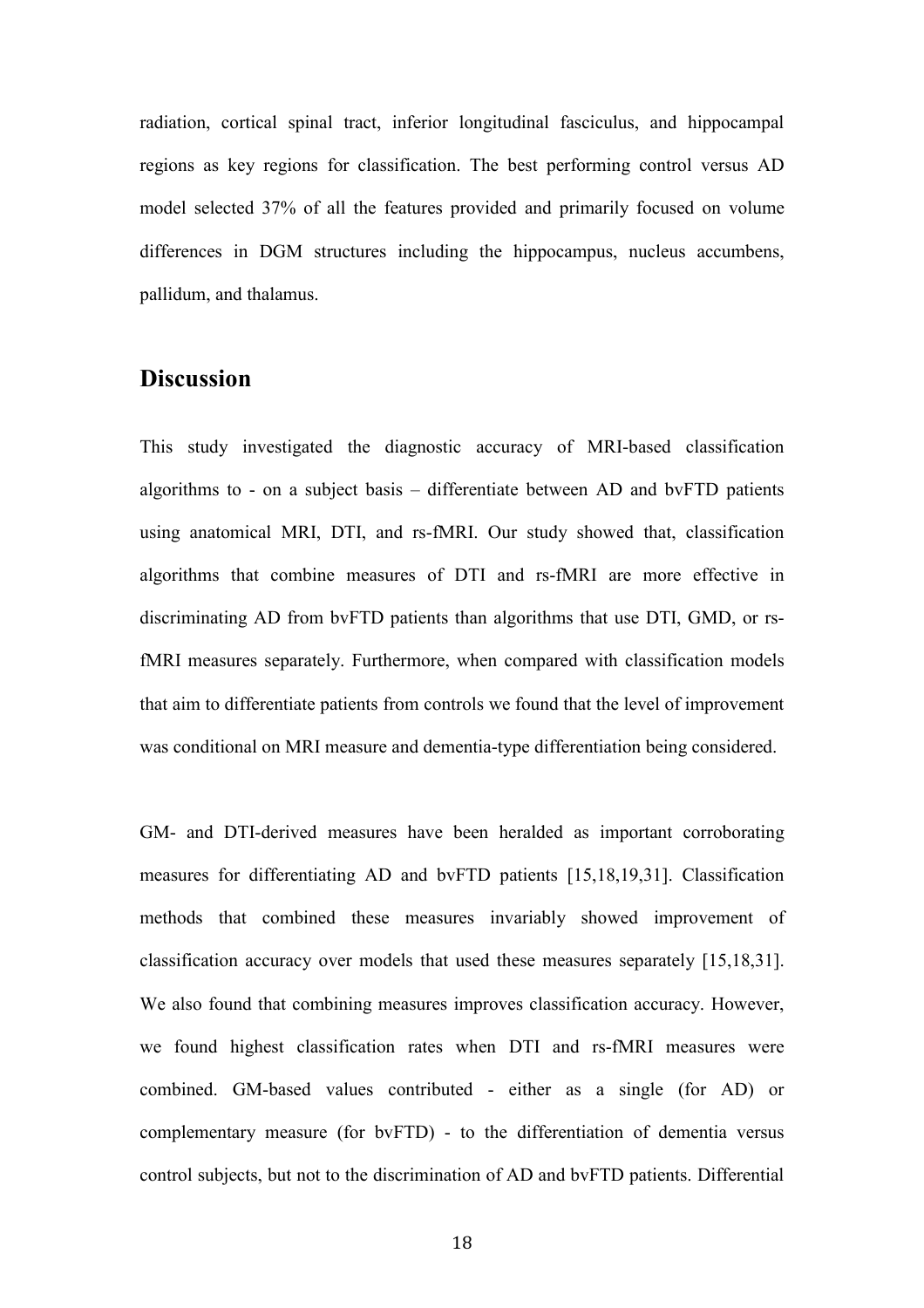diagnosis between dementias may be challenged by overlapping GM atrophy patterns particularly in subcortical regions [21,22]. Both best performing dementia versus control models considered volume reductions in subcortical regions like the hippocampus as decisive regions for classification and may therefore have had little contribution in the differentiation between the dementia-types. Distinct microstructural changes in WM may be potential markers for bvFTD. Compared with AD patients, bvFTD patients show distinct differences in diffusion especially in key regions like uncinate fasciculus, genu of the corpus callosum, and cingulum bundle [16,17,59]; differences that may even precede cortical degeneration [26]. In line with these findings, we found that the best performing bvFTD classification models specifically focused on these regions of DTI-derived WM pathology. We also found that AD versus bvFTD classifications improved when rs-fMRI measures were added. Altered connectivity measurements mainly with the dorsal default mode network regions were considered important and in the end increased classification performance rates. This corresponds with other work that showed that connectivity deviations of the default mode network alongside salience / executive control network contrast between AD and bvFTD patients [12,27,28,60]. Nevertheless, the role of rsfMRI as a separate measure for disease-type classifications has not yet been established. It has found limited application for single subject disease-type classifications [27,29,30,32]. In AD versus control classifications its performance rates are consistently among the lowest compared with other MRI measures [29,30,32] and we also found that rs-fMRI as a single measure was neither effective in differentiating dementia types nor between patients and controls subjects.

We first trained classifications models with varying combinations of MRI measures to

19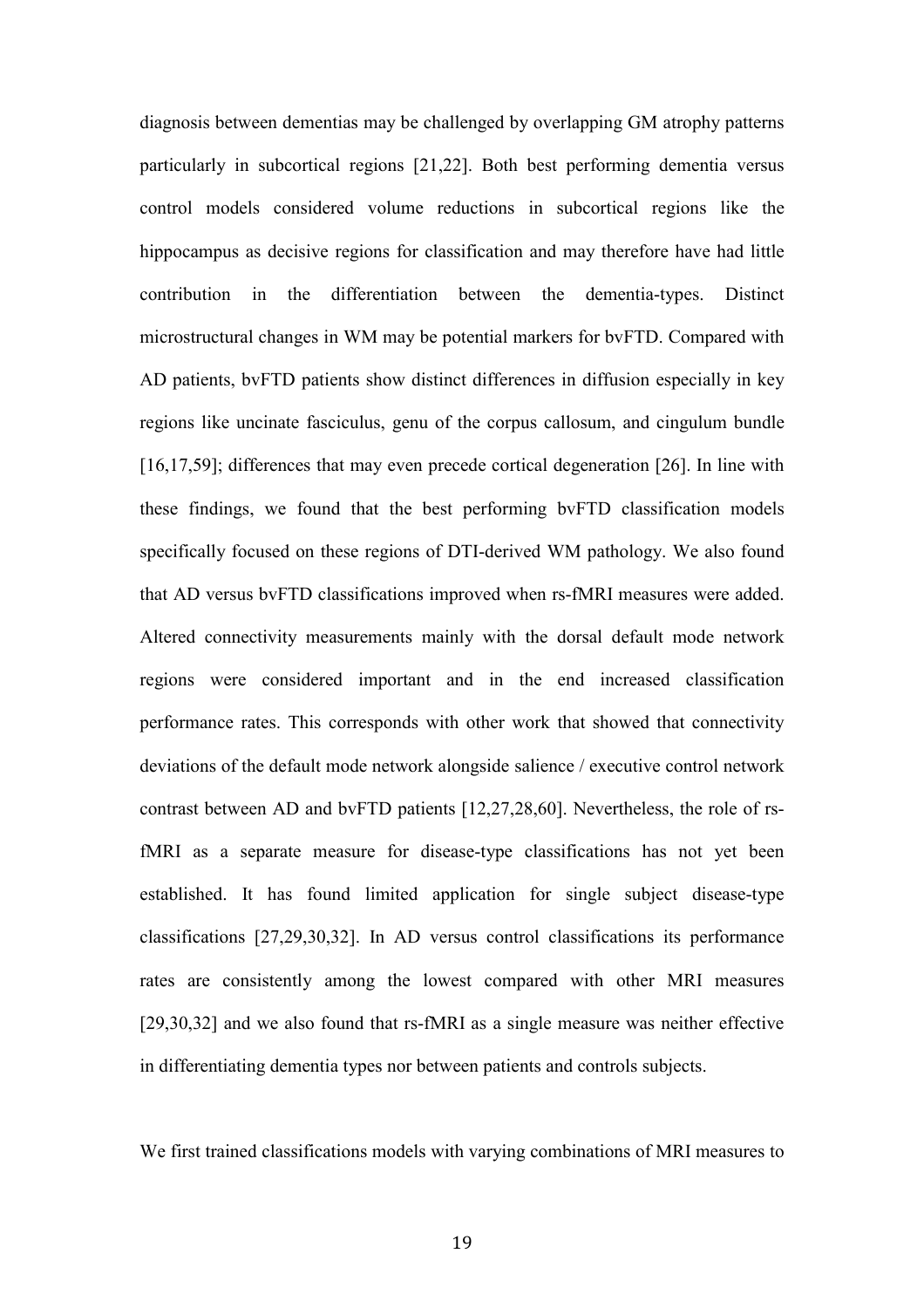differentiate AD from bvFTD patients. Subsequently, we trained models that aimed to differentiate AD or bvFTD patients from cognitively healthy controls in order to assess classification model accuracy under conditions where large MRI-based differences are expected [10,14,15,17,18,28]. Combining MRI-derived structural and functional measures improves bvFTD classifications. The level of improvement is however dependent on the dementia-types and MRI measures being considered. Substantial improvement was for instance not observed for AD versus control classifications while others did [29,32] or did not show benefit [30] from GM, DTI, and rs-fMRI measures. Furthermore, in line with previous work, we observed that concatenating all measures did not result in the most accurate classification model and as more measures were added the level of improvement became less apparent [29,31,61]. The marginal improvements observed for some measures or combinations may indicate a negligible contribution to the model. These may result from variability due to non-stationarities like correlation across features and samples within our data. [62] These measures are most likely of clinically insufficient added relevance, and may not justify the additional processing time.

Overall, classification performance values for dementia-type differentiations where consistently lower than dementia versus control subject differentiations. Dementia type classifications remain challenging. Compared with control versus patient comparisons, differences between patients are more subtle and, particularly in the earlier stages of the disease, may be hindered by overlapping patterns of GM atrophy [21,22,63], WM integrity impairment [17], or comparable patterns of functional connectivity loss in specific functional network regions [12,28]. It remains questionable whether any of these algorithms can fully capture the complexity of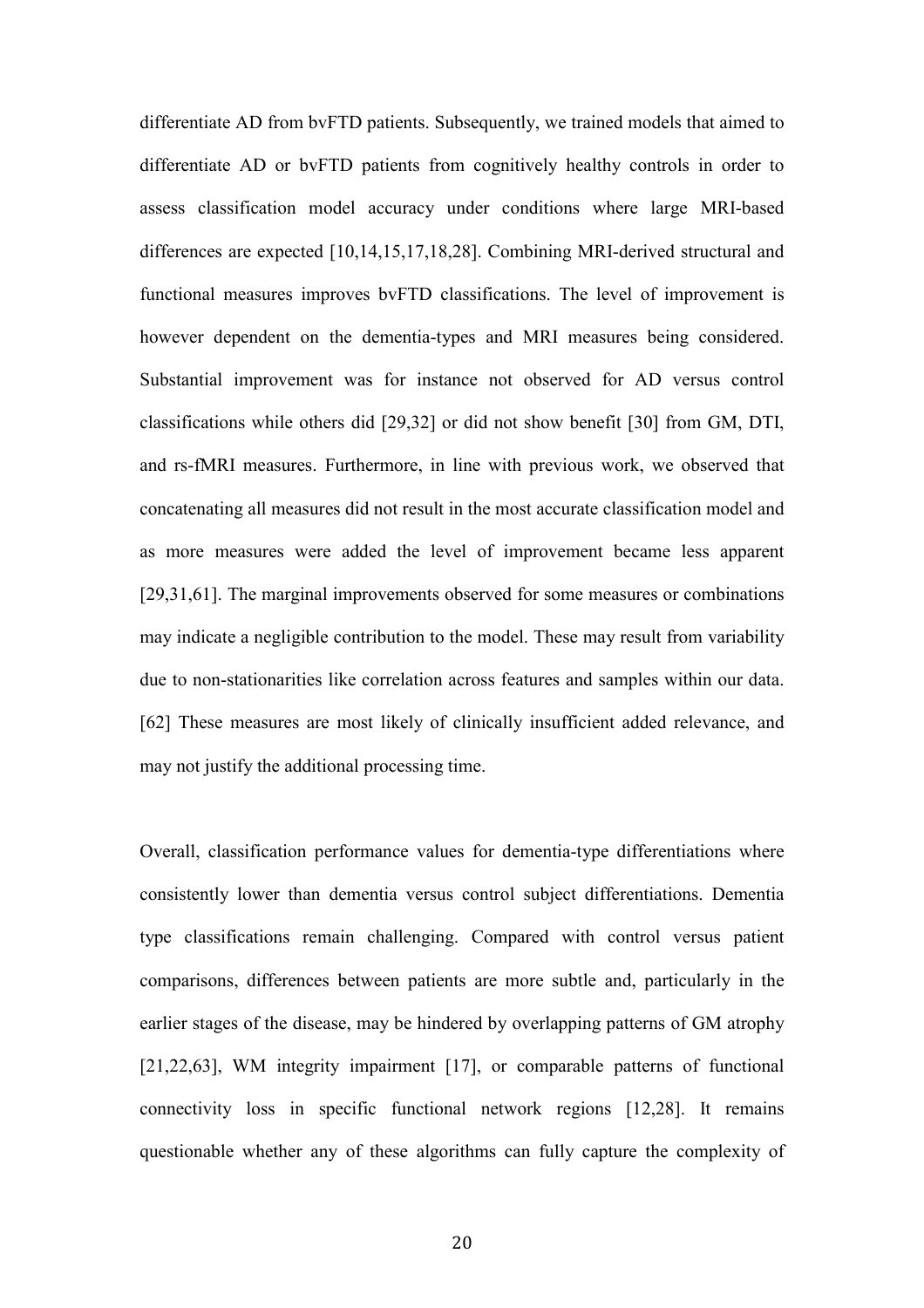structural and functional dynamics of neurodegenerative processes underlying dementia. We speculate that other algorithms that utilize more sophisticated feature combination approaches, like sparse group lasso models [61], or hierarchical or longitudinal algorithms that aim to differentiate patients from a general population in order to subsequently differentiate between dementia-types may further exploit and weigh the additional information from multiple measures [64]. Incorporating other or additional imaging-derived biomarkers as cerebral blood flow [65], amplitude of low frequency fluctuations [32], GM derived connectomics [19], or diffusion tractography derived graph-based analytics [61] may further contribute to MRI-based dementiatype classification estimates without increasing diagnostic complexity.

In our analysis, we took several steps to reduce classification bias and augment generalizability of our results. First, while specific functional network connections were found to deviate between AD and bvFTD patients [12,27,28,60], we hypothesized that restricting our analysis to specific network regions may introduce bias and may unnecessary exclude other regions that show deficits at different stages of the disease [23,24,52,66]. The number of network regions that need to be distinguished to optimally differentiate between dementia-types still needs clarification. ICA dimensionality continues to be an actively debated topic and is a trade-off between detail in functionally connected regions and feature space dimensionality. Second, we employed a repeated nested cross validation approach in which two levels of data segregation ensured unbiased operational parameter optimization and classification performance estimation [53]. Thirdly, for classification, we used regularized regression to establish homogeneous and stable dementia type estimates and to accommodate proper selection of relevant features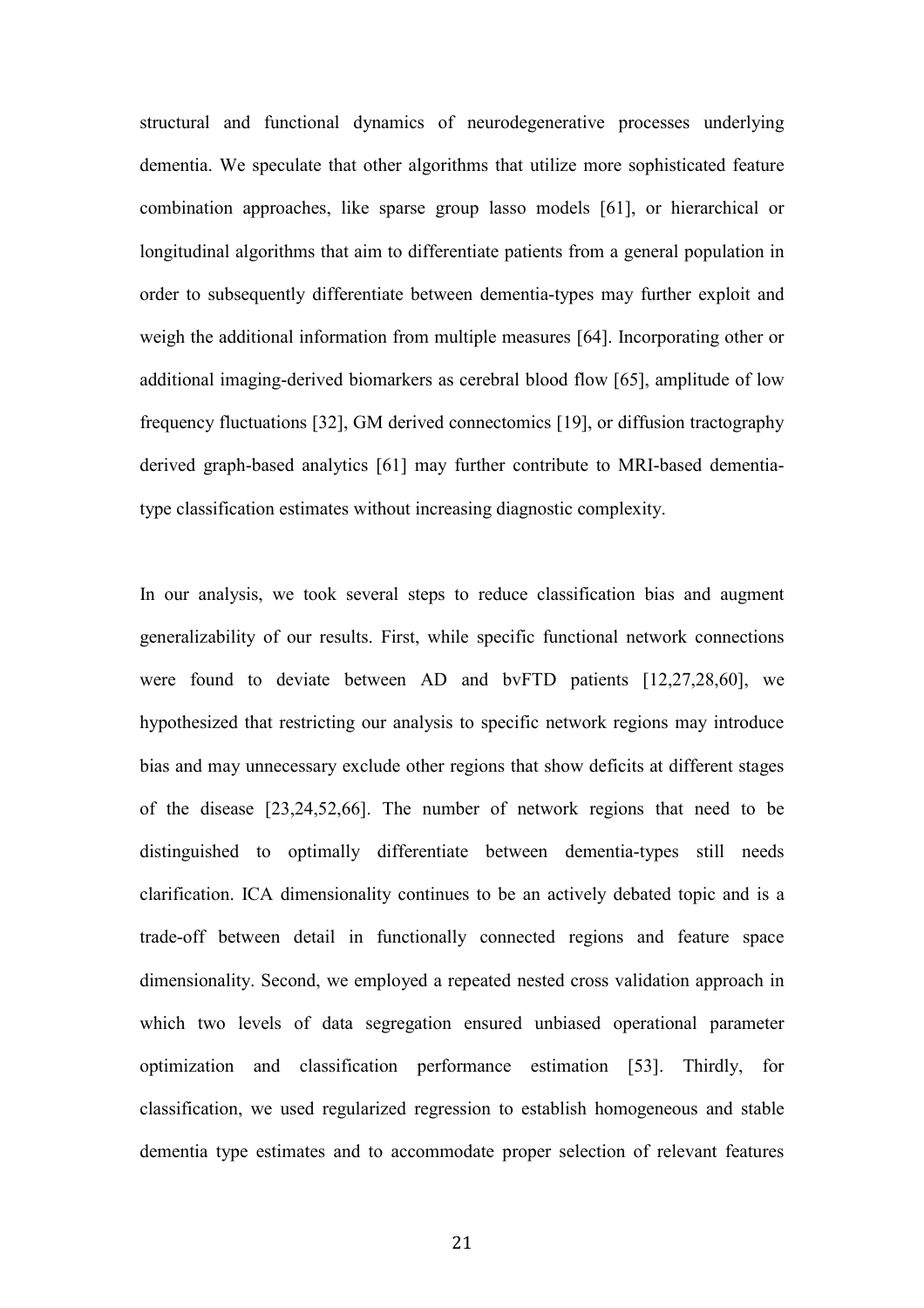despite high dimensionality and collinearity of our data [52]. Our study was limited by the clinical diagnoses used to validate the differentiations. While our multidisciplinary, multicenter team carefully diagnosed each patient according to the newest criteria for AD [7] or bvFTD [1], uncertainty in the diagnosis remains. Overlapping clinical symptoms may complicate dementia-type differentiations [8] and postmortem pathological data to confirm the diagnosis were unavailable. Furthermore, we included patients with possible and probable FTD diagnosis to maximize our patient cohort. This may have increased the complexity of our classifications. We included relatively young patients who were diagnosed in a relatively early stage of the disease, therefore likely to have less apparent structural or functional deficits. Nevertheless, we were able to differentiate bvFTD patients from controls with high accuracy. Further validations with larger, multicenter cohorts are necessary to contextualize and compare our findings. The trained models depend on both random and non-random class differences in the training sample and especially in light of our limited population sizes, we cannot reliably differentiate between real and random class differences in the trained models [62]. Consequently, we refrained from biological interpretation of the model's parameters, speculating on the exact measure order, and cautiously interpreted the features selected for classification.

In conclusion, in this study we investigated whether multiparametric MRI improves MRI-based differential diagnosis of dementia-types with overlapping clinical symptoms. We found that combining multiple MRI-derived measures of structural and functional connectivity improve MRI-based differentiations between bvFTD and AD patients. Our results imply that current MRI protocols for differential diagnosis of AD or bvFTD may benefit from adding functional and diffusion connectivity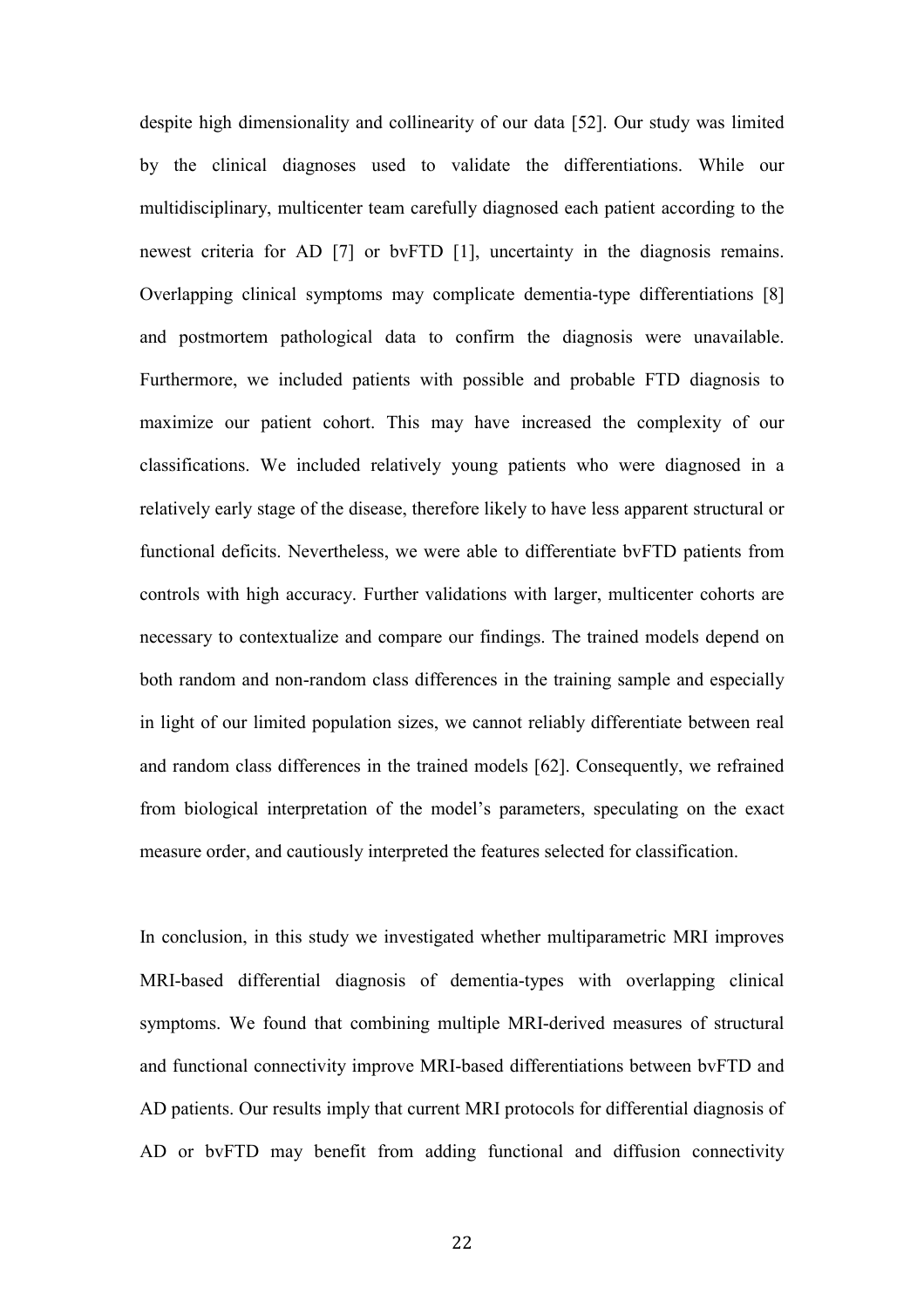measures complementary to the anatomical (GM-based) measurements already being acquired. Yet, the MRI measures and dementia-types being differentiated should be carefully considered to attain most optimal result. These results furthermore highlight the potential of these multiparametric imaging-based classification algorithms to aid in and possibly improve diagnosis, particularly in situations where experienced neuroradiologists or other supporting diagnostic measures are available to a limited extent. Further analysis should reveal how these results generalize to larger cohorts, to cases where patients' symptoms are less conspicuous, or involve subjects in a presymptomatic disease stage. Nevertheless, these observations may serve as a first guidance towards integrating quantitative imaging-based measures that may contribute to more confident per subject differential diagnoses and subsequent tailored patient care.

## **Acknowledgements**

Gradient non-linearity corrections were kindly provided by GE medical systems, Milwaukee.

## **Disclosure statement**

This study was supported by VICI grant no. 016.130.677 of the Netherlands Organization for Scientific Research (I). The Vumc Alzheimer Center is supported by Alzheimer Nederland and Stichting VUMC Fonds. Research of the Vumc Alzheimer Center is part of the neurodegeneration research program of the Neuroscience Campus Amsterdam.

Dr. Mark Bouts reports no disclosures.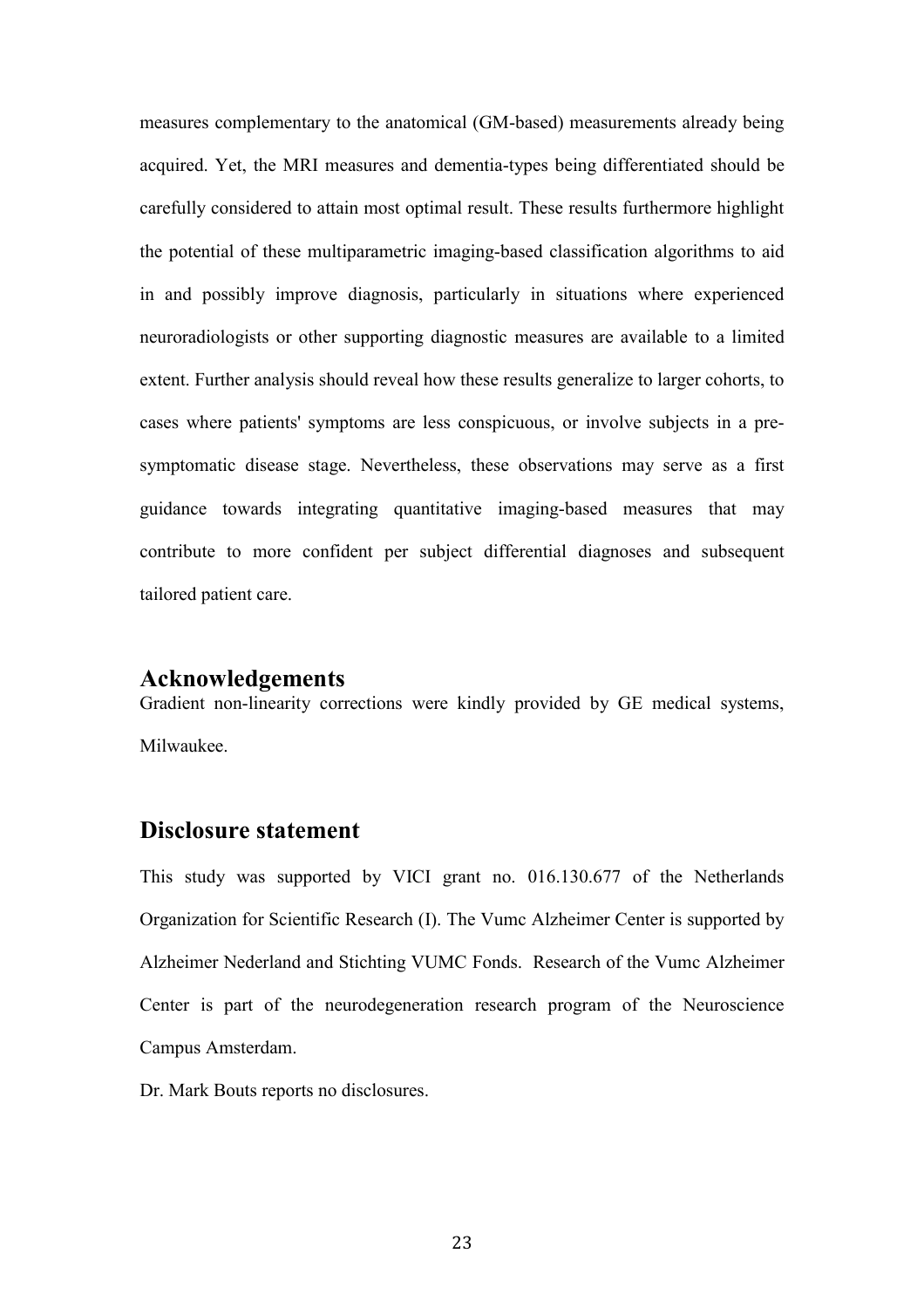Dr. Christiane Möller is appointed on a grant from the national project 'Brain and Cognition' ("Functionele Markers voor Cognitieve Stoornissen" (# 056-13-014)) by the Netherlands Initiative Brain and Cognition (NIHC).

Dr. Anne Hafkemeijer is appointed on a grant from the national project 'Brain and Cognition' ("Functionele Markers voor Cognitieve Stoornissen" (# 056-13-010)) by the Netherlands Initiative Brain and Cognition (NIHC).

Prof. Dr. John van Swieten reports no disclosures.

Dr. Elise Dopper reports no disclosures.

Prof. Dr. Wiesje van der Flier is recipient of the Alzheimer Nederland grant (Influence of age on the endophenotype of AD on MRI, # 2010-002).

Dr. Hugo Vrenken has received research support from MerckSerono, Novartis, and Pfizer, and speaker honoraria from Novartis; all funds were paid to his institution.

Dr. Alle Meije Wink reports no disclosures.

Dr. Yolande Pijnenburg reports no disclosures.

Prof. Dr. Philip Scheltens serves/has served on the advisory boards of: Genentech, Novartis, Roche, Danone, Nutricia, Baxter and Lundbeck. He has been a speaker at symposia organized by Lundbeck, Merz, Danone, Novartis, Roche and Genentech. He serves on the editorial board of Alzheimer's Research & Therapy and Alzheimer's Disease and Associated Disorders, is a member of the scientific advisory board of the EU Joint Programming Initiative and the French National Plan Alzheimer. For all his activities he receives no personal compensation.

Prof. Dr. Frederik Barkhof serves/has served on the advisory boards of: Bayer-Schering Pharma, Sanofi-Aventis, Biogen Idec, UCB, Merck-Serono, Novartis and Roche. He received funding from the Dutch MS Society and has been a speaker at symposia organized by the Serono Symposia Foundation. He was supported by the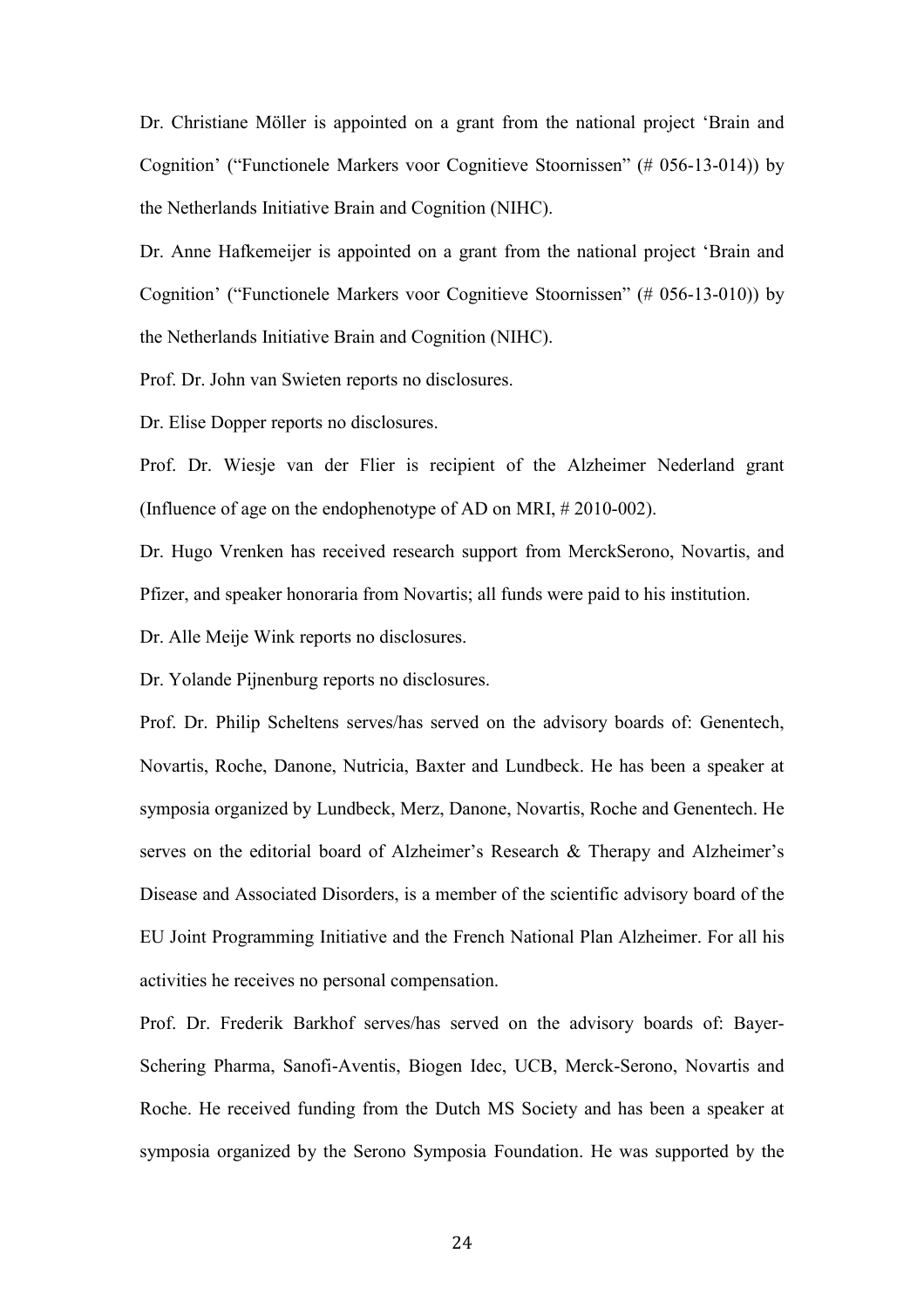NIHR biomedical research centre at UCLH. For all his activities he receives no personal compensation.

Mr. Tijn Schouten reports no disclosures.

Mr. Frank de Vos reports no disclosures.

Mr Rogier Feis reports no disclosures.

Dr. Jeroen van der Grond reports no disclosures.

Prof. Dr. Mark de Rooij reports no disclosures.

Prof. Dr. Serge Rombouts is supported by The Netherlands Organization for Scientific Research (NWO), Vici project nr. 016.130.677.

# **References**

- [1] Rascovsky K, Hodges JR, Knopman D, Mendez MF, Kramer JH, Neuhaus J, Van Swieten JC, Seelaar H, Dopper EGP, Onyike CU, Hillis AE, Josephs KA, Boeve BF, Kertesz A, Seeley WW, Rankin KP, Johnson JK, Gorno-Tempini ML, Rosen H, Prioleau-Latham CE, Lee A, Kipps CM, Lillo P, Piguet O, Rohrer JD, Rossor MN, Warren JD, Fox NC, Galasko D, Salmon DP, Black SE, Mesulam M, Weintraub S, Dickerson BC, Diehl-Schmid J, Pasquier F, Deramecourt V, Lebert F, Pijnenburg Y, Chow TW, Manes F, Grafman J, Cappa SF, Freedman M, Grossman M, Miller BL (2011) Sensitivity of revised diagnostic criteria for the behavioural variant of frontotemporal dementia. *Brain* **134**, 2456–2477.
- [2] Ratnavalli E, Brayne C, Dawson K, Hodges JR (2002) The prevalence of frontotemporal dementia. *Neurology* **58**, 1615–1621.
- [3] Harvey RJ, Skelton-Robinson M, Rossor MN (2003) The prevalence and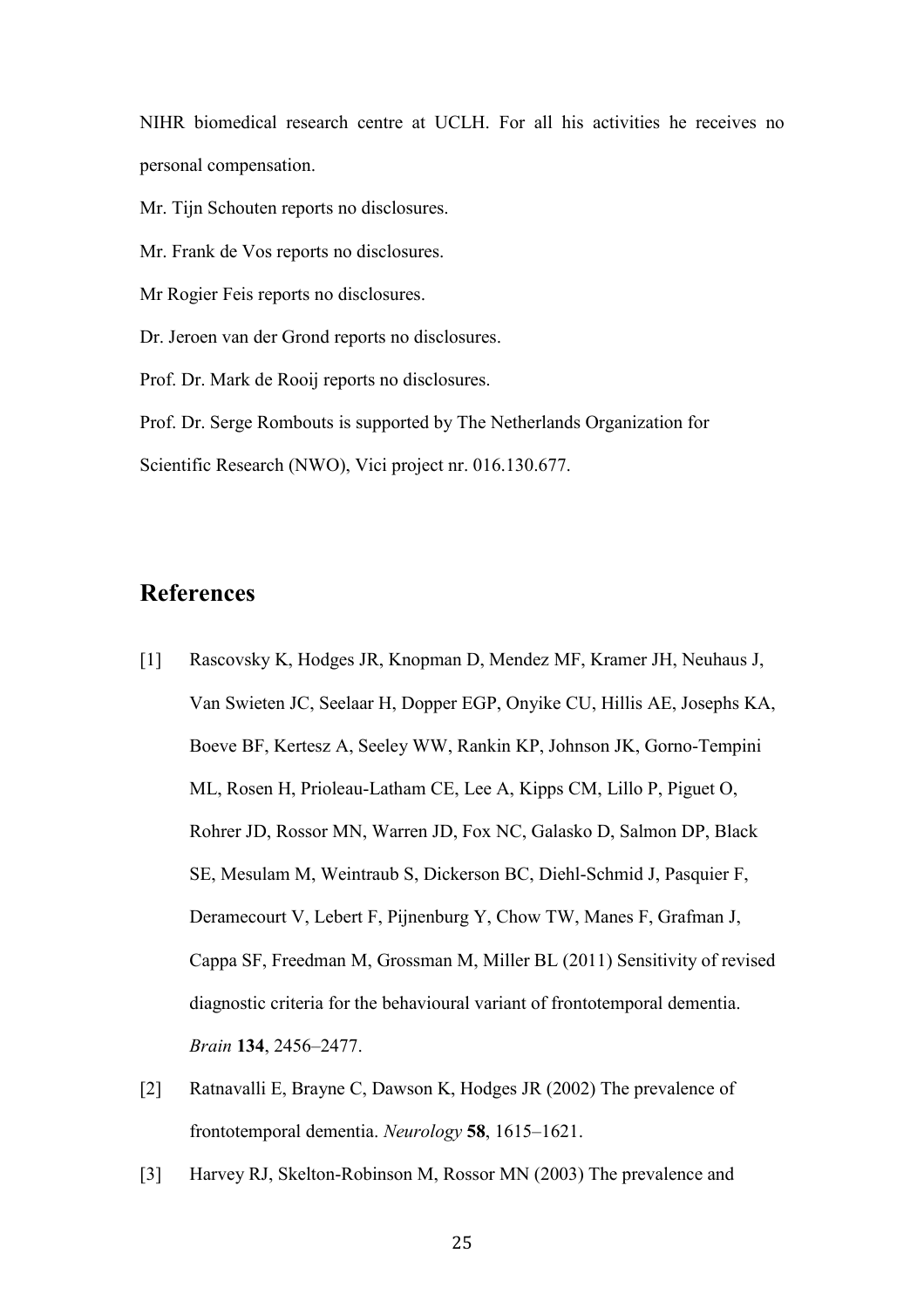causes of dementia in people under the age of 65 years. *J. Neurol. Neurosurg. Psychiatry* **74**, 1206–1209.

- [4] Mohs RC, Doody RS, Morris JC, Ieni JR, Rogers SL, Perdomo CA, Pratt RD (2001) A 1-year, placebo-controlled preservation of function survival study of donepezil in AD patients. *Neurology* **57**, 481–8.
- [5] Mendez MF, Shapira JS, McMurtray A, Licht E (2007) Preliminary findings: behavioral worsening on donepezil in patients with frontotemporal dementia. *Am. J. Geriatr. Psychiatry* **15**, 84–87.
- [6] Pressman PS, Miller BL (2014) Diagnosis and management of behavioral variant frontotemporal dementia. *Biol. Psychiatry* **75**, 574–581.
- [7] McKhann GM, Knopman DS, Chertkow H, Hyman BT, Jack CR, Kawas CH, Klunk WE, Koroshetz WJ, Manly JJ, Mayeux R, Mohs RC, Morris JC, Rossor MN, Scheltens P, Carrillo MC, Thies B, Weintraub S, Phelps CH (2011) The diagnosis of dementia due to Alzheimer's disease: Recommendations from the National Institute on Aging-Alzheimer's Association workgroups on diagnostic guidelines for Alzheimer's disease. *Alzheimer's Dement.* **7**, 263–269.
- [8] Mathias JL, Morphett K (2010) Neurobehavioral differences between Alzheimer's disease and frontotemporal dementia: A meta-analysis. *J. Clin. Exp. Neuropsychol.* **32**, 682–698.
- [9] Risacher SL, Saykin AJ (2013) Neuroimaging biomarkers of neurodegenerative diseases and dementia. *Semin. Neurol.* **33**, 386–416.
- [10] Rabinovici GD, Seeley WW, Kim EJ, Gorno-Tempini ML, Rascovsky K, Pagliaro T a, Allison SC, Halabi C, Kramer JH, Johnson JK, Weiner MW, Forman MS, Trojanowski JQ, Dearmond SJ, Miller BL, Rosen HJ (2008) Distinct MRI atrophy patterns in autopsy-proven Alzheimer's disease and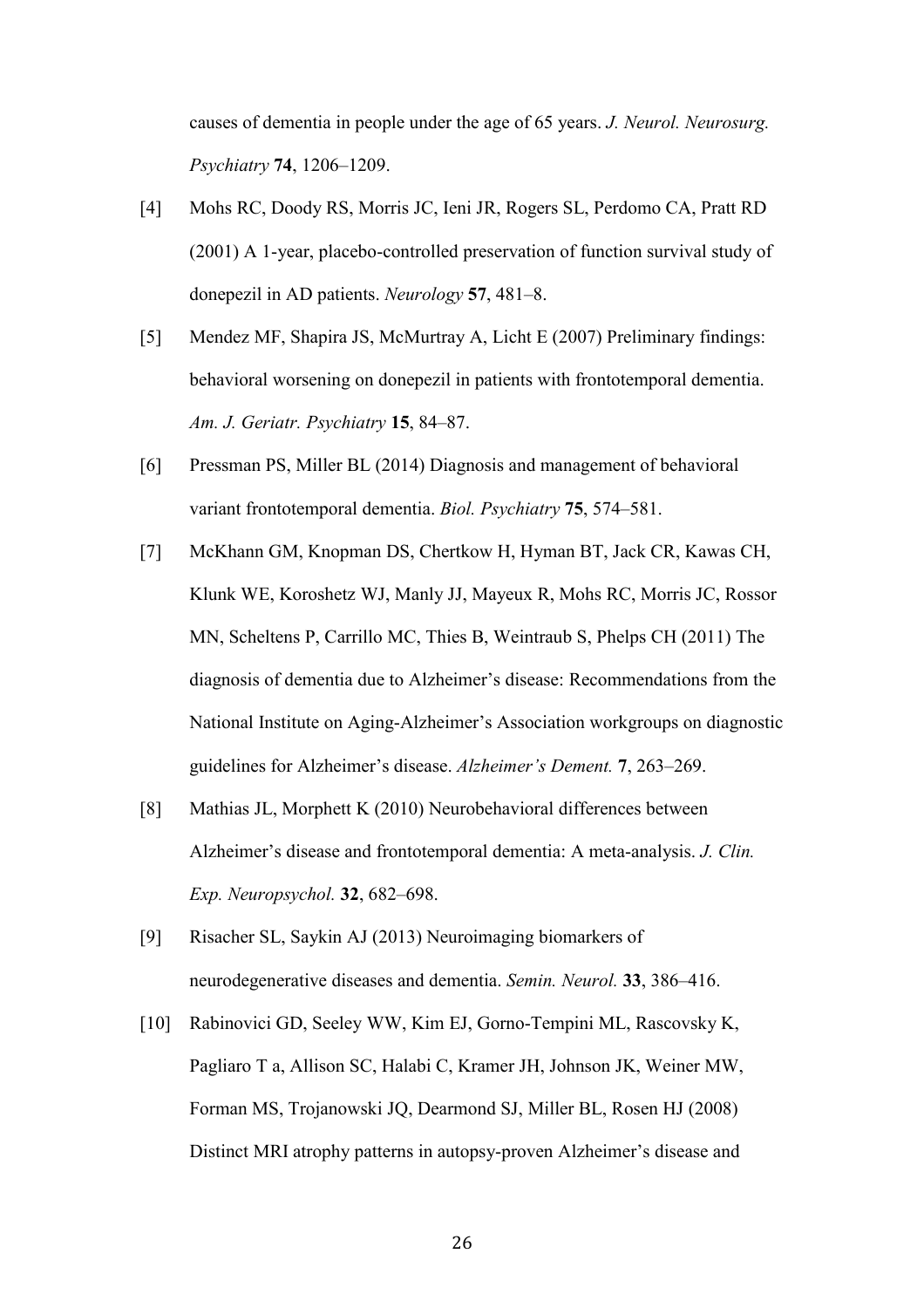frontotemporal lobar degeneration. *Am. J. Alzheimers. Dis. Other Demen.* **22**, 474–488.

- [11] Whitwell JL, Jack CR (2005) Comparisons between Alzheimer disease, frontotemporal lobar degeneration, and normal aging with brain mapping. *Top. Magn. Reson. Imaging* **16**, 409–425.
- [12] Filippi M, Agosta F, Scola E, Canu E, Magnani G, Marcone A, Valsasina P, Caso F, Copetti M, Comi G, Cappa SF, Falini A (2013) Functional network connectivity in the behavioral variant of frontotemporal dementia. *Cortex* **49**, 2389–2401.
- [13] Chao LL, Schuff N, Clevenger EM, Mueller SG, Rosen HJ, Gorno-Tempini ML, Kramer JH, Miller BL, Weiner MW (2007) Patterns of white matter atrophy in frontotemporal lobar degeneration. *Arch Neurol* **64**, 1619–1624.
- [14] Frings L, Yew B, Flanagan E, Lam BYK, Hüll M, Huppertz HJ, Hodges JR, Hornberger M (2014) Longitudinal grey and white matter changes in frontotemporal dementia and Alzheimer's disease. *PLoS One* **9**, 1–8.
- [15] McMillan CT, Brun C, Siddiqui S, Churgin M, Libon D, Yushkevich P, Zhang H, Boller A, Gee J, Grossman M (2012) White matter imaging contributes to the multimodal diagnosis of frontotemporal lobar degeneration. *Neurology* **78**, 1761–1768.
- [16] Zhang Y, Schuff N, Du A-T, Rosen HJ, Kramer JH, Gorno-Tempini ML, Miller BL, Weiner MW (2009) White matter damage in frontotemporal dementia and Alzheimer's disease measured by diffusion MRI. *Brain* **132**, 2579–92.
- [17] Mahoney CJ, Ridgway GR, Malone IB, Downey LE, Beck J, Kinnunen KM, Schmitz N, Golden HL, Rohrer JD, Schott JM, Rossor MN, Ourselin S, Mead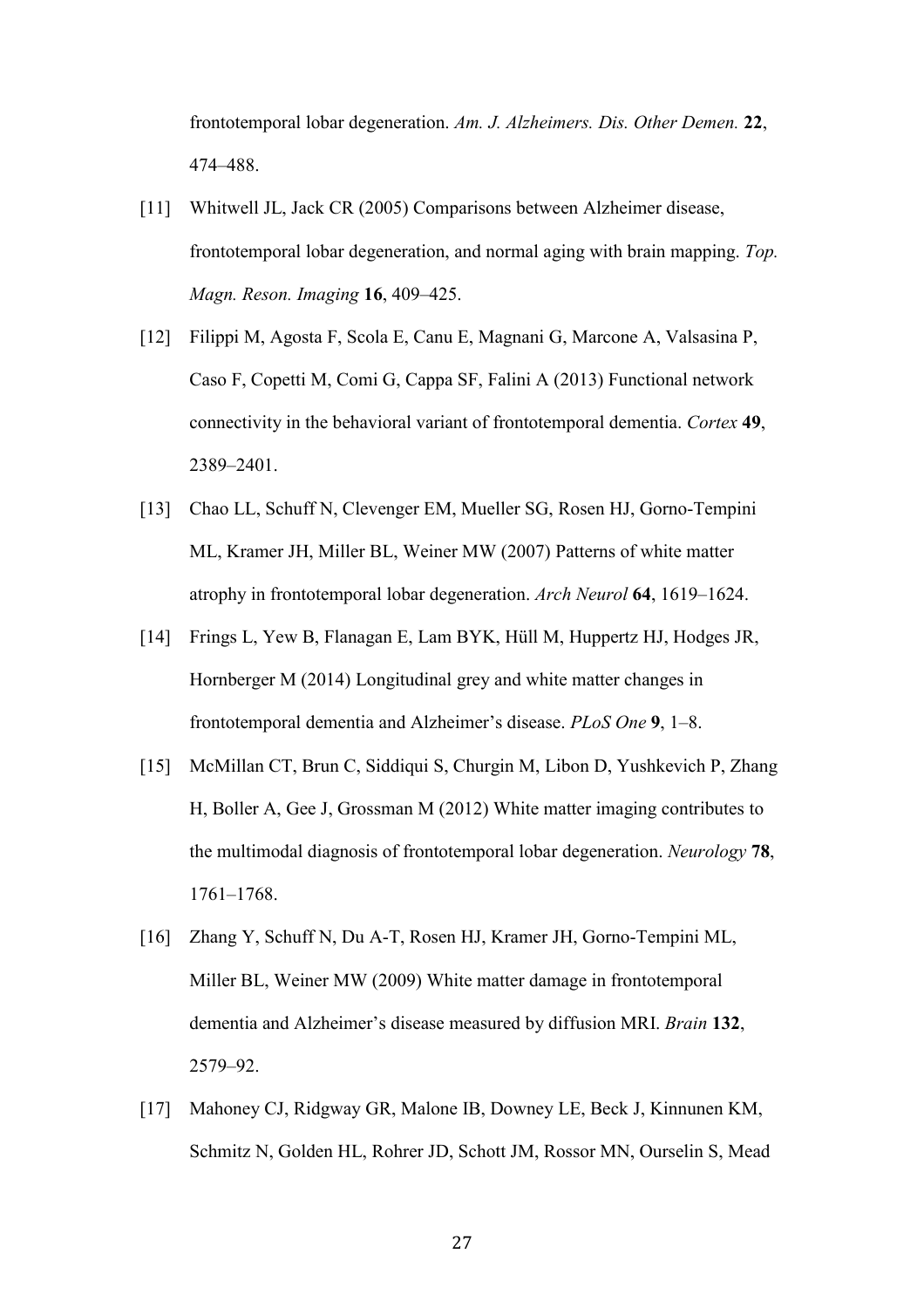S, Fox NC, Warren JD (2014) Profiles of white matter tract pathology in frontotemporal dementia. *Hum. Brain Mapp.* **35**, 4163–4179.

- [18] Möller C, Hafkemeijer A, Pijnenburg YAL, Rombouts SARB, Van Der Grond J, Dopper E, van Swieten J, Versteeg A, Pouwels PJW, Barkhof F, Scheltens P, Vrenken H, Van Der Flier WM (2015) Joint assessment of white matter integrity, cortical and subcortical atrophy to distinguish AD from behavioral variant FTD: A two-center study. *NeuroImage Clin.* **9**, 418–429.
- [19] McMillan CT, Avants BB, Cook P, Ungar L, Trojanowski JQ, Grossman M (2014) The power of neuroimaging biomarkers for screening frontotemporal dementia. *Hum. Brain Mapp.* **35**, 4827–4840.
- [20] Arbabshirani MR, Plis S, Sui J, Calhoun VD (2016) Single subject prediction of brain disorders in neuroimaging: Promises and pitfalls. *Neuroimage* **145**, 137–165.
- [21] Barnes J, Whitwell JL, Frost C, Josephs KA, Rossor M, Fox NC (2006) Measurements of the amygdala and hippocampus in pathologically confirmed Alzheimer disease and frontotemporal lobar degeneration. *Arch. Neurol.* **63**, 1434–9.
- [22] van de Pol L, Hensel A, van der Flier W, Visser P-J, YAL P, Barkhof F, Josef Gertz H, Scheltens P (2006) Hippocampal atrophy on MRI in frontotemporal lobar degeneration and Alzheimer's disease. *J. Neurol. Neurosurg. Psychiatry* **77**, 439–442.
- [23] Hafkemeijer A, Möller C, Dopper EGP, Jiskoot LC, van den Berg-Huysmans AA, van Swieten JC, van der Flier WM, Vrenken H, Pijnenburg YAL, Barkhof F, Scheltens P, van der Grond J, Rombouts SARB (2016) A Longitudinal Study on Resting State Functional Connectivity in Behavioral Variant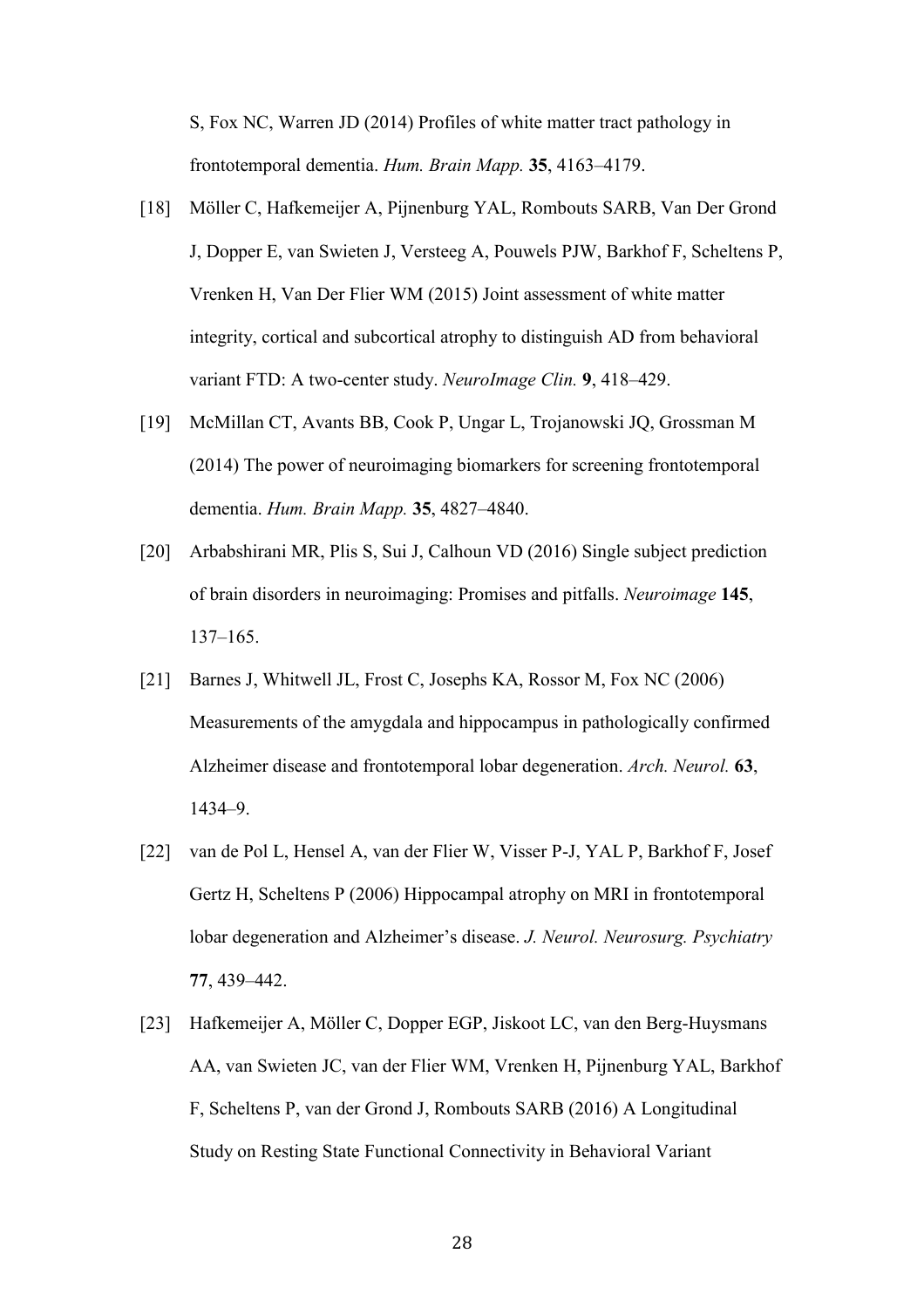Frontotemporal Dementia and Alzheimer's Disease. *J. Alzheimer's Dis.* **55**, 1– 17.

- [24] Damoiseaux JS, Prater KE, Miller BL, Greicius MD (2012) Functional connectivity tracks clinical deterioration in Alzheimer's disease. *Neurobiol. Aging* **33**, 828.e19-828.e30.
- [25] Whitwell JL, Josephs KA, Avula R, Tosakulwong N, Weigand SD, Senjem ML, Vemuri P, Jones DT, Gunter JL, Baker M, Wszolek ZK, Knopman DS, Rademakers R, Petersen RC, Boeve BF, Jack CR (2011) Altered functional connectivity in asymptomatic MAPT subjects A comparison to bvFTD. *Neurology* **77**, 866–874.
- [26] Dopper EGP, Rombouts SARB, Jiskoot LC, Heijer T Den, De Graaf JRA, De Koning I, Hammerschlag AR, Seelaar H, Seeley WW, Veer IM, Van Buchem MA, Rizzu P, Van Swieten JC (2014) Structural and functional brain connectivity in presymptomatic familial frontotemporal dementia. *Neurology* **83**, e19-26.
- [27] Zhou J, Greicius MD, Gennatas ED, Growdon ME, Jang JY, Rabinovici GD, Kramer JH, Weiner M, Miller BL, Seeley WW (2010) Divergent network connectivity changes in behavioural variant frontotemporal dementia and Alzheimer's disease. *Brain* **133**, 1352–1367.
- [28] Hafkemeijer A, Möller C, Dopper EGP, Jiskoot LC, Schouten TM, van Swieten JC, van der Flier WM, Vrenken H, Pijnenburg YAL, Barkhof F, Scheltens P, van der Grond J, Rombouts SARB (2015) Resting state functional connectivity differences between behavioral variant frontotemporal dementia and Alzheimer's disease. *Front. Hum. Neurosci.* **9**, 474.
- [29] Schouten TM, Loitfelder M, de Vos F, Seiler S, van der Grond J, Lechner A,
	- 29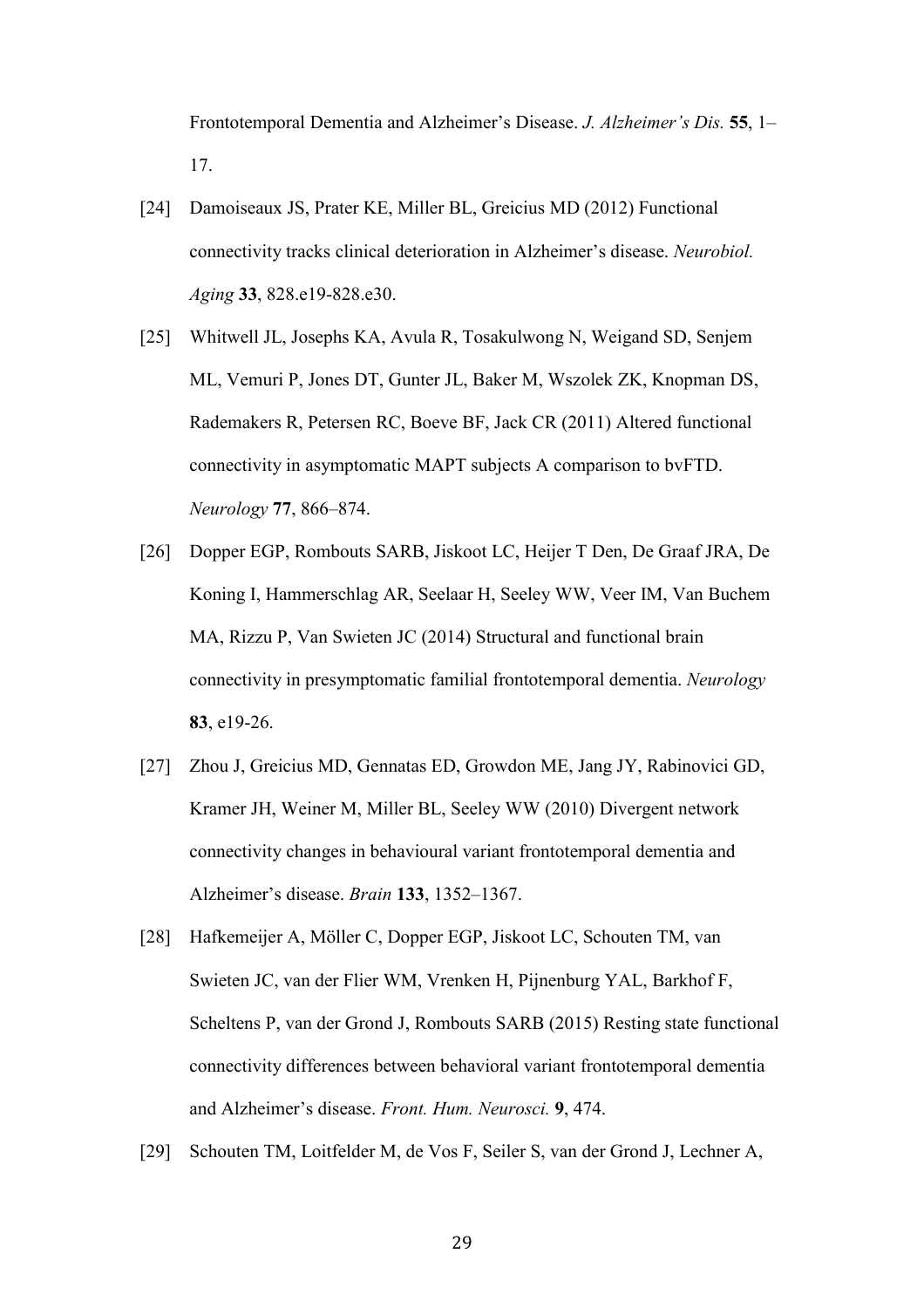Hafkemeijer A, Möller C, Schmidt R, de Rooij M, Rombouts SARB (2016) Combining anatomical, diffusion, and resting state functional magnetic resonance imaging for individual classification of mild and moderate Alzheimer's disease. *NeuroImage Clin.* **11**, 46–51.

- [30] Dyrba M, Grothe M, Kirste T, Teipel SJ (2015) Multimodal analysis of functional and structural disconnection in Alzheimer's disease using multiple kernel SVM. *Hum. Brain Mapp.* **36**, 2118–2131.
- [31] Canu E, Agosta F, Mandic-Stojmenovic G, Stojković T, Stefanova E, Inuggi A, Imperiale F, Copetti M, Kostic VS, Filippi M (2017) Multiparametric MRI to distinguish early onset Alzheimer's disease and behavioural variant of frontotemporal dementia. *NeuroImage Clin.* **15**, 428–438.
- [32] Dai Z, Yan C, Wang Z, Wang J, Xia M, Li K, He Y (2012) Discriminative analysis of early Alzheimer's disease using multi-modal imaging and multilevel characterization with multi-classifier (M3). *Neuroimage* **59**, 2187–2195.
- [33] Tustison NJ, Avants BB, Cook PA, Zheng Y, Egan A, Yushkevich PA, Gee JC (2010) N4ITK: improved N3 bias correction. *IEEE Trans. Med. Imaging* **29**, 1310–1320.
- [34] Smith SM (2002) Fast robust automated brain extraction. *Hum. Brain Mapp.* **17**, 143–155.
- [35] Andersson JLR, Jenkinson M, Smith S (2007) *Non-linear registration, aka spatial normalisation. FMRIB Technial Report TR07JA2.*
- [36] Friston KJ, Ashburner J, Kiebel S, Nichols T, Penny WD (2007) *Statistical parametric mapping : the analysis of funtional brain images*, Elsevier/Academic Press.
- [37] Patenaude B, Smith SM, Kennedy DN, Jenkinson M (2011) A Bayesian model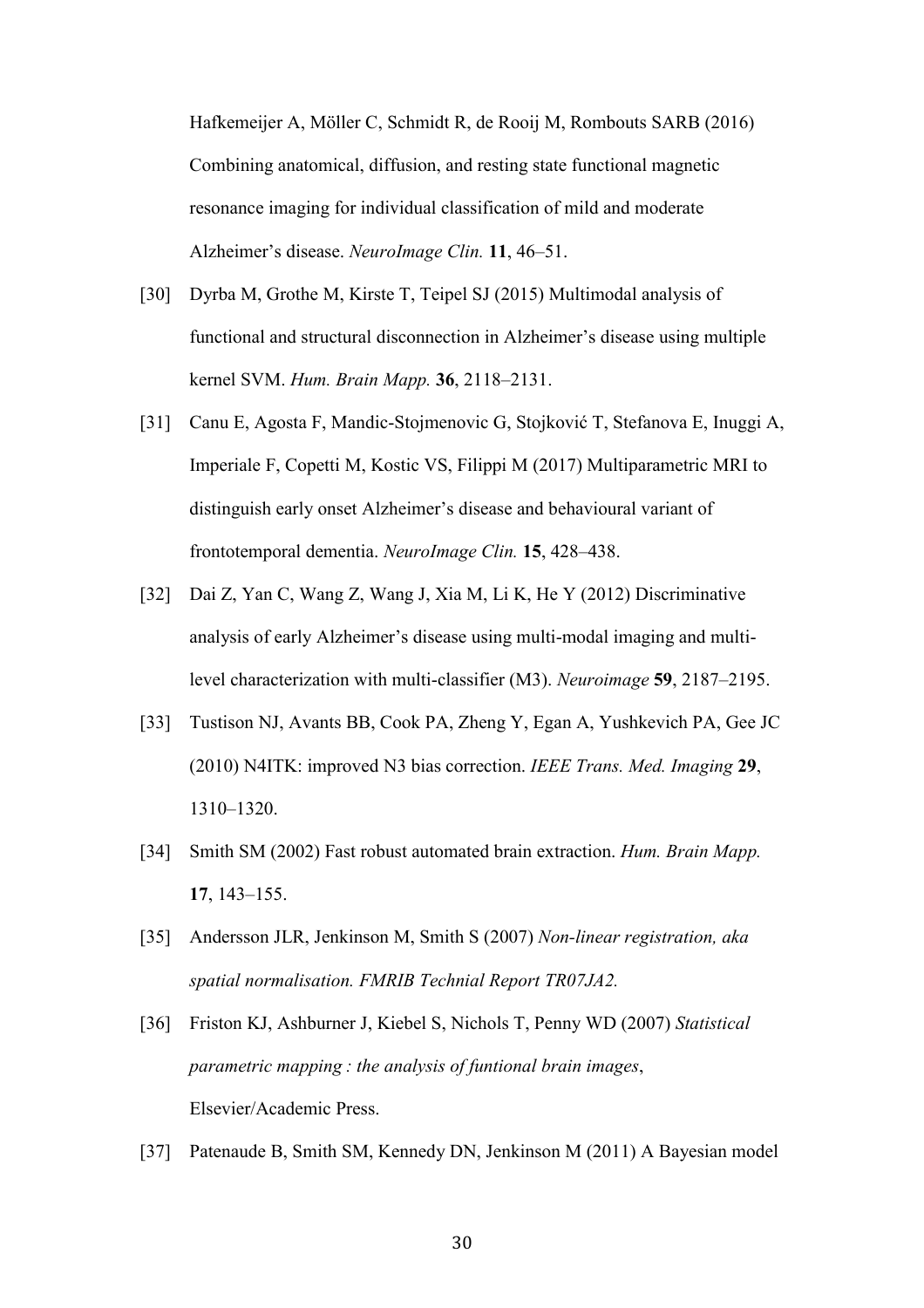of shape and appearance for subcortical brain segmentation. *Neuroimage* **56**, 907–922.

- [38] Leemans A, Jones DK (2009) The B-matrix must be rotated when correcting for subject motion in DTI data. *Magn. Reson. Med.* **61**, 1336–1349.
- [39] Smith SM, Jenkinson M, Woolrich MW, Beckmann CF, Behrens TEJ, Johansen-Berg H, Bannister PR, De Luca M, Drobnjak I, Flitney DE, Niazy RK, Saunders J, Vickers J, Zhang Y, De Stefano N, Brady JM, Matthews PM (2004) Advances in functional and structural MR image analysis and implementation as FSL. *Neuroimage* **23 Suppl 1**, S208-219.
- [40] Smith SM, Jenkinson M, Johansen-Berg H, Rueckert D, Nichols TE, Mackay CE, Watkins KE, Ciccarelli O, Cader MZ, Matthews PM, Behrens TEJ (2006) Tract-based spatial statistics: voxelwise analysis of multi-subject diffusion data. *Neuroimage* **31**, 1487–1505.
- [41] Jenkinson M, Bannister P, Brady M, Smith S (2002) Improved optimization for the robust and accurate linear registration and motion correction of brain images. *Neuroimage* **17**, 825–841.
- [42] Pruim RHR, Mennes M, van Rooij D, Llera A, Buitelaar JK, Beckmann CF (2015) ICA-AROMA: A robust ICA-based strategy for removing motion artifacts from fMRI data. *Neuroimage* **112**, 267–277.
- [43] Greve DN, Fischl B (2009) Accurate and robust brain image alignment using boundary-based registration. *Neuroimage* **48**, 63–72.
- [44] Desikan RS, Ségonne F, Fischl B, Quinn BT, Dickerson BC, Blacker D, Buckner RL, Dale AM, Maguire RP, Hyman BT, Albert MS, Killiany RJ (2006) An automated labeling system for subdividing the human cerebral cortex on MRI scans into gyral based regions of interest. *Neuroimage* **31**, 968–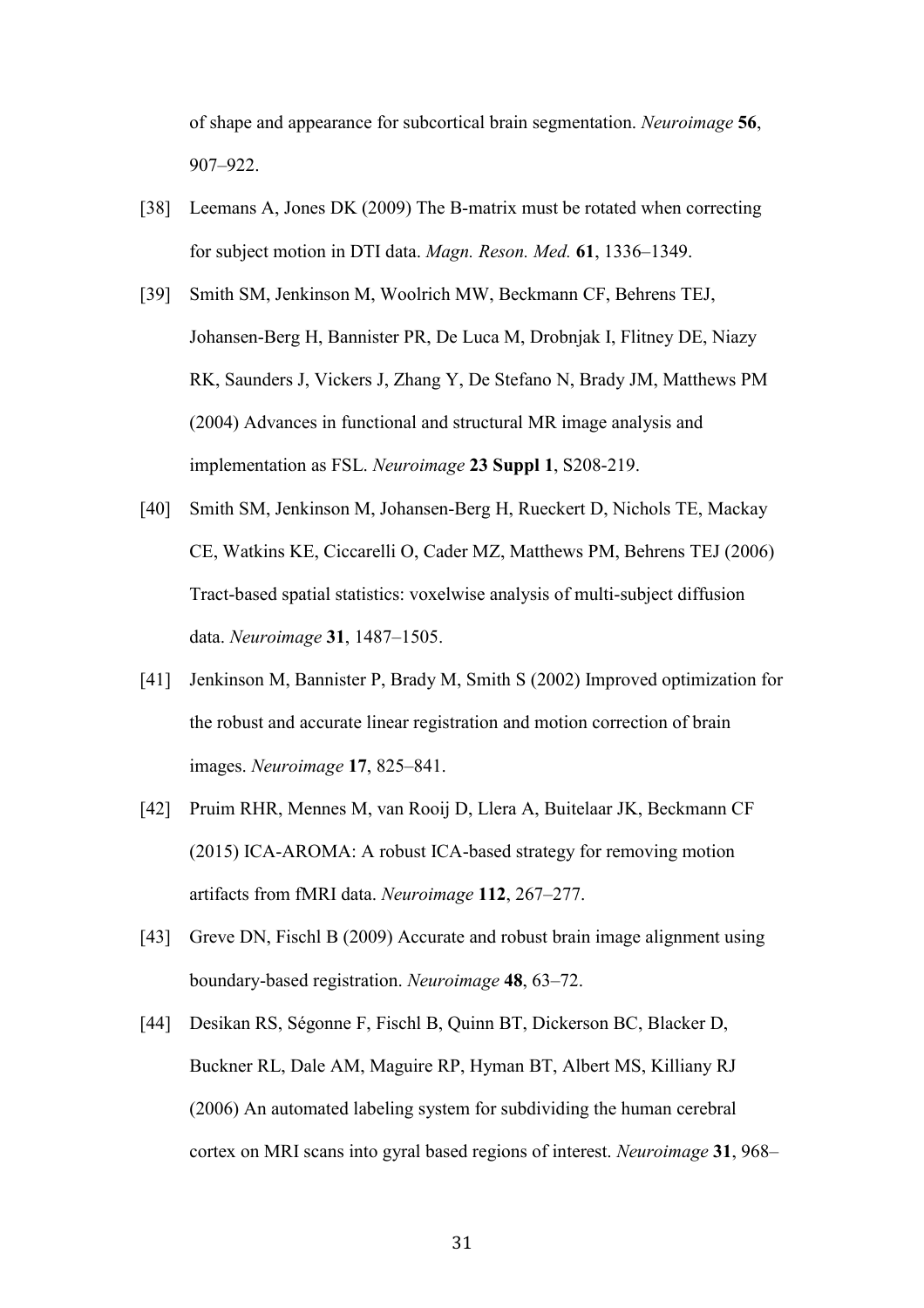980.

- [45] Hua K, Zhang J, Wakana S, Jiang H, Li X, Reich DS, Calabresi PA, Pekar JJ, van Zijl PCM, Mori S (2008) Tract probability maps in stereotaxic spaces: analyses of white matter anatomy and tract-specific quantification. *Neuroimage* **39**, 336–347.
- [46] de Vos F, Schouten TM, Hafkemeijer A, Dopper EGP, van Swieten JC, de Rooij M, van der Grond J, Rombouts SARB (2016) Combining multiple anatomical MRI measures improves Alzheimer's disease classification. *Hum. Brain Mapp.* **37**, 1920–1929.
- [47] Beckmann CF, Smith SM (2004) Probabilistic Independent Component Analysis for Functional Magnetic Resonance Imaging. *IEEE Trans. Med. Imaging* **23**, 137–152.
- [48] Smith SM, Vidaurre D, Beckmann CF, Glasser MF, Jenkinson M, Miller KL, Nichols TE, Robinson EC, Salimi-Khorshidi G, Woolrich MW, Barch DM, Ugurbil K, Van Essen DC (2013) Functional connectomics from resting-state fMRI. *Trends Cogn. Sci.* **17**, 666–682.
- [49] Friedman J, Hastie T, Tibshirani R (2007) Sparse inverse covariance estimation with the lasso. *Biostatistics* **9**, 432–441.
- [50] Zou H, Hastie T (2005) Regularization and variable selection via the elastic net. *J. R. Stat. Soc. Ser. B (Statistical Methodol.* **67**, 301–320.
- [51] Friedman J, Hastie T, Tibshirani R (2010) Regularization Paths for Generalized Linear Models via Coordinate Descent. *J. Stat. Softw.* **33**, 1–22.
- [52] Teipel SJ, Grothe MJ, Metzger CD, Grimmer T, Sorg C, Ewers M, Franzmeier N, Meisenzahl E, Klöppel S, Borchardt V, Walter M, Dyrba M (2017) Robust Detection of Impaired Resting State Functional Connectivity Networks in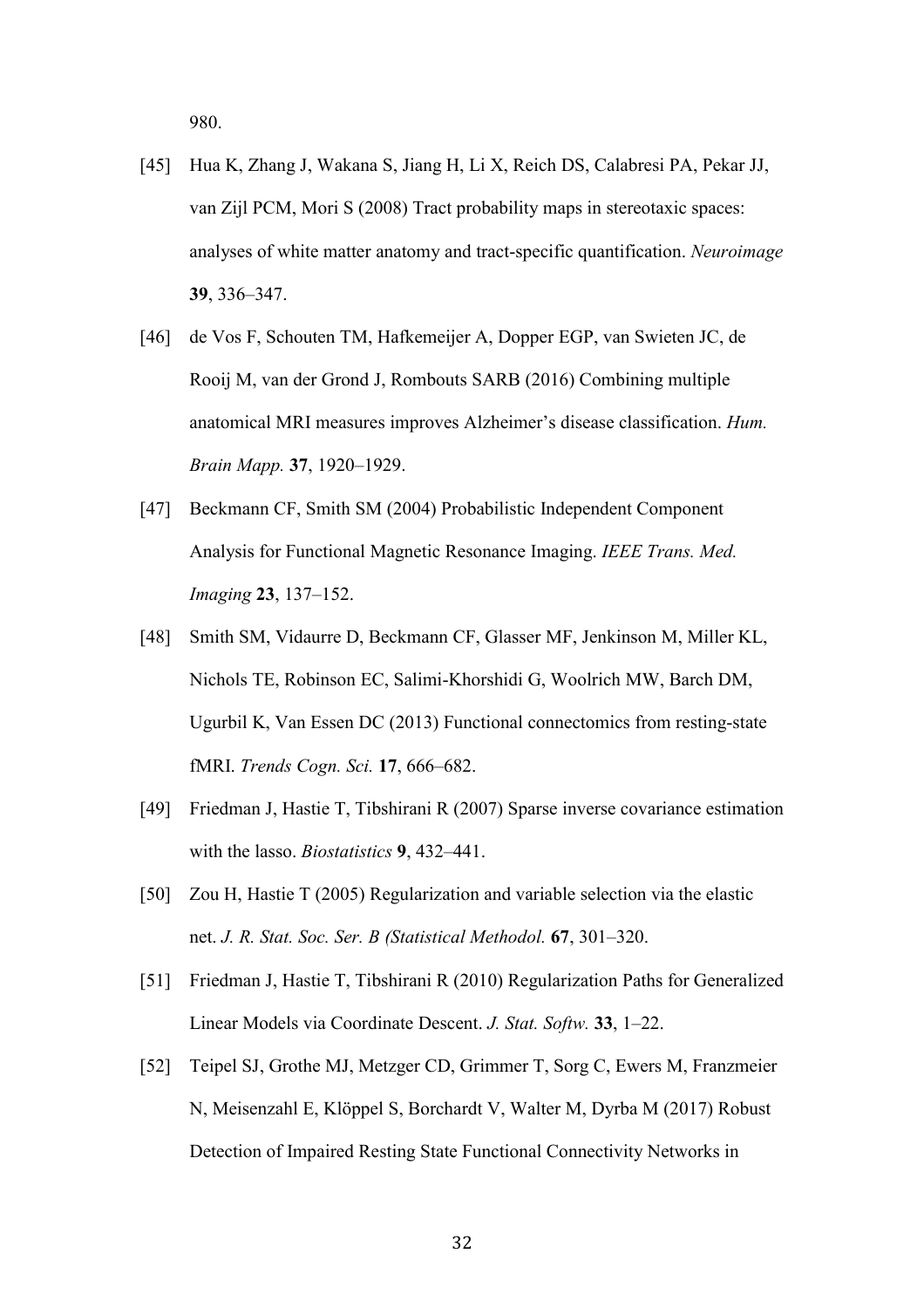Alzheimer's Disease Using Elastic Net Regularized Regression. *Front. Aging Neurosci.* **8**, 318.

- [53] Varma S, Simon R (2006) Bias in error estimation when using cross-validation for model selection. *BMC Bioinformatics* **7**, 91.
- [54] Kriegeskorte N, Simmons WK, Bellgowan PSF, Baker CI (2009) Circular analysis in systems neuroscience: the dangers of double dipping. *Nat. Neurosci.* **12**, 535–540.
- [55] Fawcett T (2006) An introduction to ROC analysis. *Pattern Recognit. Lett.* **27**, 861–874.
- [56] Winkler AM, Ridgway GR, Douaud G, Nichols TE, Smith SM (2016) Faster permutation inference in brain imaging. *Neuroimage* **141**, 502–516.
- [57] Hanley JA, McNeil BJ (1983) A method of comparing the areas under receiver operating characteristic curves derived from the same cases. *Radiology* **148**, 839–43.
- [58] Robin X, Turck N, Hainard A, Tiberti N, Lisacek F, Sanchez J, Müller M (2011) pROC: an open-source package for R and S+ to analyze and compare ROC curves. *BMC Bioinformatics* **12**, 1–8.
- [59] Daianu M, Mendez MF, Baboyan VG, Jin Y, Melrose RJ, Jimenez EE, Thompson PM (2016) An advanced white matter tract analysis in frontotemporal dementia and early-onset Alzheimer???s disease. *Brain Imaging Behav.* **10**, 1038–1053.
- [60] Farb NAS, Grady CL, Strother S, Tang-Wai DF, Masellis M, Black S, Freedman M, Pollock BG, Campbell KL, Hasher L, Chow TW (2013) Abnormal network connectivity in frontotemporal dementia: Evidence for prefrontal isolation. *Cortex* **49**, 1856–1873.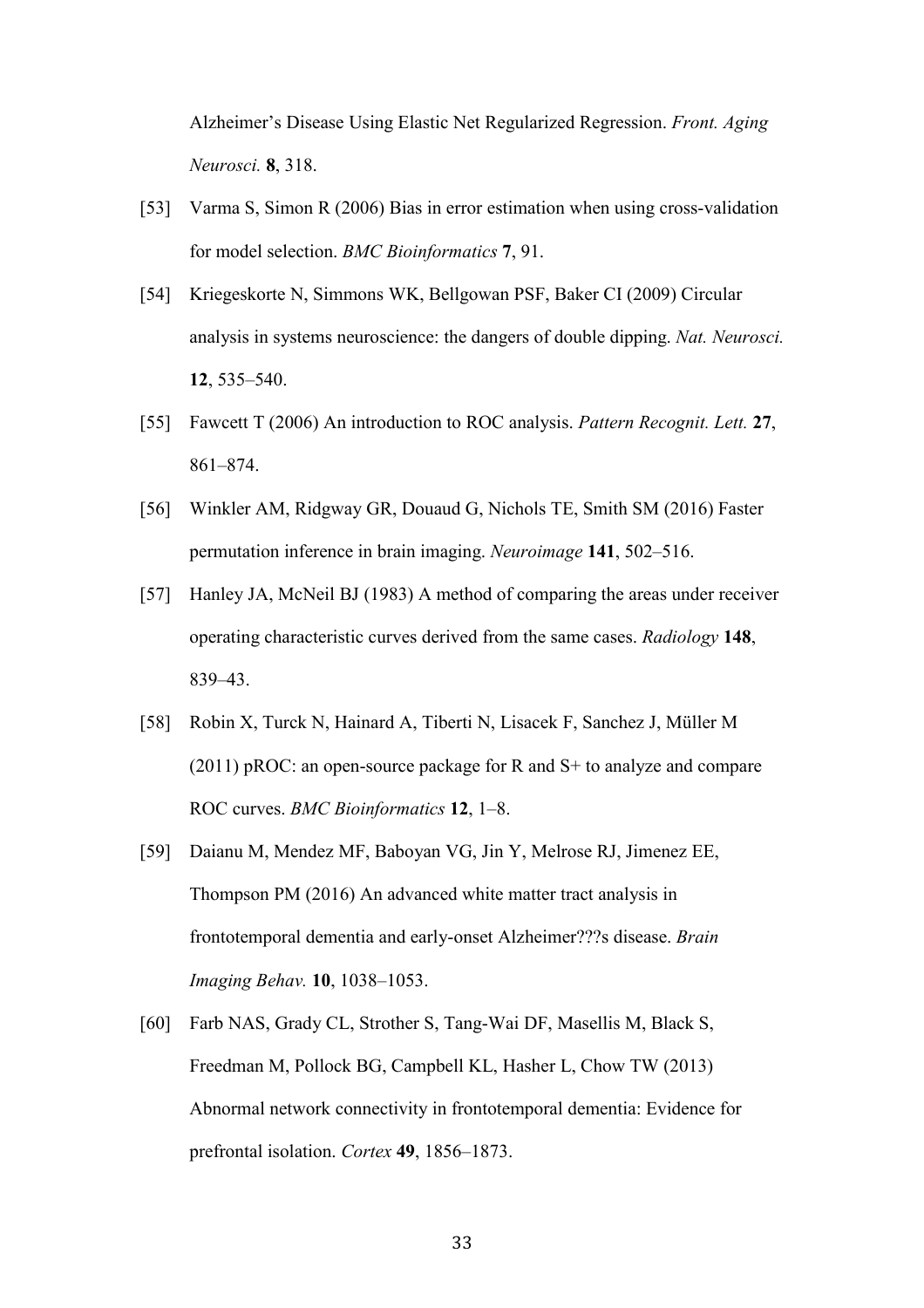- [61] Schouten TM, Koini M, Vos F de, Seiler S, Rooij M de, Lechner A, Schmidt R, Heuvel M van den, Grond J van der, Rombouts SARB (2017) Individual Classification of Alzheimer's Disease with Diffusion Magnetic Resonance Imaging. *Neuroimage* **152**, 476–481.
- [62] Varoquaux G (2017) Cross-validation failure: Small sample sizes lead to large error bars. *Neuroimage* 1–10.
- [63] Johnson JK, Head E, Kim R, Starr A, Cotman CW (1999) Clinical and pathological evidence for a frontal variant of Alzheimer disease. *Arch. Neurol.* **56**, 1233–1239.
- [64] Marquand AF, Wolfers T, Mennes M, Buitelaar J, Beckmann CF (2016) Beyond Lumping and Splitting: A Review of Computational Approaches for Stratifying Psychiatric Disorders. *Biol. Psychiatry Cogn. Neurosci. Neuroimaging* **1**, 433–447.
- [65] Bron EE, Smits M, Papma JM, Steketee RME, Meijboom R, de Groot M, van Swieten JC, Niessen WJ, Klein S (2016) Multiparametric computer-aided differential diagnosis of Alzheimer's disease and frontotemporal dementia using structural and advanced MRI. *Eur. Radiol.* 1–11.
- [66] Brier MR, Thomas JB, Snyder AZ, Benzinger TL, Zhang D, Raichle ME, Holtzman DM, Morris JC, Ances BM (2012) Loss of intranetwork and internetwork resting state functional connections with Alzheimer's disease progression. *J Neurosci* **32**, 8890–8899.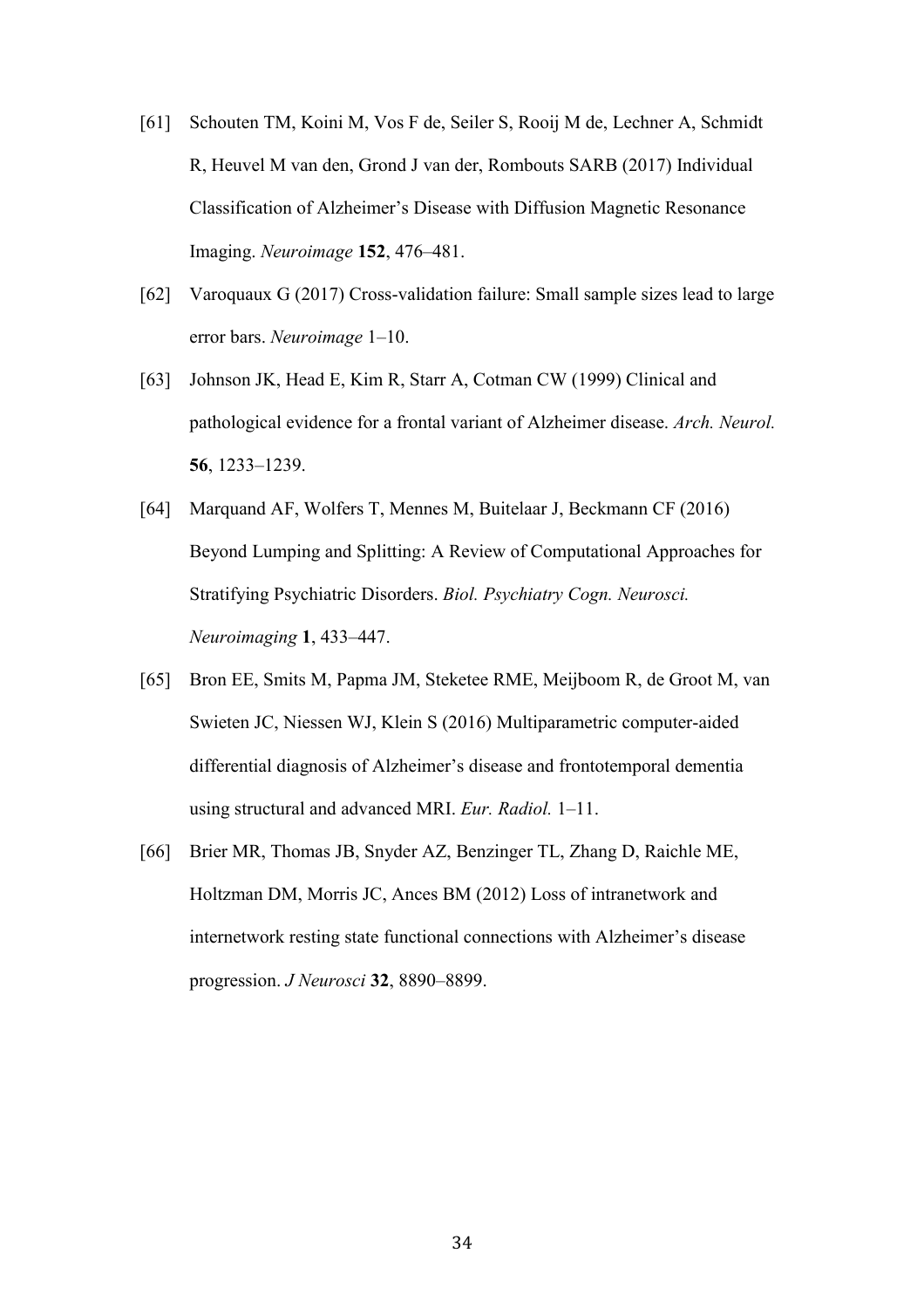# **Tables**

|  | Table 1. Demographics. |  |
|--|------------------------|--|
|--|------------------------|--|

|                           | <b>Control</b> | AD               | bvFTD            |
|---------------------------|----------------|------------------|------------------|
| N                         | 35             | 30               | 23               |
| Age                       | $60.8 \pm 6.1$ | $66.9 \pm 7.8*$  | $63.5 \pm 7.6$   |
| Sex (female, n, %)        | $16(45.7\%)$   | $12(40.0\%)$     | $6(26.1\%)$      |
| <b>MMSE</b>               | $28.8 \pm 1.5$ | $23.4 \pm 3.1*$  | $24.5 \pm 3.2*$  |
| Disease duration (months) | $0.0 \pm 0.0$  | $35.2 \pm 24.9*$ | $52.9 \pm 52.1*$ |
| Center (VUMC, $n, \%$ )   | $21(60.0\%)$   | 20(66.7%)        | $16(69.6\%)$     |

\*versus control subjects, p<0.01

Mean  $\pm$  standard deviation or n (%). AD: Alzheimer's disease, bvFTD: behavioral variant frontotemporal dementia, MMSE: mini-mental state examination.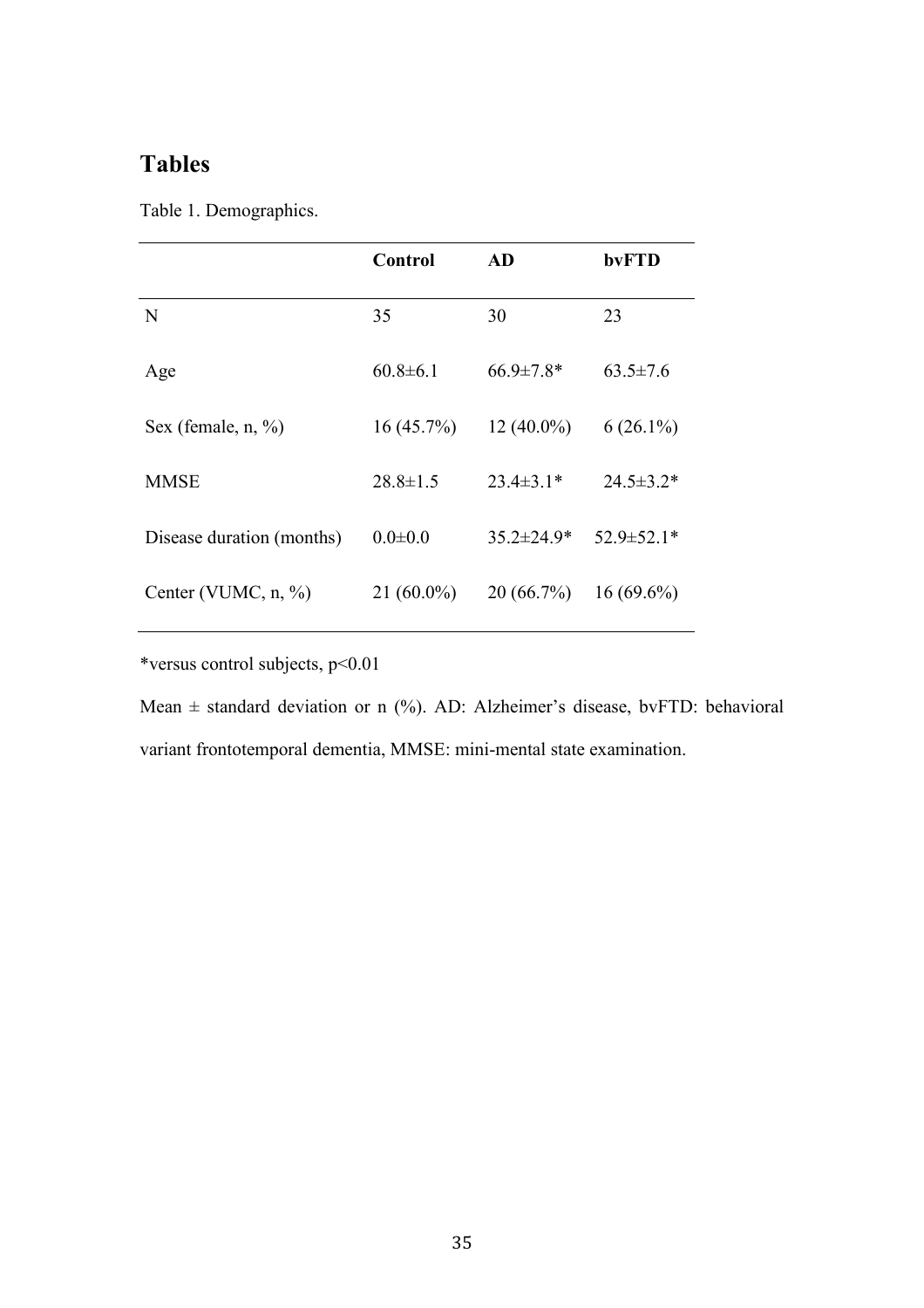|                                          | <b>MRI</b> Measure |       |       |            |       |       |           |            |
|------------------------------------------|--------------------|-------|-------|------------|-------|-------|-----------|------------|
| Combined with:                           | MD                 | corr  | FA    | <b>GMD</b> | AxD   | pcor  | <b>RD</b> | <b>WMD</b> |
|                                          | 0.708              | 0.674 | 0.623 | 0.614      | 0.636 | 0.561 | 0.652     | 0.614      |
| <b>MD</b>                                |                    | 0.803 | 0.707 | 0.637      | 0.656 | 0.631 | 0.665     | 0.712      |
| $MD + corr$                              |                    |       | 0.811 | 0.806      | 0.801 | 0.800 | 0.805     | 0.809      |
| $MD + corr + FA$                         |                    |       |       | 0.806      | 0.797 | 0.805 | 0.803     | 0.806      |
| $MD + corr + FA + GMD$                   |                    |       |       |            | 0.807 | 0.802 | 0.804     | 0.800      |
| $MD + corr + FA + GMD + AxD$             |                    |       |       |            |       | 0.810 | 0.805     | 0.808      |
| $MD + corr + FA + GMD + AxD + pcor$      |                    |       |       |            |       |       | 0.803     | 0.801      |
| $MD + corr + FA + GMD + AxD + pcor + RD$ |                    |       |       |            |       |       |           | 0.801      |

**Table 2.** Mean AUC values for AD versus bvFTD classifications using single or combination of multiple MRI-derived measures

Multiparametric models result from stepwise adding measures to the best performing classification model of the previous step, starting with the best performing single MRI measure (i.e. MD, underlined). Bold: best performing model. Italic: mean AUC significantly above chance level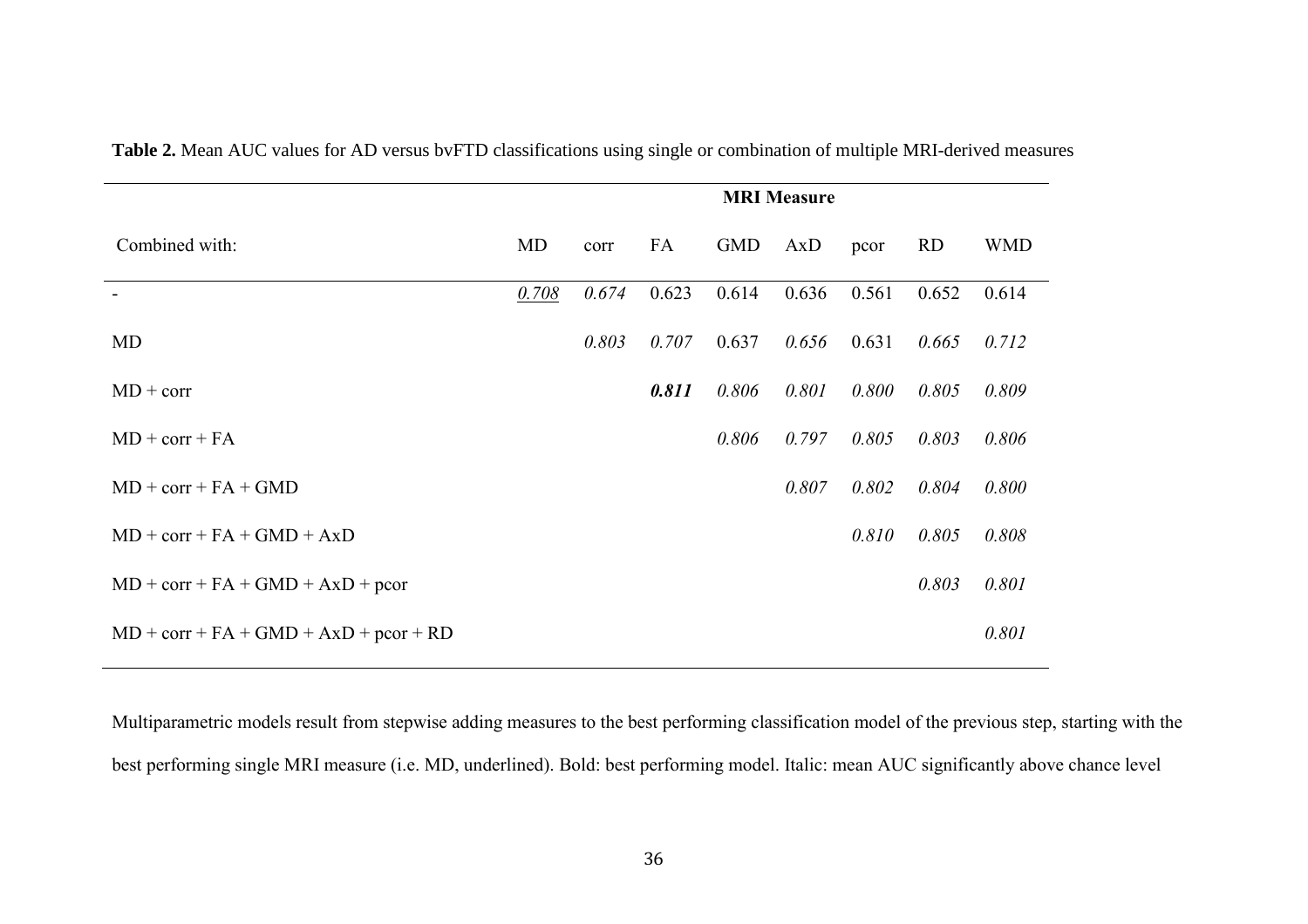after family-wise error rate correction. GMD: gray matter density, WMD: white matter density, FA: fractional anisotropy, MD: mean diffusivity, AxD: axial diffusivity, RD: radial diffusivity, corr: full correlations between ICA components, pcor: L1-regularized partial correlations between ICA components, AUC: area under the ROC curve.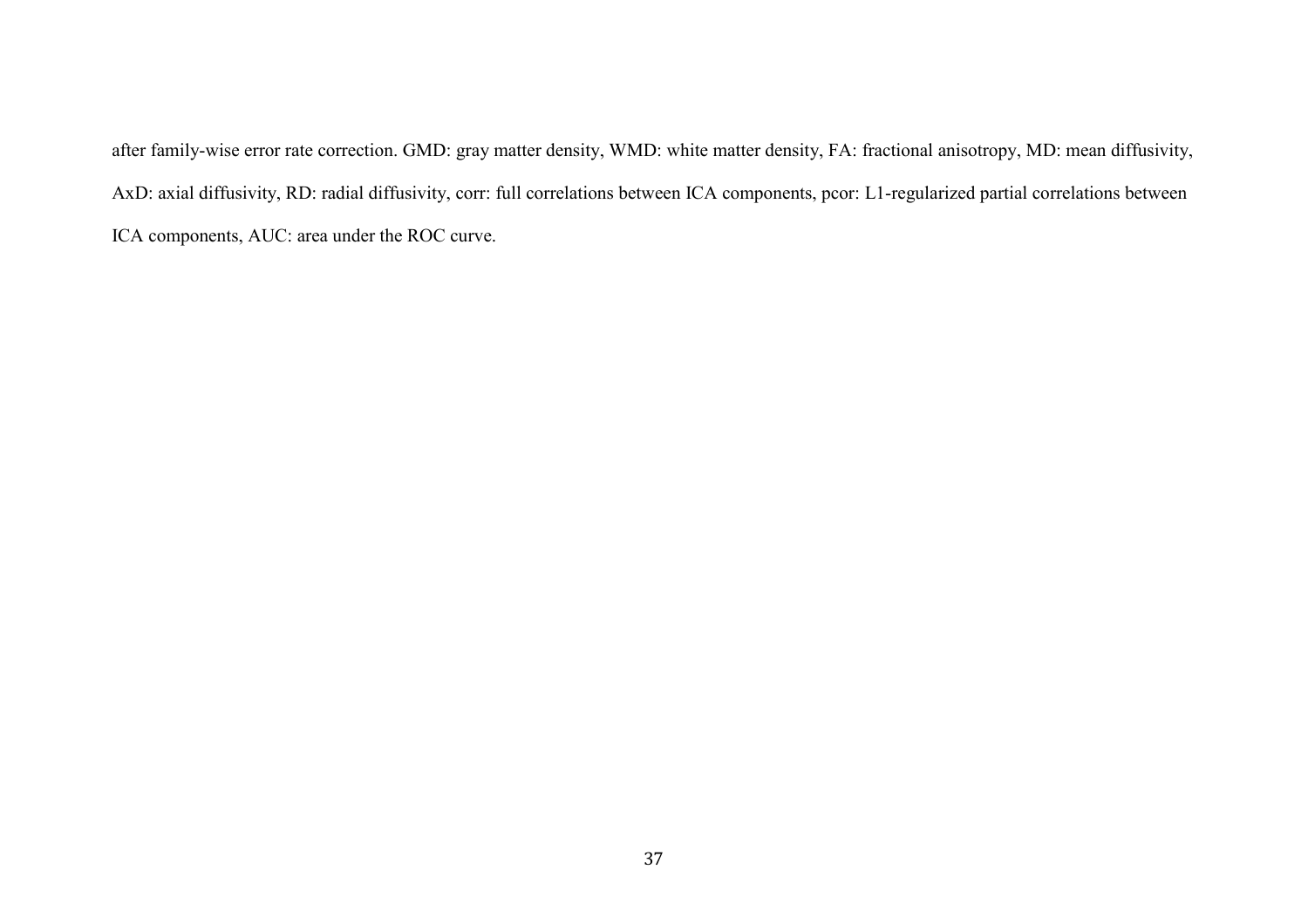| <b>Measure</b>   | <b>AUC</b>           | Min - Max       | <b>Sensitivity</b> | <b>Specificity</b> | Accuracy | <b>Cutoff</b> |
|------------------|----------------------|-----------------|--------------------|--------------------|----------|---------------|
| <b>GMD</b>       | $0.614*$             | $0.535 - 0.722$ | 0.642              | 0.651              | 0.647    | 0.448         |
| <b>WMD</b>       | $0.614*$             | $0.533 - 0.712$ | 0.657              | 0.635              | 0.645    | 0.451         |
| FA               | $0.623*$             | $0.530 - 0.725$ | 0.670              | 0.635              | 0.650    | 0.449         |
| MD               | $0.708^{#}$          | $0.625 - 0.775$ | 0.740              | 0.710              | 0.723    | 0.439         |
| AxD              | $0.636*$             | $0.554 - 0.713$ | 0.672              | 0.649              | 0.659    | 0.435         |
| <b>RD</b>        | $0.652*$             | $0.557 - 0.730$ | 0.710              | 0.652              | 0.677    | 0.434         |
| corr             | $0.674^{\text{\#}}*$ | $0.599 - 0.767$ | 0.656              | 0.657              | 0.657    | 0.455         |
| pcor             | $0.561*$             | $0.455 - 0.639$ | 0.597              | 0.652              | 0.628    | 0.448         |
| $MD + corr + FA$ | $0.811$ ##           | $0.755 - 0.862$ | 0.746              | 0.801              | 0.777    | 0.425         |

**Table 3.** Classification performance values of AD versus bvFTD classifications using single or multiple MRI-derived measures.

Mean, minimum, and maximum area under the ROC curve (AUC) after 50 times 10-fold cross-validation. Bold: best performing model, Underlined: best performing single measure-based model. Mean sensitivity, specificity, and classification accuracy were derived from the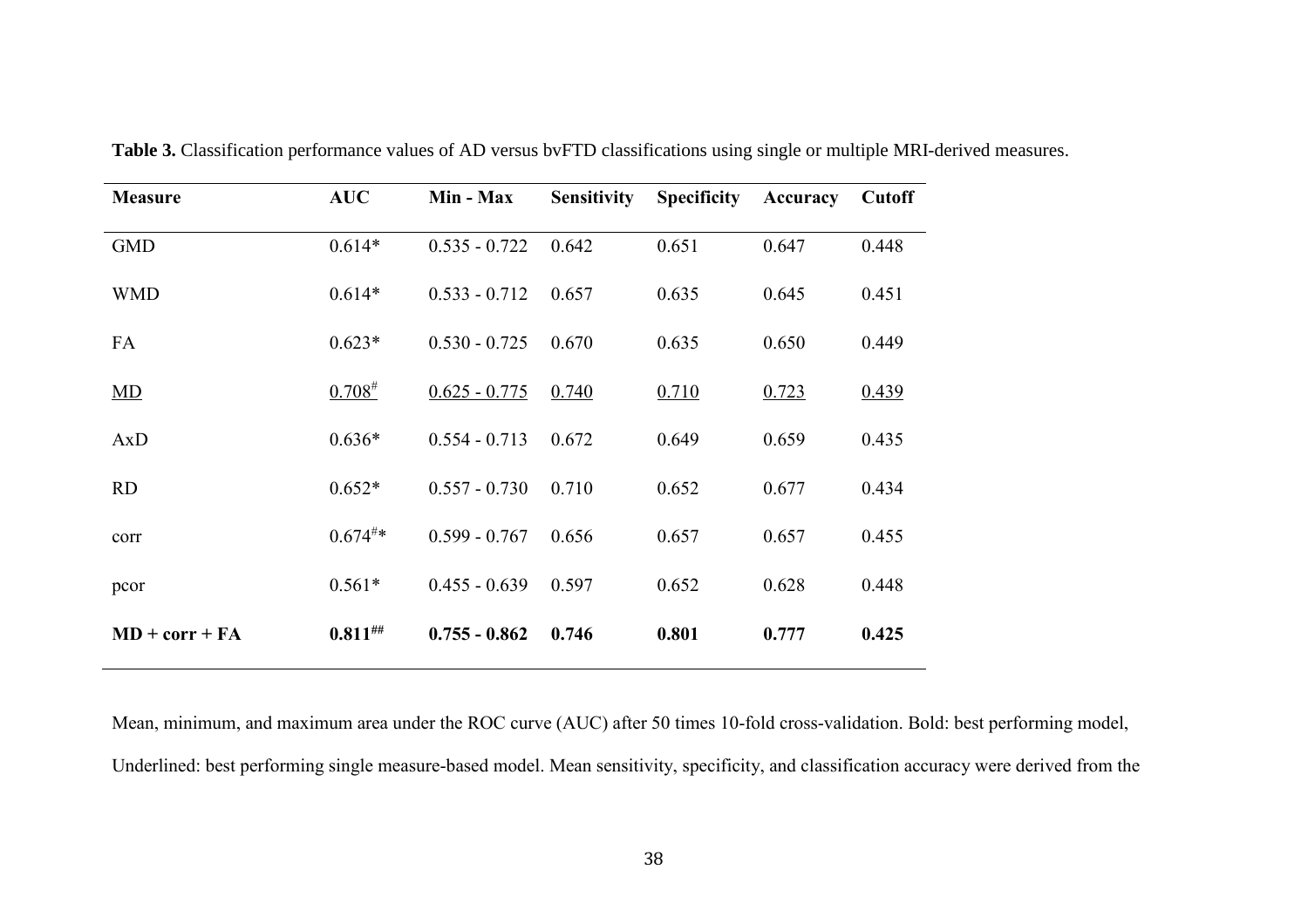optimal operating point on the ROC (cutoff). GMD: gray matter density, WMD: white matter density, FA: fractional anisotropy, MD: mean diffusivity, AxD: axial diffusivity, RD: radial diffusivity, corr: full correlations between ICA components, pcor: L1-regularized partial correlations between ICA components, AUC: area under the ROC curve. \*P<0.05 versus multiparametric model, #P<0.05 versus chance, ##P<0.001 versus chance.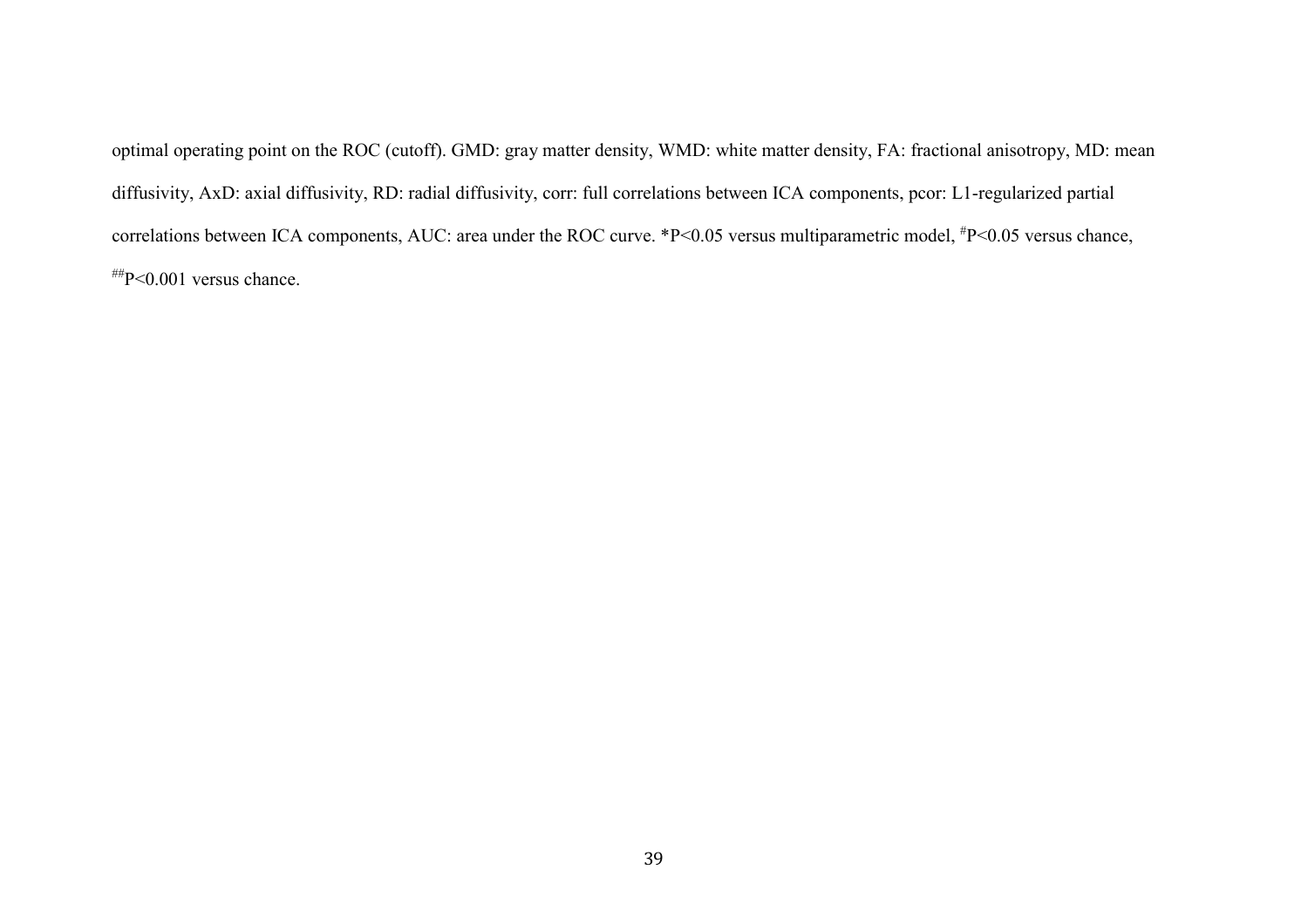| <b>Measure</b>    | <b>AUC</b>   | Min - Max       | <b>Sensitivity</b> | <b>Specificity</b> | <b>Accuracy</b> | <b>Cutoff</b> |
|-------------------|--------------|-----------------|--------------------|--------------------|-----------------|---------------|
| <b>GMD</b>        | $0.858^{#}$  | $0.827 - 0.896$ | 0.806              | 0.865              | 0.841           | 0.400         |
| <b>WMD</b>        | $0.584*$     | $0.504 - 0.655$ | 0.601              | 0.633              | 0.620           | 0.399         |
| FA                | $0.862^{$    | $0.810 - 0.903$ | 0.842              | 0.845              | 0.844           | 0.427         |
| <b>MD</b>         | $0.614**$    | $0.508 - 0.708$ | 0.628              | 0.621              | 0.624           | 0.399         |
| AxD               | $0.723**$    | $0.599 - 0.779$ | 0.676              | 0.727              | 0.707           | 0.396         |
| RD                | $0.809$ **** | $0.763 - 0.858$ | 0.793              | 0.765              | 0.776           | 0.383         |
| corr              | $0.648*$     | $0.534 - 0.716$ | 0.649              | 0.658              | 0.654           | 0.387         |
| pcor              | $0.613*$     | $0.504 - 0.729$ | 0.563              | 0.708              | 0.651           | 0.414         |
| $FA + GMD + corr$ | 0.922        | $0.877 - 0.954$ | 0.867              | 0.896              | 0.884           | 0.437         |

**Table 4.** Classification performance values of control versus bvFTD classifications using single or multiple MRI-derived measures.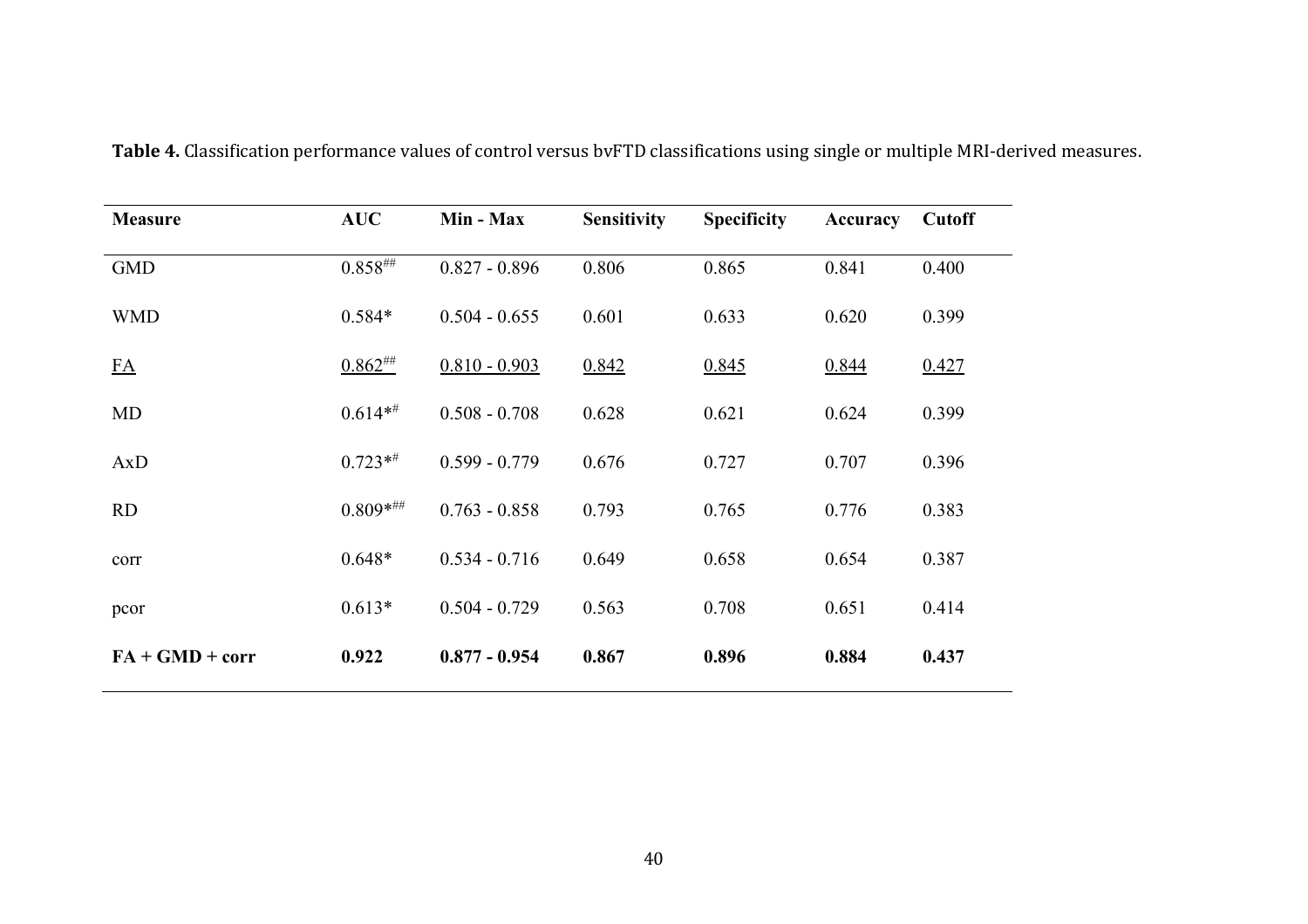Mean, minimum, and maximum area under the ROC curve (AUC) after 50 times 10-fold cross validation. Bold: best performing model. Underlined: best performing single measure-based model. Mean sensitivity, specificity, and classification accuracy were derived from the optimal operating point on the ROC (cutoff). GMD: gray matter density, WMD: white matter density, FA: fractional anisotropy, MD: mean diffusivity, AxD: axial diffusivity, RD: radial diffusivity, corr: full correlations between ICA components, pcor: L1-regularized partial correlations between ICA components, AUC: area under the ROC curve. Bold: best performing model, \*P<0.05 versus multiparametric model,  $*P<0.05$  versus chance,  $*P<0.001$  versus chance.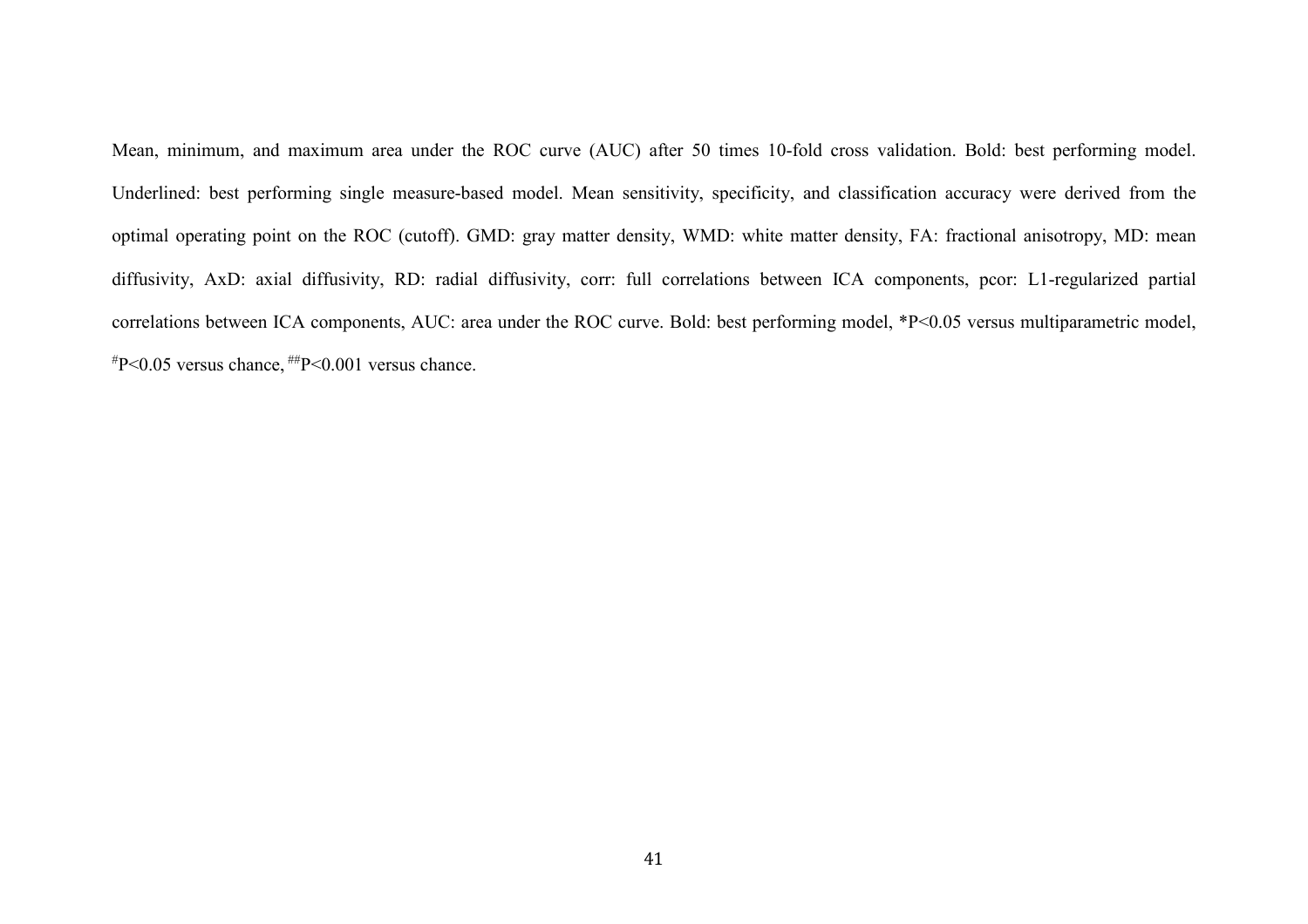|                            |                       |                 |                    | <b>Specificit</b> |                        |       |
|----------------------------|-----------------------|-----------------|--------------------|-------------------|------------------------|-------|
| <b>Measure</b>             | <b>AUC</b>            | Min - Max       | <b>Sensitivity</b> | ${\bf y}$         | <b>Accuracy Cutoff</b> |       |
| <b>GMD</b>                 | $0.940^{***}$         | $0.913 - 0.962$ | 0.901              | 0.899             | 0.900                  | 0.384 |
| <b>WMD</b>                 | $0.722^{(\#8)}$ *     | $0.644 - 0.770$ | 0.691              | 0.671             | 0.681                  | 0.406 |
| FA                         | $0.777$ <sup>§*</sup> | $0.734 - 0.811$ | 0.745              | 0.729             | 0.736                  | 0.435 |
| MD                         | $0.670^{#§*}$         | $0.601 - 0.734$ | 0.623              | 0.713             | 0.671                  | 0.512 |
| AxD                        | $0.790$ <sup>§*</sup> | $0.731 - 0.821$ | 0.704              | 0.787             | 0.749                  | 0.459 |
| <b>RD</b>                  | $0.832*$              | $0.784 - 0.865$ | 0.827              | 0.749             | 0.785                  | 0.369 |
| corr                       | $0.708^{#§*}$         | $0.641 - 0.738$ | 0.631              | 0.792             | 0.718                  | 0.527 |
| pcor                       | $0.657$ <sup>§*</sup> | $0.621 - 0.704$ | 0.630              | 0.677             | 0.655                  | 0.481 |
| $GMD + AxD + FA + RD + MD$ | 0.941                 | $0.910 - 0.966$ | 0.898              | 0.904             | 0.901                  | 0.402 |

**Table 5.** Classification performance values of control versus AD classifications using single or multiple MRI-derived measures.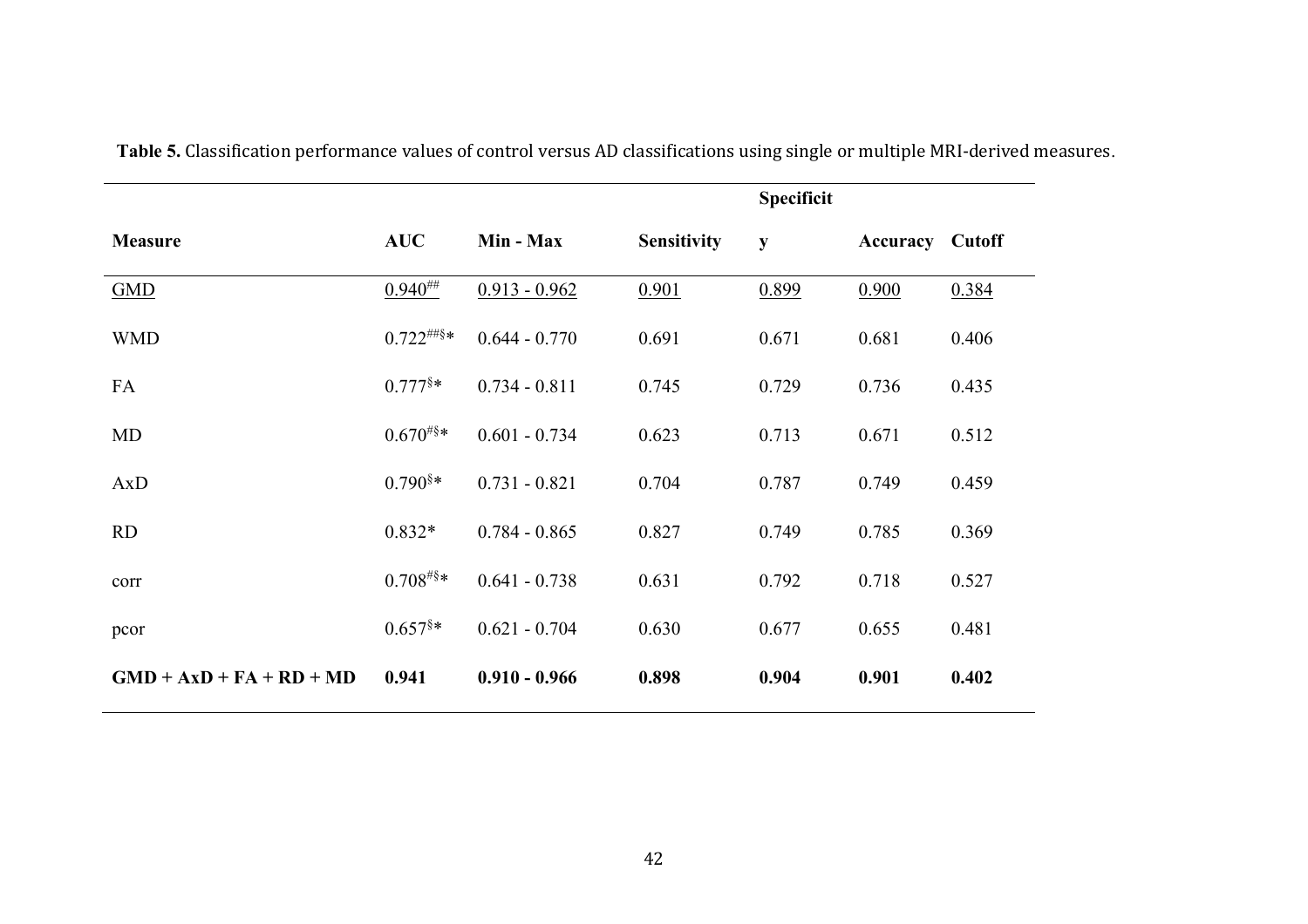Mean, minimum, and maximum area under the ROC curve (AUC) after 50 repetitions. Bold: best performing model. Underlined: best performing single measure-based model. Mean sensitivity, specificity, and classification accuracy were derived from the optimal operating point on the ROC (cutoff). GMD: gray matter density, WMD: white matter density, FA: fractional anisotropy, MD: mean diffusivity, AxD: axial diffusivity, RD: radial diffusivity, corr: full correlations between ICA components, pcor: L1-regularized partial correlations between ICA components, AUC: area under the ROC curve. Bold: best performing model, \*P<0.05 versus multiparametric model, §P<0.05 versus GMD,  $*P<0.05$  versus chance,  $*P<0.001$  versus chance.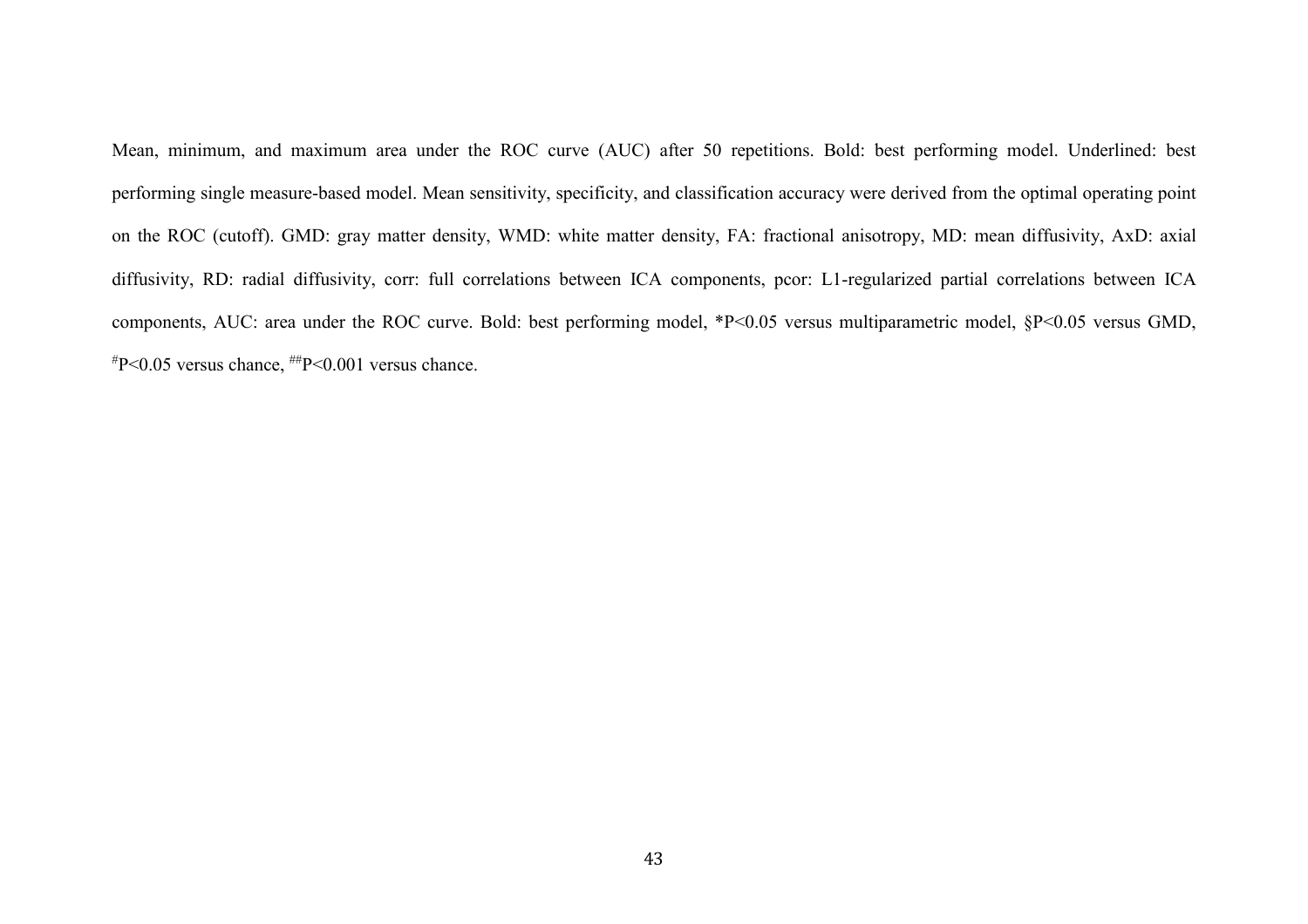

**Figure 1.** Receiver-operating characteristic curves of classifications between AD and bvFTD patients. For each differential diagnosis, measurements of gray matter density (GMD), white matter density (WMD), fractional anisotropy (FA), mean diffusivity (MD), axial diffusivity (AxD), radial diffusivity (RD), full correlation between rs-fMRI derived independent components (cor), and L1-regularized partial correlation between rs-fMRI-derived independent components (pcor) were separately assessed. The multiparametric curve resulted from step-wise combining MRI measures, each time adding a measure to the combination with the highest AUC values of the previous step. Highest AUC was obtained by combining MD, corr, and FA measurements (mean AUC [min-max]) 0.811 [0.755 – 0.862]). The diagonal line represents random classification performance.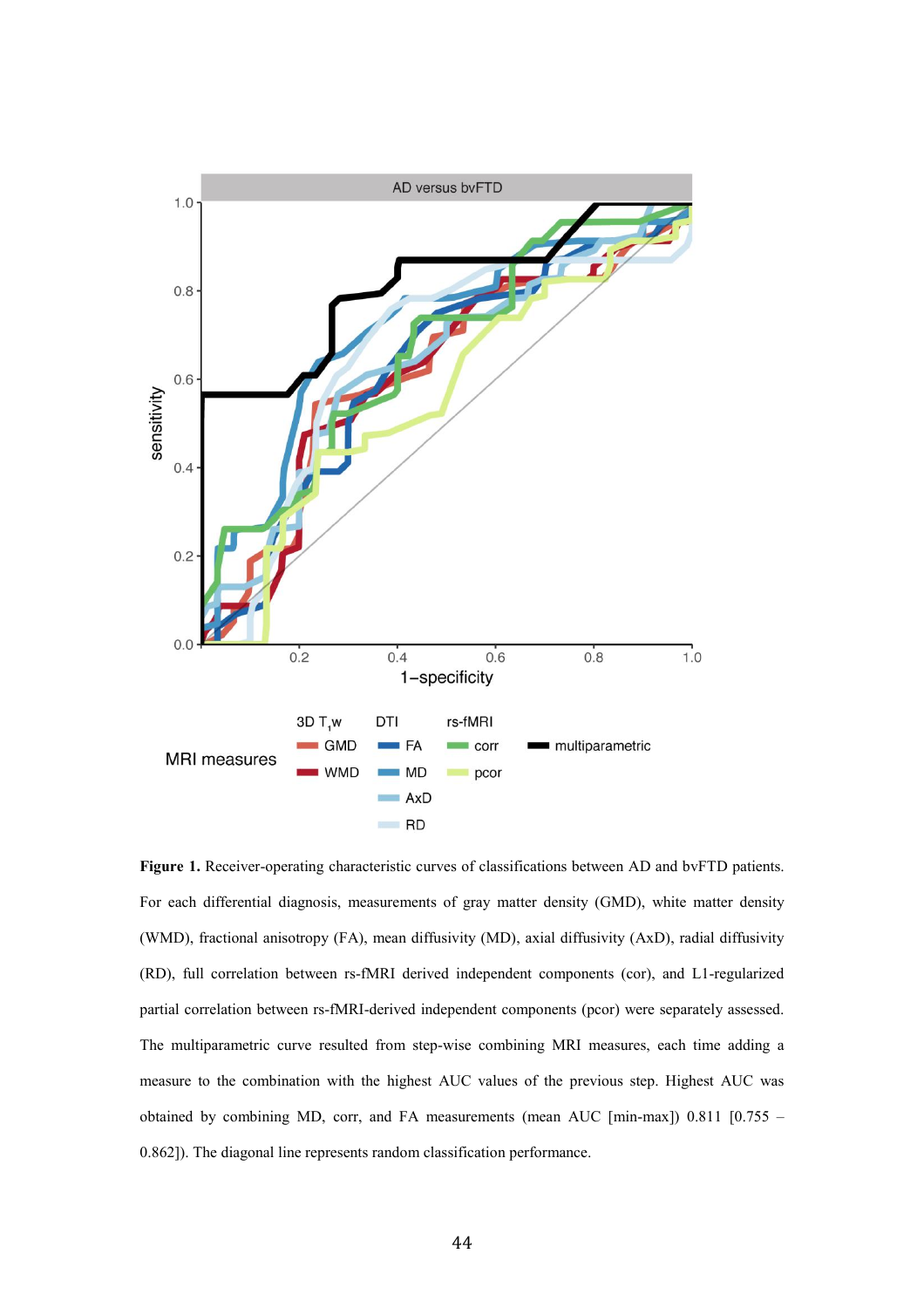# **Supplementary Material**

| <b>Supplementary Table 1. MRI sequence parameter settings</b> |  |  |  |  |  |
|---------------------------------------------------------------|--|--|--|--|--|
|---------------------------------------------------------------|--|--|--|--|--|

|                                  | <b>Slices</b> | $TR$ (ms)                              | $TE$ (ms) | Flip Angle $(°)$ |                  | Matrix (mm) Voxel size (mm)                                       | Duration (min) |
|----------------------------------|---------------|----------------------------------------|-----------|------------------|------------------|-------------------------------------------------------------------|----------------|
| VUmc (Signa HDxt, GE Healthcare) |               |                                        |           |                  |                  |                                                                   |                |
| 3DT1w                            | 180           | 7.8                                    | 3         | 12               | $256 \times 256$ | $0.98 \times 0.98 \times 1.00$                                    | 4.57           |
| $DTI^*$                          | 45            | 13000                                  | 87.8      | 90               | $128 \times 128$ | $2.00 \times 2.00 \times 2.40$                                    | 7.48           |
| rs-fMRI                          | 34            | 1800                                   | 35        | 80               |                  | $64 \times 64$ 3.30 x 3.30 x 3.30 <sup><math>\degree</math></sup> | 6.04           |
|                                  |               | LUMC (Achiva, Philips Medical Systems) |           |                  |                  |                                                                   |                |
| 3DT1w                            | 140           | 9.8                                    | 4.6       | 8                | $256 \times 256$ | $0.88 \times 0.88 \times 1.20$                                    | 4.57           |
| $DTI^{\#}$                       | 70            | 8250                                   | 80        | 90               | $128 \times 128$ | $2.00 \times 2.00 \times 2.00$                                    | 8.48           |
| rs-fMRI                          | 38            | 2200                                   | 30        | 80               |                  | $80 \times 80$ 2.75 x 2.75 x 2.99 <sup>*</sup>                    | 7.28           |

Scan protocol of whole-brain near-isotropic  $3DT_1$ -weighted  $(3DT_1w)$ , diffusion tensor imaging (DTI), and resting state functional MRI T<sub>2</sub>\*weighted MRI (rs-fMRI) on 3T scanners at the VU University Medical center (VUmc) and the Leiden University Medical Center (LUMC).  $*$  30 directions, b=1000, one b0 image,  $*$  60 directions, b=1000, five b0 images,  $\hat{10\%}$  interslice gap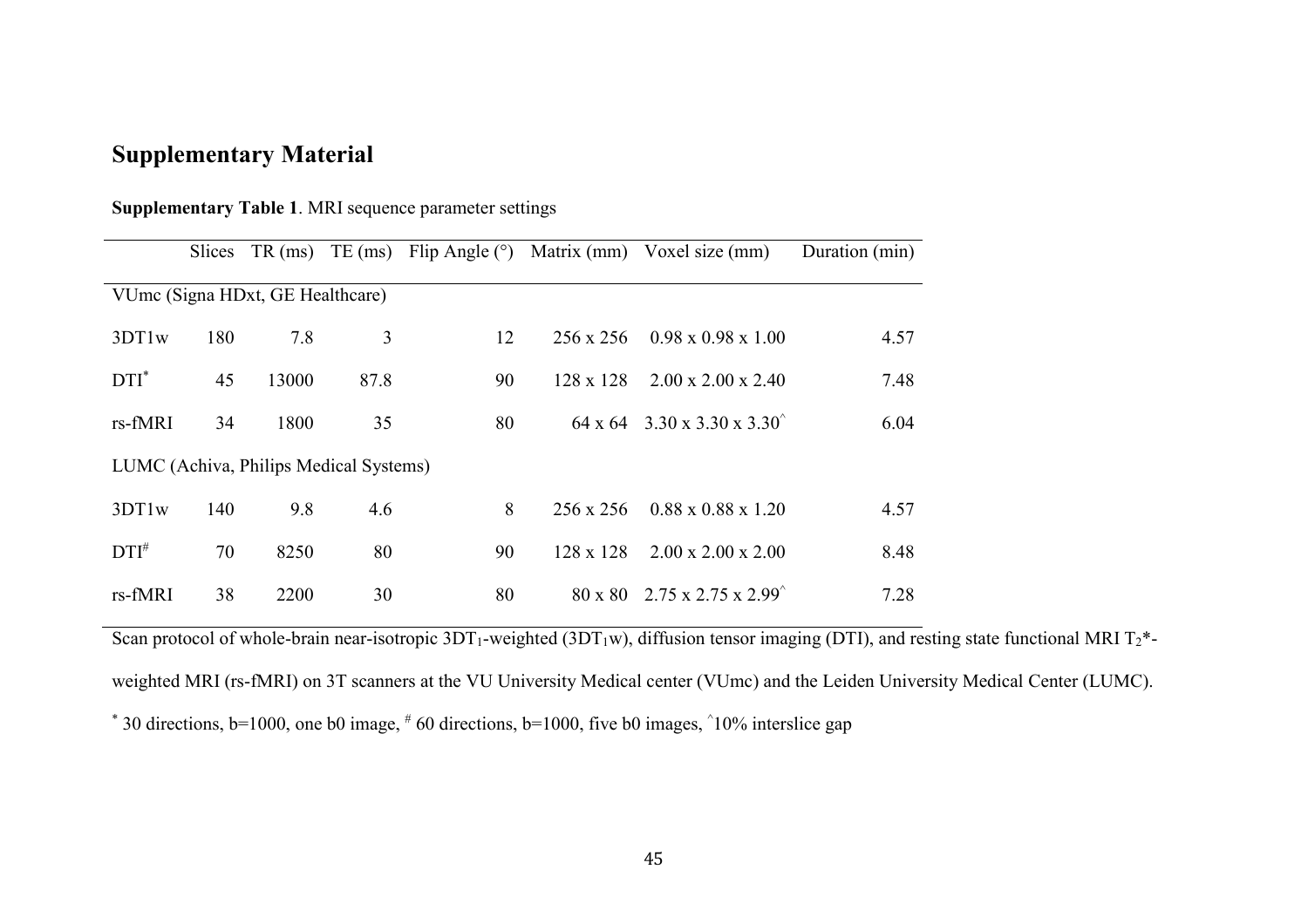**Supplementary Table 2.** Mean AUC values for control versus bvFTD classifications using single or combination of multiple MRI-derived measures.

|                                           | <b>MRI Measure</b> |            |       |               |       |                 |                                 |                 |
|-------------------------------------------|--------------------|------------|-------|---------------|-------|-----------------|---------------------------------|-----------------|
| Combined with:                            | FA                 | <b>GMD</b> | corr  | WMD AxD       |       | pcor            | MD                              | <b>RD</b>       |
|                                           | 0.862              | 0.858      |       | $0.648$ 0.584 | 0.723 | 0.613           | 0.614                           | 0.809           |
| FA                                        |                    | 0.918      | 0.855 | 0.825         |       | $0.865$ $0.873$ | 0.861                           | 0.861           |
| $FA + GMD$                                |                    |            | 0.922 | 0.919         |       |                 | $0.920$ $0.914$ $0.920$ $0.918$ |                 |
| $FA + GMD + corr$                         |                    |            |       | 0.920         |       | $0.917$ $0.917$ | $0.918$ $0.915$                 |                 |
| $FA + GMD + corr + WMD$                   |                    |            |       |               | 0.921 | 0.917           |                                 | $0.918$ $0.918$ |
| $FA + GMD + corr + WMD + AxD$             |                    |            |       |               |       | 0.920           |                                 | $0.913$ $0.920$ |
| $FA + GMD + corr + WMD + AxD + pcor$      |                    |            |       |               |       |                 |                                 | $0.916$ $0.915$ |
| $FA + GMD + corr + WMD + AxD + pcor + MD$ |                    |            |       |               |       |                 |                                 | 0.918           |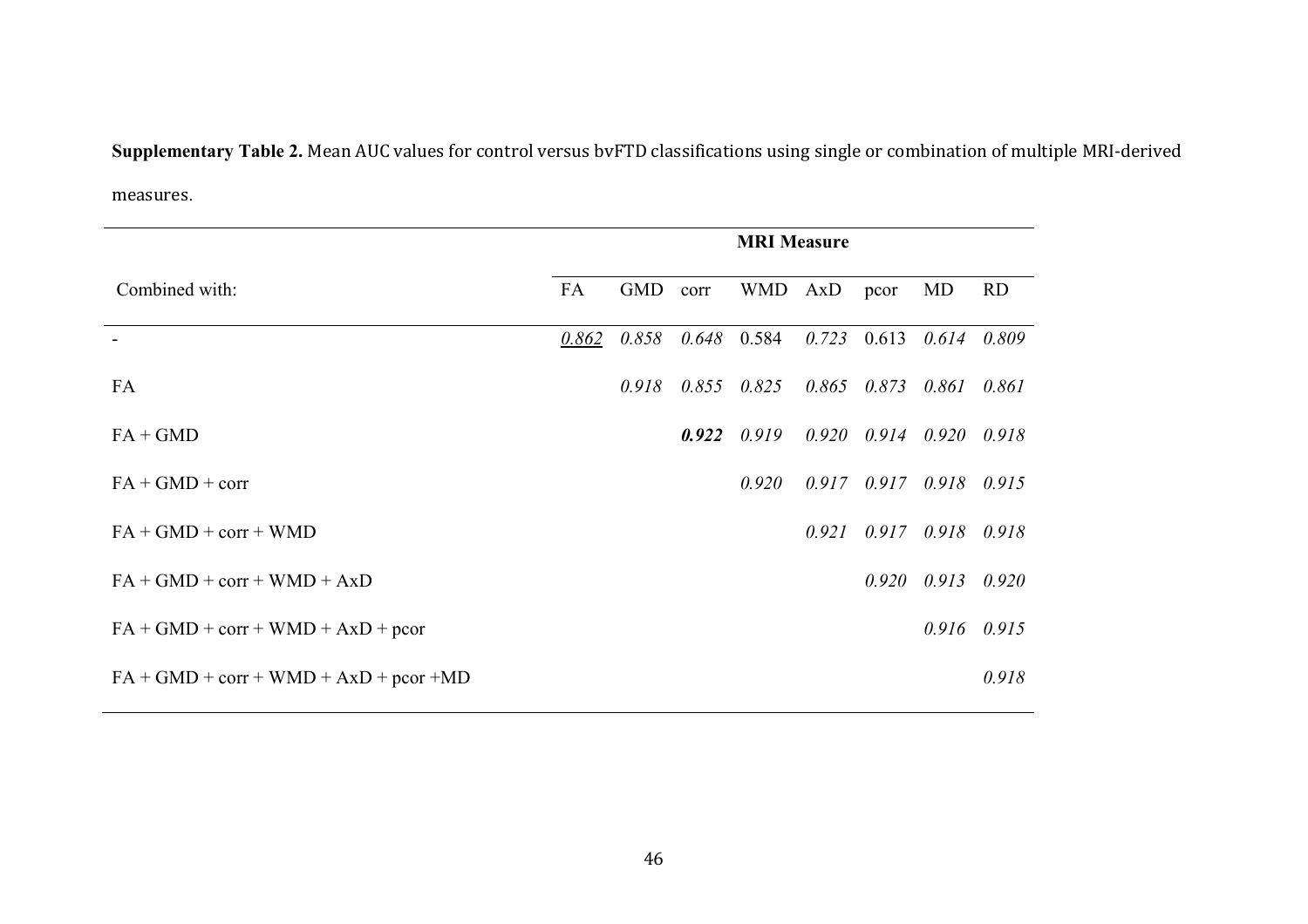Mean AUC values from 50 times 10-fold cross-validations. Multiparametric models result from stepwise adding measures to the best performing classification model of the previous step, starting with the best performing single MRI measure (i.e. FA, underlined). Bold: best performing model. Italic: mean AUC significantly above chance level after family-wise error rate correction. GMD: gray matter density, WMD: white matter density, FA: fractional anisotropy, MD: mean diffusivity, AxD: axial diffusivity, RD: radial diffusivity, corr: full correlations between ICA components, pcor: L1-regularized partial correlations between ICA components, AUC: area under the ROC curve.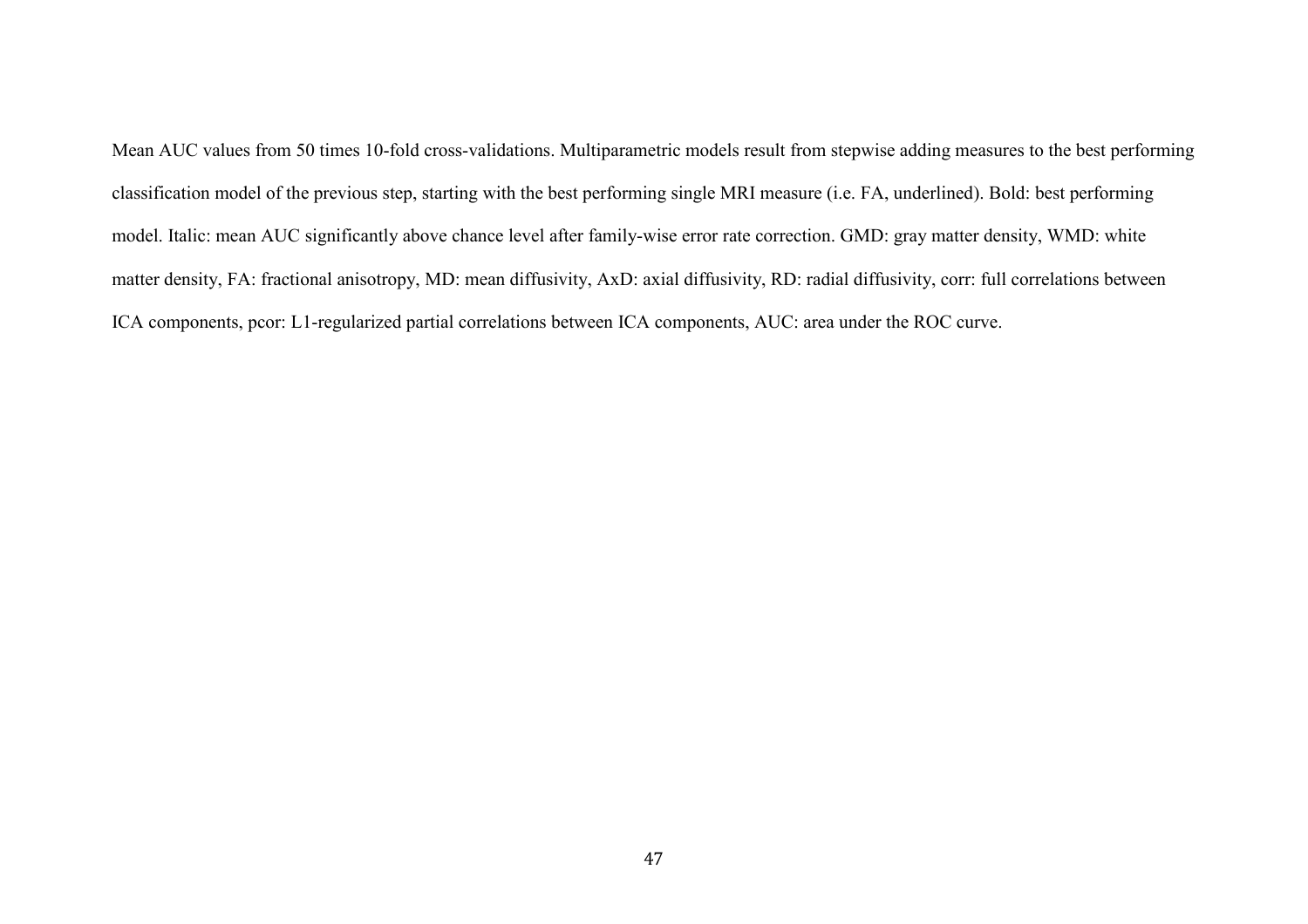**Supplementary Table 3.** Mean AUC values for control versus AD classifications using single or combination of multiple MRI-derived measures.

|                                          |            |       |       |           | <b>MRI</b> measure |       |       |            |
|------------------------------------------|------------|-------|-------|-----------|--------------------|-------|-------|------------|
| Combined with:                           | <b>GMD</b> | AxD   | FA    | <b>RD</b> | MD                 | pcor  | corr  | <b>WMD</b> |
|                                          | 0.940      | 0.790 | 0.777 | 0.832     | 0.670              | 0.657 | 0.708 | 0.722      |
| <b>GMD</b>                               |            | 0.940 | 0.936 | 0.935     | 0.935              | 0.940 | 0.938 | 0.937      |
| $GMD + AxD$                              |            |       | 0.938 | 0.938     | 0.938              | 0.938 | 0.936 | 0.935      |
| $GMD + AxD + FA$                         |            |       |       | 0.938     | 0.935              | 0.934 | 0.937 | 0.936      |
| $GMD + AxD + FA + RD$                    |            |       |       |           | 0.941              | 0.940 | 0.936 | 0.939      |
| $GMD + AxD + FA + RD + MD$               |            |       |       |           |                    | 0.939 | 0.936 | 0.935      |
| $GMD + AxD + FA + RD + MD + pcor$        |            |       |       |           |                    |       | 0.937 | 0.935      |
| $GMD + AxD + FA + RD + MD + pcor + corr$ |            |       |       |           |                    |       |       | 0.936      |